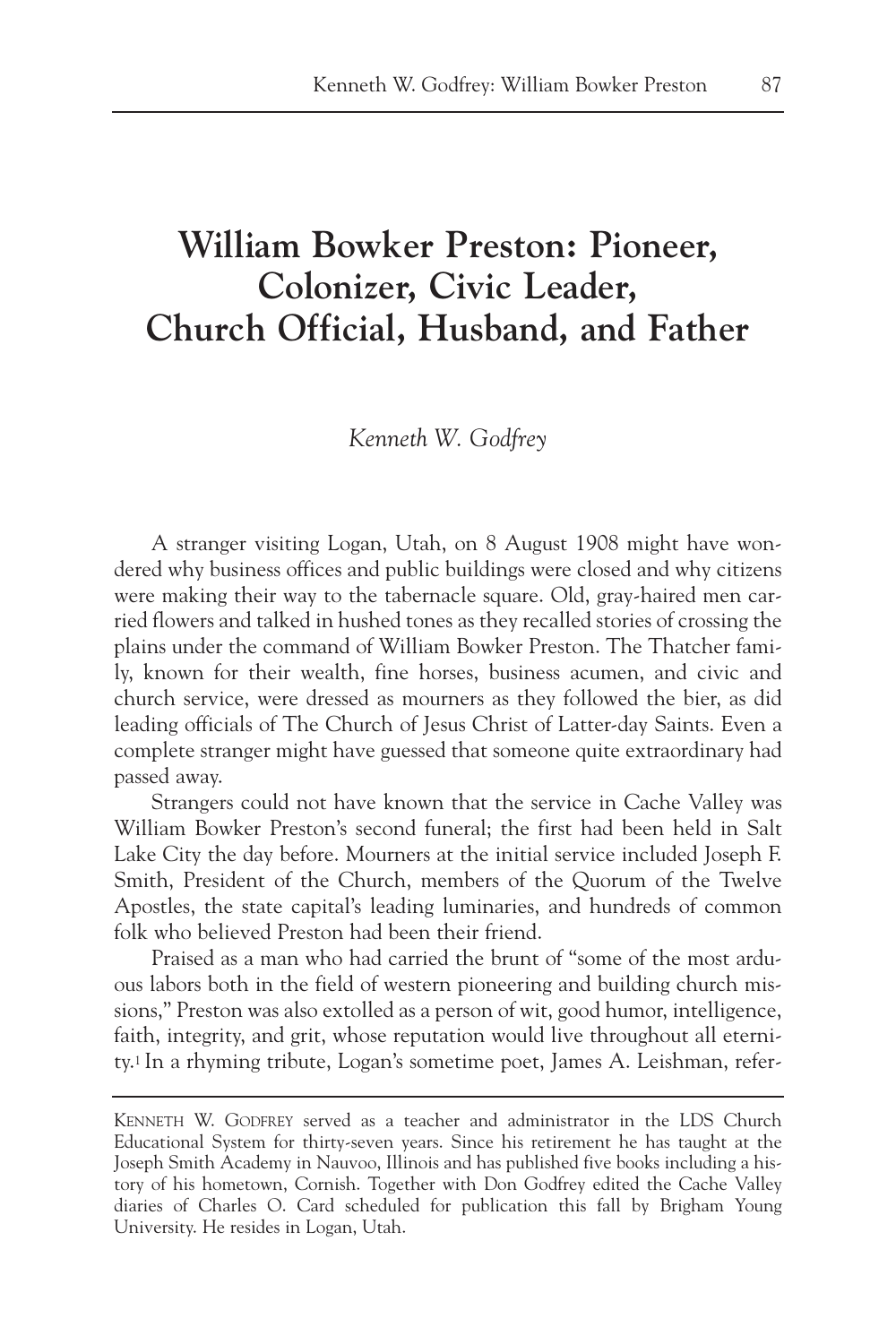enced Preston's sterling worth, honor, and grace and declared him a "peer of the great."2

Harriet Thatcher, William Preston's widow, who had shared his life for fifty years, knew him as a man whose letters were like an intimate chat, whose quiet wit sometimes brought sunshine into her life, and whose love she never had to doubt. Though they had had far more separations in their married life than either dreamed possible, they somehow managed to forge a relationship that both believed would last forever. Harriet lived without William for more than a decade after his death and remembered, as she read and reread his truly exceptional letters, those magical moments and sometimes quite ordinary moments they had shared while yoked in love.

## **Early Years**

The William Bowker Preston story began only eight months after the Church of Jesus Christ was organized in Fayette, New York. Born 24 November 1830 in Haleford, Franklin County, Virginia, William was the third child of Christopher and Martha Clayton Preston.3 He grew up in a close-knit family with four brothers and three sisters.4 His father, a "well-todo farmer," counted some members of the United States Congress as his cousins, was proud of his English heritage, and believed that Preston, England, was named in honor of one of his ancestors. Martha, more religious than was her husband, paid little attention to matters of faith but raised William and her other children in the Methodist Church, to which she formed a life-lasting attachment.<sup>5</sup> William's sister Annice believed that the religion of their youth was a "long faced stiff kind that wouldn't even let one waltz or hop around a little when they felt well, without thinking it sacrilege."6 William, or Billy as he was called, grew his own devotion to matters divine while he was alone and surrounded by "heavy forest of Oake, [*sic*] Chestnuts, and Pines," which provided a border for his father's farm, more so than he did in church on Sundays. He perhaps enjoyed the sociality that often accompanied church attendance more than long sermons and complex theology.

Almost as important as the church to the Preston family was their twostory home. It was surrounded by a porch and sat on a hill overlooking a small creek that sometimes provided its own music on warm summer nights. The homestead, entered through a large oak gate fashioned by William when only a youth, consisted of barns, stables, and more than one outhouse. A picket fence and railing encircled the large yard. Several slaves worked in the fields and some, including Perry, remained with Christopher and Martha even after the Civil War ended and they had been granted their freedom.

When William visited his family in 1865, Perry told him that "freedom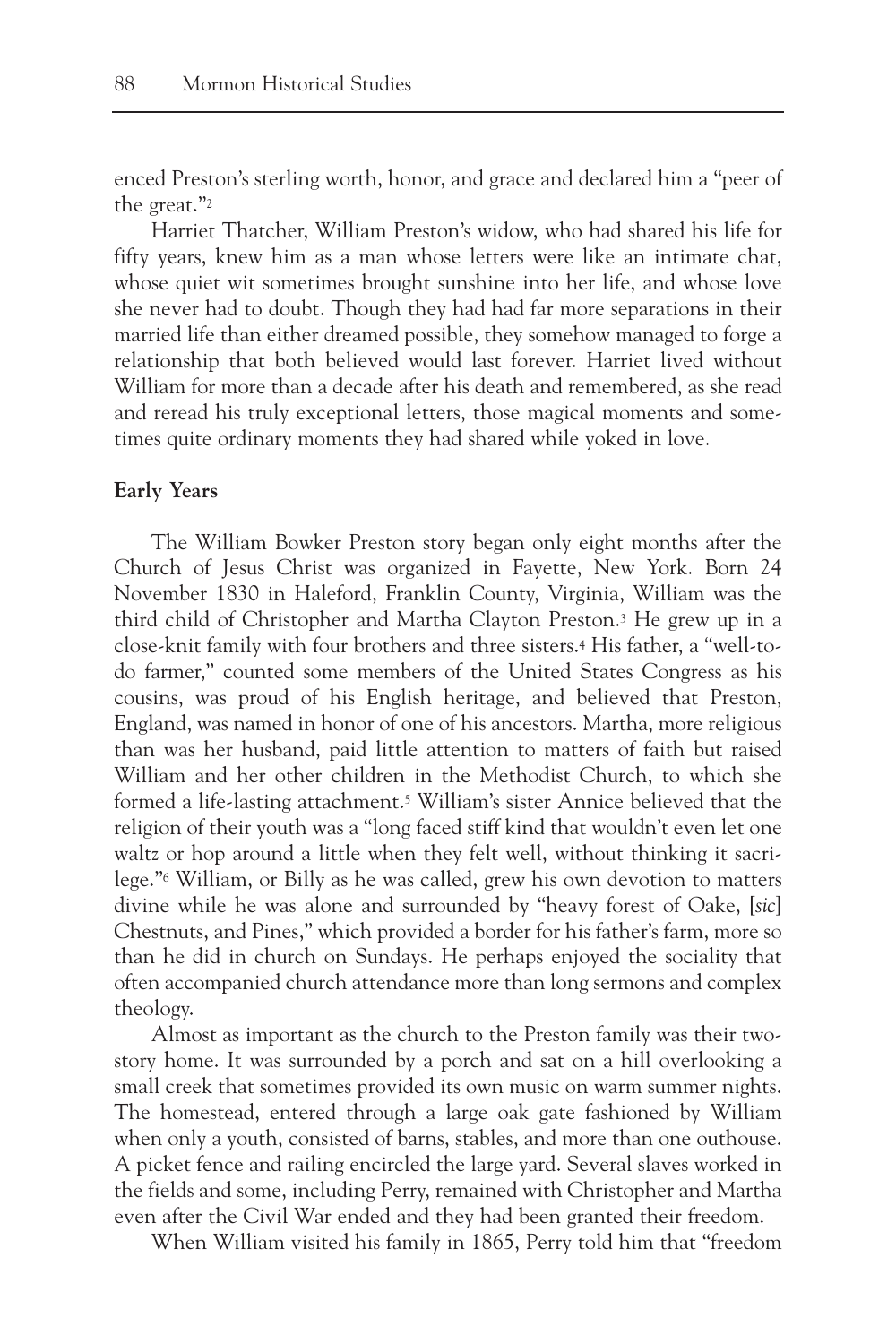ain't de thing its cracked up to be."7 Neither in William's diaries nor in his correspondence is there any indication that William considered slavery wrong, and many of his missives reveal his love for the South and his support of the Confederate cause. In an 1865 letter to his brother-in-law, George W. Thatcher, William wrote: "I will say that old Virginia is tired for once so the song must be changed [to] whipped but not conquered. There is now constant collisions between the U.S. soldiers and Negroes. Well the war is not over, the devil is not dead, nor the Millennium here, as the Negro thought when Sherman marched through the south the fool killer hasn't half done his work." The Civil War was quite personal for William because his youngest brother, Alfred, lost his life in the conflict and "slept with thousands of Virginia's noble sons."8



*William Bowker Preston, 1830-1908. Picture taken ca. 1890s. Photograph courtesy Special Collections and Archives, Merrill Library, Utah State University.*

William in his youth worked with Perry, twenty years his senior, and with younger brothers chopping down trees, ploughing, and planting corn, and he and Perry formed an unequal friendship that lasted a lifetime. Life for William was filled with work. Martha ousted him from his bed at daybreak each morning, and the family prayed together. They sometimes worked all day, but William was sent to a log school taught by Dick Shelton, who filled William's mind with grammar, arithmetic, and the rudiments of writing. William also attended a singing school in which he learned to appreciate good music. There were also days spent picking berries in the hills for the blackberry pies his mother made, fishing in the streams, and gathering apples and peaches from trees of the family's own planting. The family grew chickens, hogs, and cattle as well as cotton and tobacco. Before finding its way to the frying pan, one of the roasters attacked William, scratched his face, and left behind a scar that William carried to his death.

In the evening, tired from their labors, the Prestons gathered together and sang or played games until bedtime. When grown with two children of his own, William wrote, "Father raised me in more ways than one and I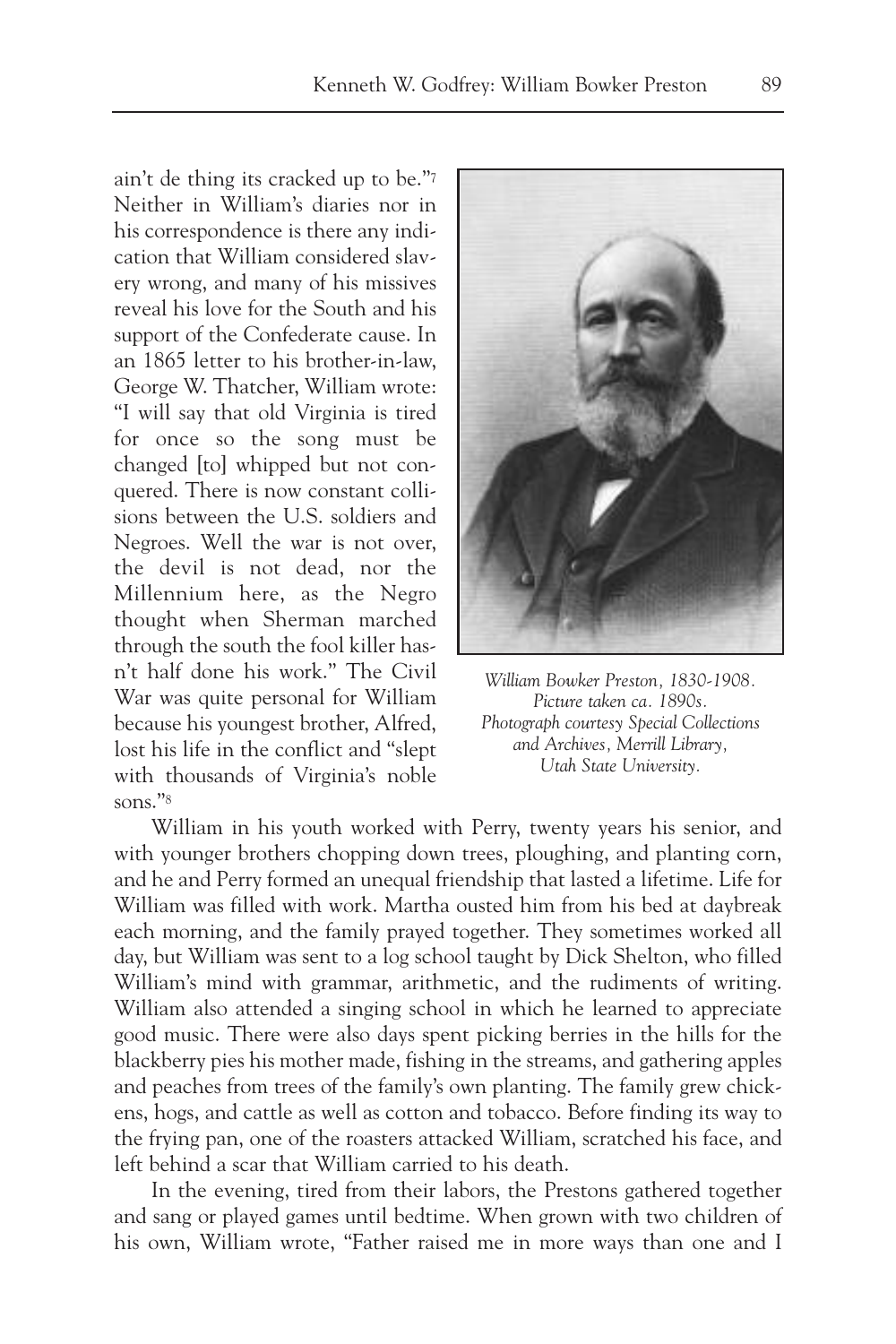never knew what it was to say what do you want me to do that for or I can't, to say nothing about I won't even to Mother."9 William was taught obedience and believed this principle essential in finding true joy. Throughout his life, he obediently responded to calls from ecclesiastical superiors because he knew, as William James expressed it, that religion must not be a dull habit but instead an acute fever.10 Later in his life, married with children of his own, William remembered that as a child he had been strong headed and needed the discipline of his father and mother.

As a youth, he filled his life with work, and his parents learned he could be depended upon and trusted. In turn, he knew the joy of a loving family and developed strong ties to his parents and siblings. Still, he grew up confident and was not afraid to leave home and hearth and strike out on his own.

Reaching the end of his teenage years, William left his father's farm and gained employment by clerking in a store. Finding that he liked meeting people and working with numbers and produce, he developed people skills that won him confidence and trust. Standing five feet, seven inches tall and weighing 125 pounds, he was not an imposing figure, but he drew people to him by using good humor, wit, and a native, cheery disposition. Moreover, he became adept as a teller of entertaining tales. When he was nineteen, he traveled fifty-five miles from Staunton to Lynchburg and worked as a salesman for a cousin, J. T. Davis, who was worth three quarters of a million dollars. One of his aunts, Annice, also resided in Lynchburg; and she, as William learned in visits with her, had accumulated half a million in assets. S. C. Hurt, another resident of the city, became a good friend.

Early in his life, William sensed that he was restless, sometimes uneasy, and full of wonder, and he felt a growing desire to see more of the world. The discovery of gold in California piqued his interest, as it had thousands of Americans; and, in 1852, the twenty-one-year-old salesman left Virginia behind and traveled to New York City. There he boarded a freighter and sailed to Panama. The railroad across Panama, "the first steam road to El Dorado," was begun in 1850 at the height of the gold craze but required five years to complete. The trail across the Isthmus, as described by historian David McCullough, was "a narrow, treacherous mule path that in the wet season—nine months of the year—was virtually a river of mud." William mounted a donkey and embarked on the six-day journey that, for those who survived, "remained one of life's memorable experiences." The letters and diaries of those who made the crossing, as did William, describe insects in swarming great clouds, encampments swamped by blinding rain, and pack mules sinking to their haunches in putrid muck.11 When William reached the Pacific Ocean, he had already in his young life survived an extraordinary adventure.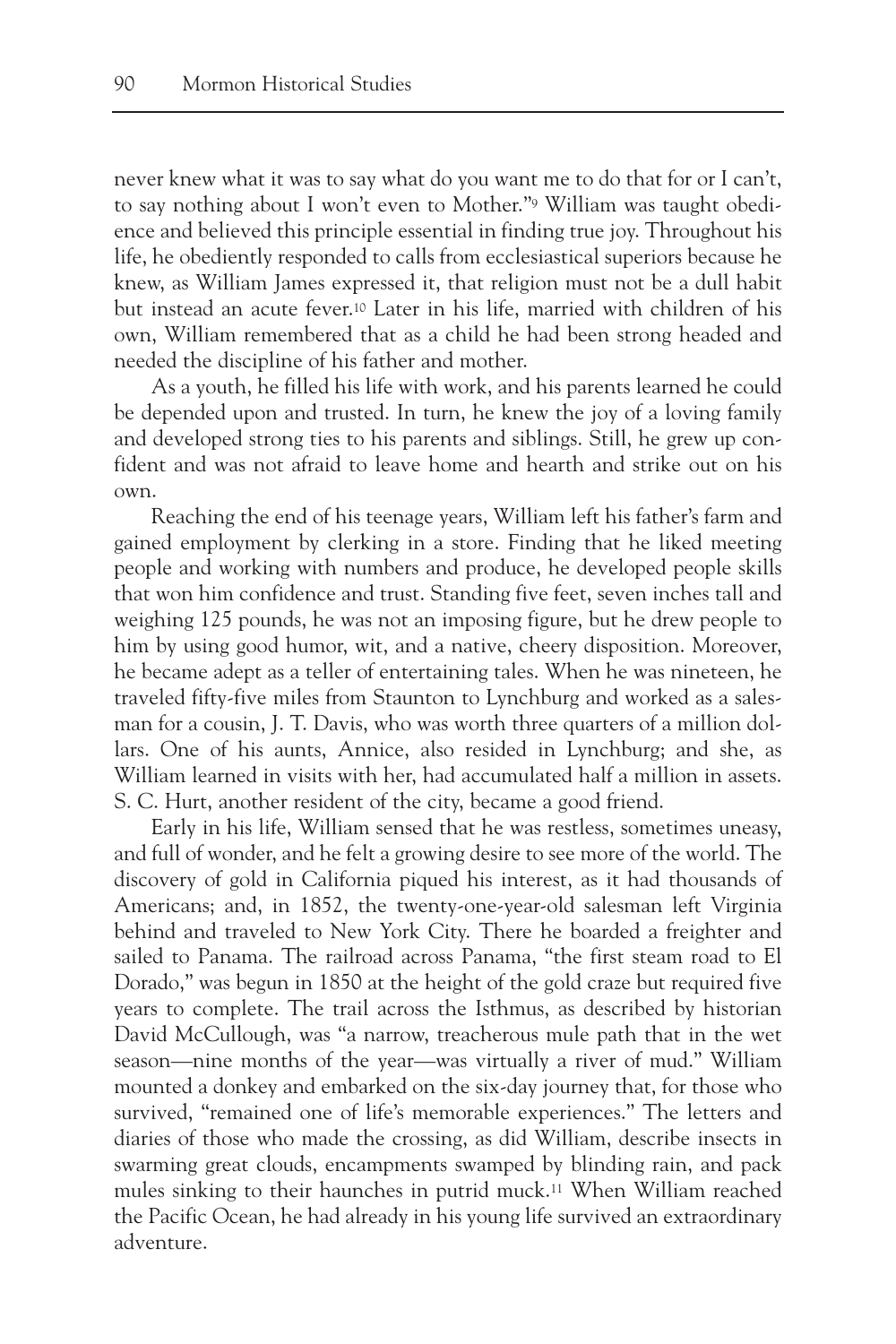# **Conversion to Mormonism**

Taking a boat, he reached San Francisco, whose growth the gold rush exacerbated, and found himself a stranger in a new land with no friends and no clear idea as to what he wanted to do now that he was in the golden state. Later in his life, he told his family that he had never before felt so alone, so frightened, and so homesick. He had, before leaving New York City, wired money to the city by the bay, but he discovered when he attempted to retrieve his funds that proper identification was required. He had none, and having no friends to vouch for him, he was denied access to his money. Then, he remembered that he had signed a slip while in New York and that the slip was to accompany his draft. He told the bank manager, who fortunately was able to locate the paper, and William, much to his relief, was able to secure his money.12

After a few days in the city, one day before a great fire broke out, William left San Francisco and managed to reach Sacramento where he joined the quest for gold. Quickly, he realized that his farming skills might bring more wealth than panning for precious metals. In Yolo County, northwest of Sacramento, he purchased an eighty-acre farm, moved into the home, and over time acquired horses, cattle, hogs, and chickens and settled into a farmer's life.13

Historian David Vaught wrote that many ex-gold miners became farmers in the 1850s and sought to replicate the Midwest in the Sacramento Valley.14 It is more probable that William on his own farm replicated in some ways his father's farm in Virginia. Still, like Midwesterners, Preston raised wheat, planted fruit-bearing trees, and cultivated a fine garden as well.

There is no evidence that he knew much of anything about the Mormons when he reached California, but he did know that his neighbors, farmers too, were from Virginia, that they had a large family of both boys and girls, and that their home must have reminded him of his own. Hezekiah and Alena (called Alley) Thatcher, who lived on the farm next to Preston, were converts to the Church. After having settled at Neff's Mill in the Sugar House area in Salt Lake City for a few months, they in 1848 decided, against Brigham Young's advice, to try their luck in California. Hezekiah purchased land, ran a freighting business,15 and opened a hotel. He was known as a man of considerable wealth. He and his family liked the genial, hard-working young William Preston, their neighbor, but not as much as did their fifteenyear-old daughter, Harriet. William, drawn to the quiet, reserved, and educated young woman, met strong opposition from Hezekiah because of Harriet's youth and also because William was not a Mormon. When made aware that with Harriet came the Church, William began a serious study of Mormonism, accompanied by prayer and discussions with Hezekiah and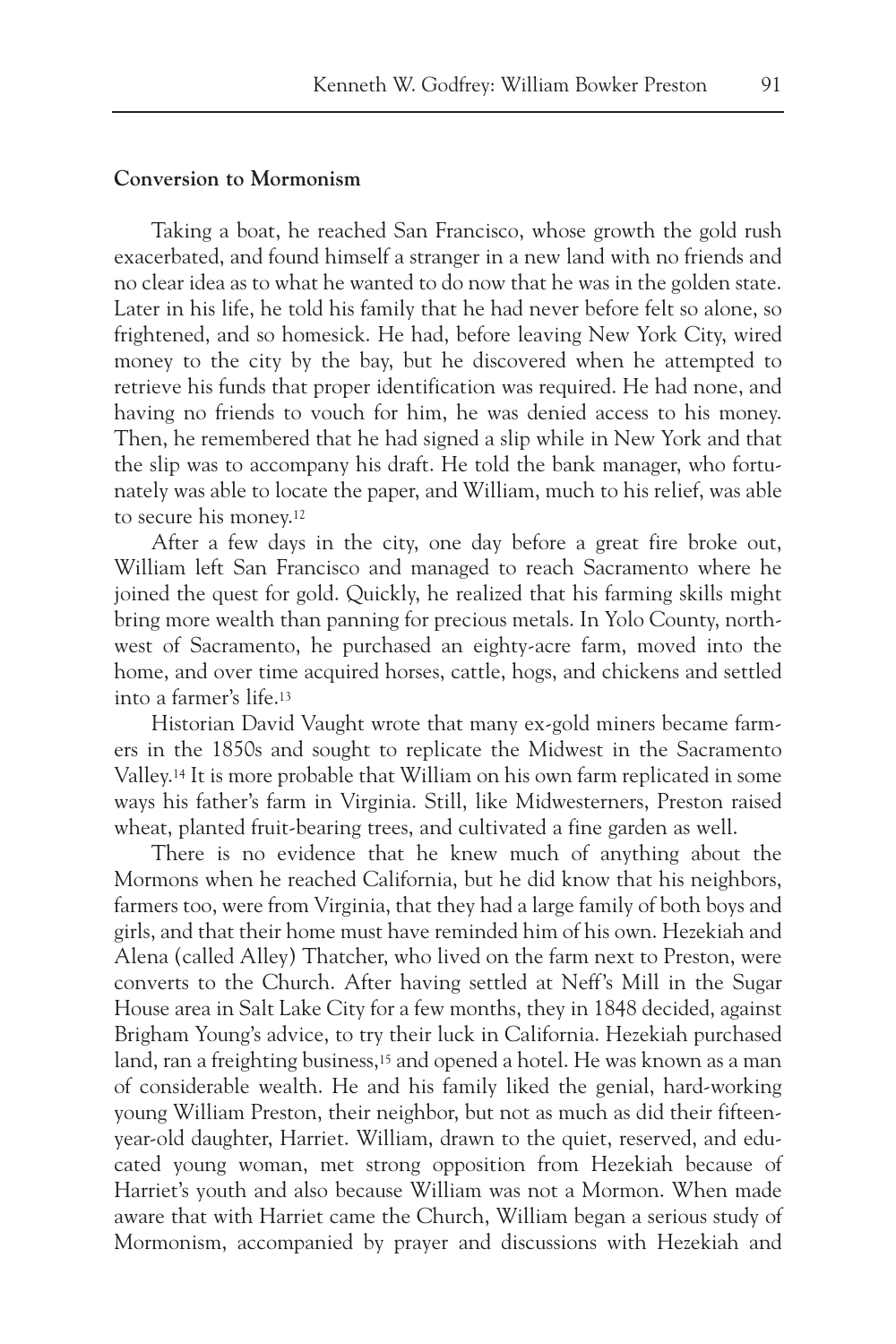

*Probably Harriet Ann Thatcher. Photograph courtesy Special Collections and Archives, Merrill Library, Utah State University.*

Alley, Thatcher's studious and theologically gifted wife.

William, deep into the conversion process, learned that Brigham Young had called the California Saints home and that Hezekiah and his family, except for his sons John, Aaron, and Moses, who were serving missions and were scheduled to return to Utah later than the rest of the family, were going to Utah.

William was disappointed to learn that Harriet was leaving with her family and that Hezekiah was opposed to their marriage because he thought William should prove by his actions that his interest in the Church was not entirely laced to his love for Harriet. The father and his future son-in-law parted company not entirely pleased

with each other. When Harriet bid him farewell, William said that his leaving the home of his childhood, his father, mother, brothers, and sisters was a trial but that waving goodbye to Harriet, "the partner of my feelings and my joys," was the most difficult of all partings. Feeling sad, alone, and buried in sorrow, he "went into the bushes" and asked "Heavenly Father to support [him] and enable [him] to overcome this trial."<sup>16</sup> Returning to his own ranch, he watered the cows and hogs, stabled the horse, laid down on top of the haystack, thought of Harriet, and, still fasting, fell asleep. When he awoke the next morning, he felt certain that "Heavenly Father would bless him and Harriet even if they never saw each other again."<sup>17</sup>

William added to his depression with further discoveries. He had purchased a horse that would not pull, no one wanted to buy his land, he was struck with bilious fever, and he received no mail. Furthermore, he felt like a hen with one chicken "all the time busy doing nothing." A month passed, and one day after taking some pills, he felt better. While doing chores, he surprised himself by "singing in a loud clear tone," causing the chickens to run and stick up their heads in astonishment, for it was "the first song or even a whistle" they had heard from him in a month.18

Perhaps William drew his happiness from the well of his resolve to leave Yolo County after disposing of his wheat, whether the ranch sold or not, and after finally receiving a letter from Harriet in which she expressed her love and her willingness to become his wife. Studying the Book of Mormon and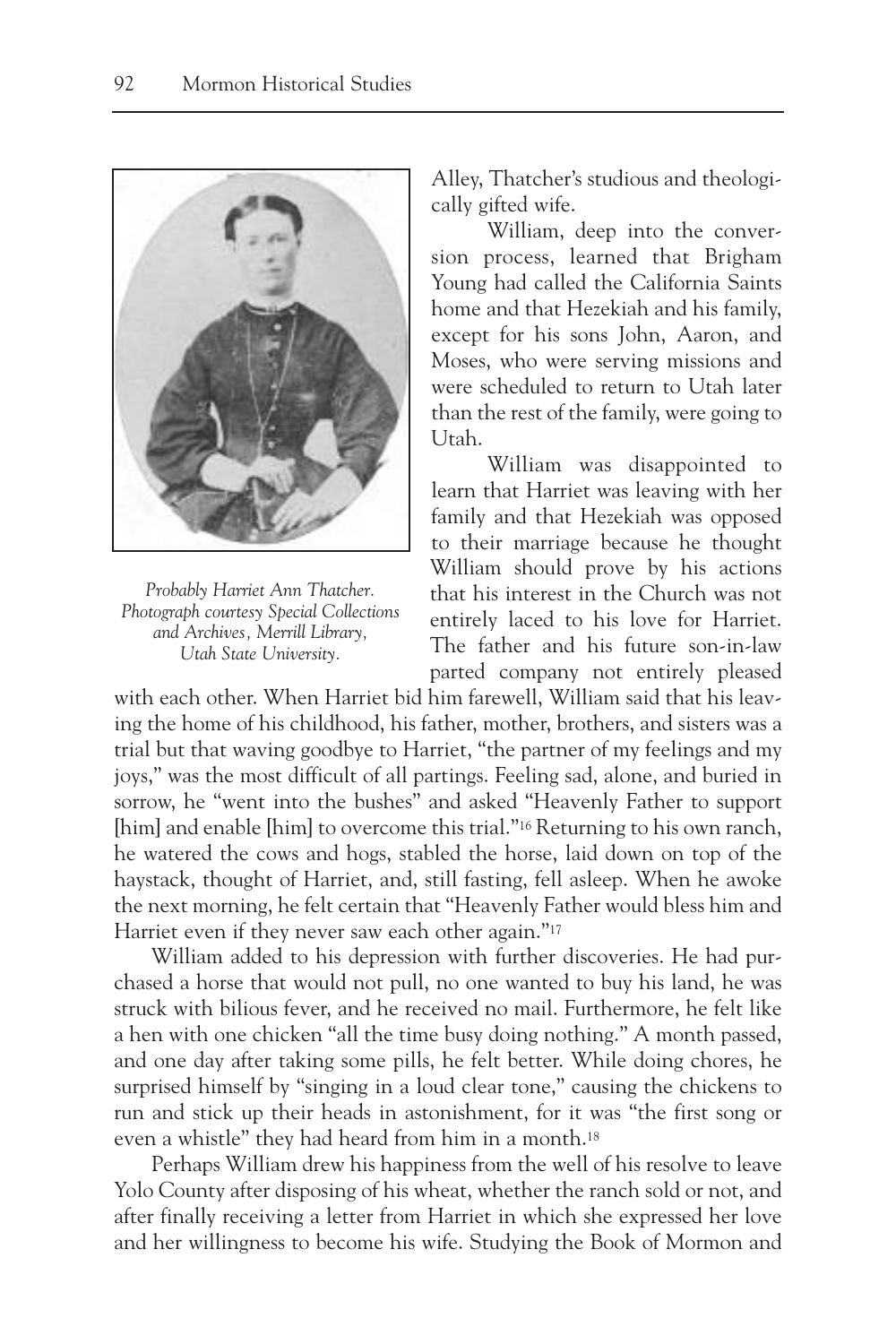pursuing the immediate prospect of engaging in some proselyting activity with Henry G. Boyle and Harriet's brother Moses also brought a measure of joy.

Before becoming a full-time missionary, William received a letter from Harriet written on 5 August 1857. In this missive, she told William about the family's journey to Utah, of encounters with Missourians and their animosity toward the Mormons, of trouble the Indians experienced with non-Latter-day Saint emigrants, of her belief that the Native Americans "will attack" companies they believe could be easily overpowered, and of how well armed they were. She wrote of attending a meeting in Salt Lake City at which Brigham Young spoke about the pending war with twenty-five hundred United States troops approaching and his request that all who were willing to "demolish their homes and follow him to the mountains to make it manifest by holding up both hands and every hand that was in the bowery was up in a moment," except some gentile merchants.19 Never before in her life had she seen such a show of unity. The elders, she wrote, had been called home, and she expected to be reunited with William in the fall. Harriet was a guest in the Franklin D. Richards home while Hezekiah was in Fillmore City collecting his family. Land in Utah, she said, was inexpensive because some residents wanted to leave the territory.20 Harriet's letter is of more than passing interest because she describes conditions in Utah only four weeks before the Mountain Meadows Massacre, and her account is neither colored nor influenced by the tragic events that occurred there in September.

William harvested and sold his wheat and barley, disposed of his livestock, and managed to find a buyer for his farm before the arrival of the autumn sun. Just as he left his "good home," the first letters in two years from his Virginia family arrived; and he learned they were astonished that he had become a Mormon and was planning on marrying a Latter-day Saint. His less-than-devout father requested only a piece of the wedding cake.21 His mother urged him to return home with his bride and again unite with his family.

Disregarding her advice, William teamed up with a Brother Hawkins, a man of slow speech, and Moses and Henry Boyle; and, after receiving appointments, they preached the gospel to their California neighbors. Few listened, but Preston, ever the optimist, had already settled on a motto, "Try, try again, never despair." George Q. Cannon, editor of the *Western Standard* and charged with leading the Mormons in northern California, told Preston that his mission would last eighteen months, causing him to ask Harriet to take Cannon aside when she saw him at the October general conference and "tell him how old I am and show him the top of my head that is almost bald," and "perhaps he will let me join you earlier." Displaying his faith, William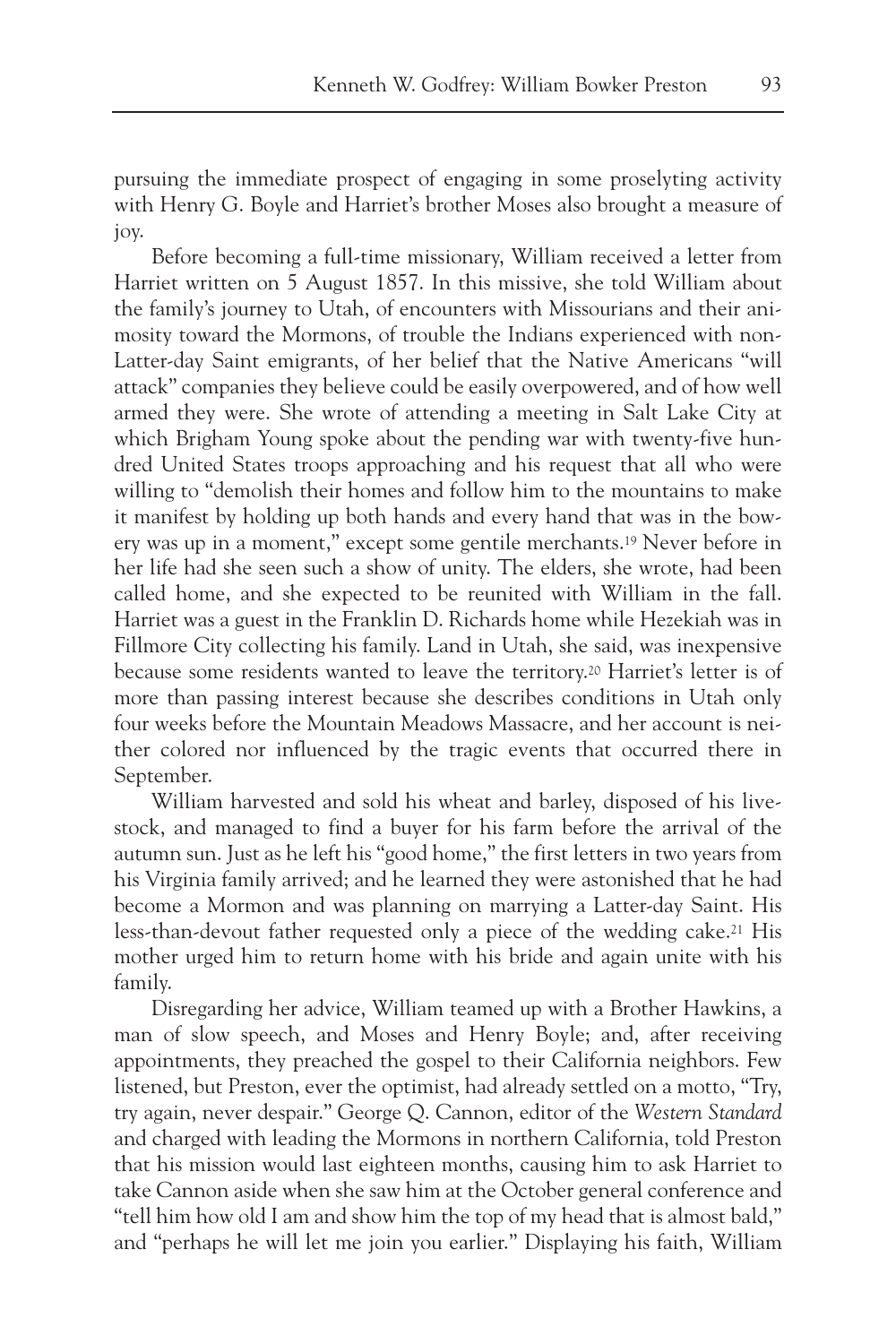also wrote that he was "willing to stay and sacrifice and will be cheerful and happy as long as the Lord wants me to."22

Fortunately for William, the approach of Johnston's army caused Brigham Young to call the missionaries and other Mormons in California home. However, it was the middle of October 1857 when John B. and Aaron and Moses Thatcher joined William and Henry B. Boyle and, under Henry's leadership, traveled south to the San Juan Mission where they were joined by other Latter-day Saints and then went on to San Bernardino. The emigrants left San Bernardino on 27 November 1857 and shortly after Christmas stopped at Boyle's home in Payson where the Thatchers had a reunion of sorts. Harriet seemed more excited to greet William than she was to greet her brothers.

William's missionary service, his good sense, and his devotion "to hard work, as well as his high morals and sense of humor," won him the approval of Hezekiah and Alley Thatcher, and the Thatcher boys already thought of him as a brother. On 24 February 1858, Harriet and William were sealed by Brigham Young and began a well-matched marriage they believed would last forever.23 The beginnings of their union seemed a harbinger of the next fifty years.

Mature, good with animals, brave, and a natural leader, William served as a minuteman in the Utah War. In the spring of 1858, he left Harriet with her family in Payson and, with twenty-two other Latter-day Saints under the command of Nicholas Groesbeck, successfully avoided Johnston's army, which was still camped at Camp Scott. Near the Platte Bridge, they retrieved a cache of merchandise and brought the goods to Salt Lake City. This brief mission, Edward Tullidge wrote, "was to demonstrate to Johnston's Army that Brigham Young intended to keep the treaty he had made with the Powell Peace Commission."24 Upon William's return home, he constructed an adobe house in Payson, and then Hezekiah asked him to lead a company back to California to procure goods to stock a store Thatcher planned to open in Utah.

William's task was far from easy because San Bernardino was filled with thieves. "Hells Kitchen" was the name he used to describe the city in a letter he sent from there to Harriet. It was difficult to trade or sell horses when people were afraid the horses would be stolen, but he was relieved to purchase some that he broke on the trip home. William purchased thirty-four hundred pounds of sheeting, bleached cotton, ticking, linen, tea, coffee, sugar, cups, saucers, plates, knives, forks, candles, tumblers, shoes, lids, and other household items and started home. He was relieved when he got out on the desert among the Indians.25

Muddy roads and teams in poor condition delayed his arrival home, but he finally reached Payson and his reunion with Harriet. The goods had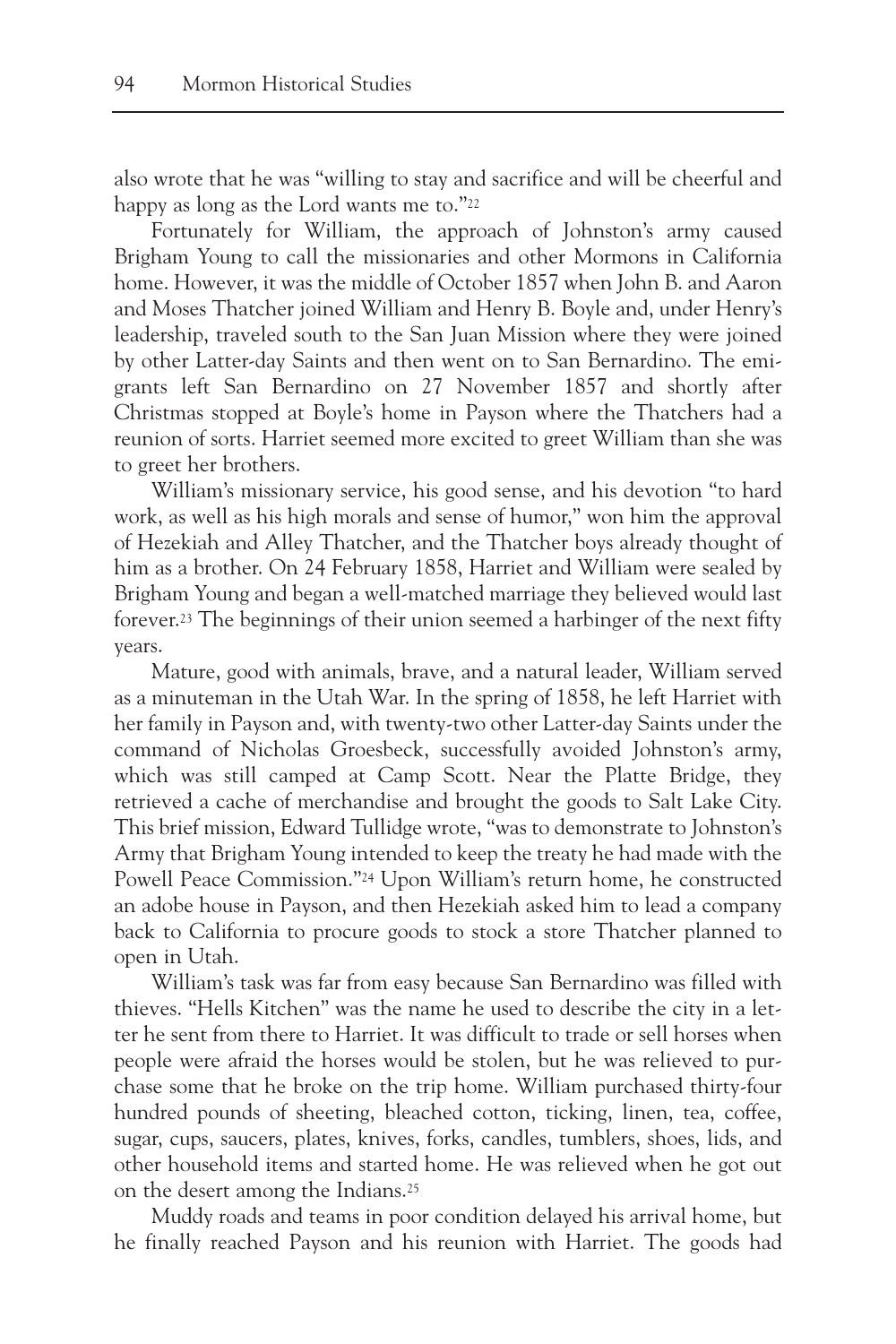weathered the journey intact. William and the Thatchers decided to move to Cache Valley in the summer of 1859 where abundant water, land, and business opportunities were to be found. Tired of forever being on the trail and wanting to establish a permanent home, he, along with Harriet, was among the first settlers of Logan, Utah. When William saw the site near the Logan River, he declared that "this is good enough for me." Working day and night to construct homes and gather winter feed for their animals, William and his extended family soon believed they were ready and could survive the approaching cold weather.

Church leaders concluded that the seventeen families who now called Logan home needed a bishop. Peter Maughan, leader of the Mormons in Maughan's Fort, told Apostle Ezra T. Benson that William B. Preston would make a good bishop, even though William had been a Church member for only two years. Maughan's suggestion resulted in William's being ordained and set apart as the city's first bishop on 15 November 1859.26 Harriet reportedly was among Logan's first school teachers.27

With Jessie W. Fox, William surveyed and laid out the city, allotted land and water, performed marriages, and presided over Church meetings. Congregants found him wise beyond his years and were drawn to his good sense and practical approach to religion and life. The Thatchers, in time, constructed mills and opened a store, all of which supplemented their income from farming. William, displaying great foresight, united the community in digging a canal from Logan to the new community of Hyde Park. He also proposed that a tabernacle be constructed large enough to accommodate the growing numbers of Mormons who called Logan their home.

Following to some extent Joseph Smith's city-of-Zion concept, the planners laid out Logan with wide streets. Each lot was large enough for a garden and buildings to accommodate livestock and machinery. Farms were outside the city, and the cattle were, during the summer months, combined into one large herd that was watched over by two men as the livestock grazed on forage in the foothills north of the town. Schools were constructed, and a community drama and dance hall was built, all under William's leadership. By the spring of 1860, Logan appeared ready to become the largest city in Cache Valley.

In 1860, Preston was elected to represent Cache Valley in the territorial legislature. Both he and Harriet had won Brigham Young's friendship, and sometimes when in Salt Lake City they ate fruit with the Mormon leader. William took loads of lumber to the territory's chief city and enjoyed listening to Brother Brigham discourse "on the first principles of the gospel for the benefit of the gentiles, and give them a few things to chew over."28 The first legislative session he attended was held in the "Old council house," and Preston, after listening to the territorial governor, occupied his time pur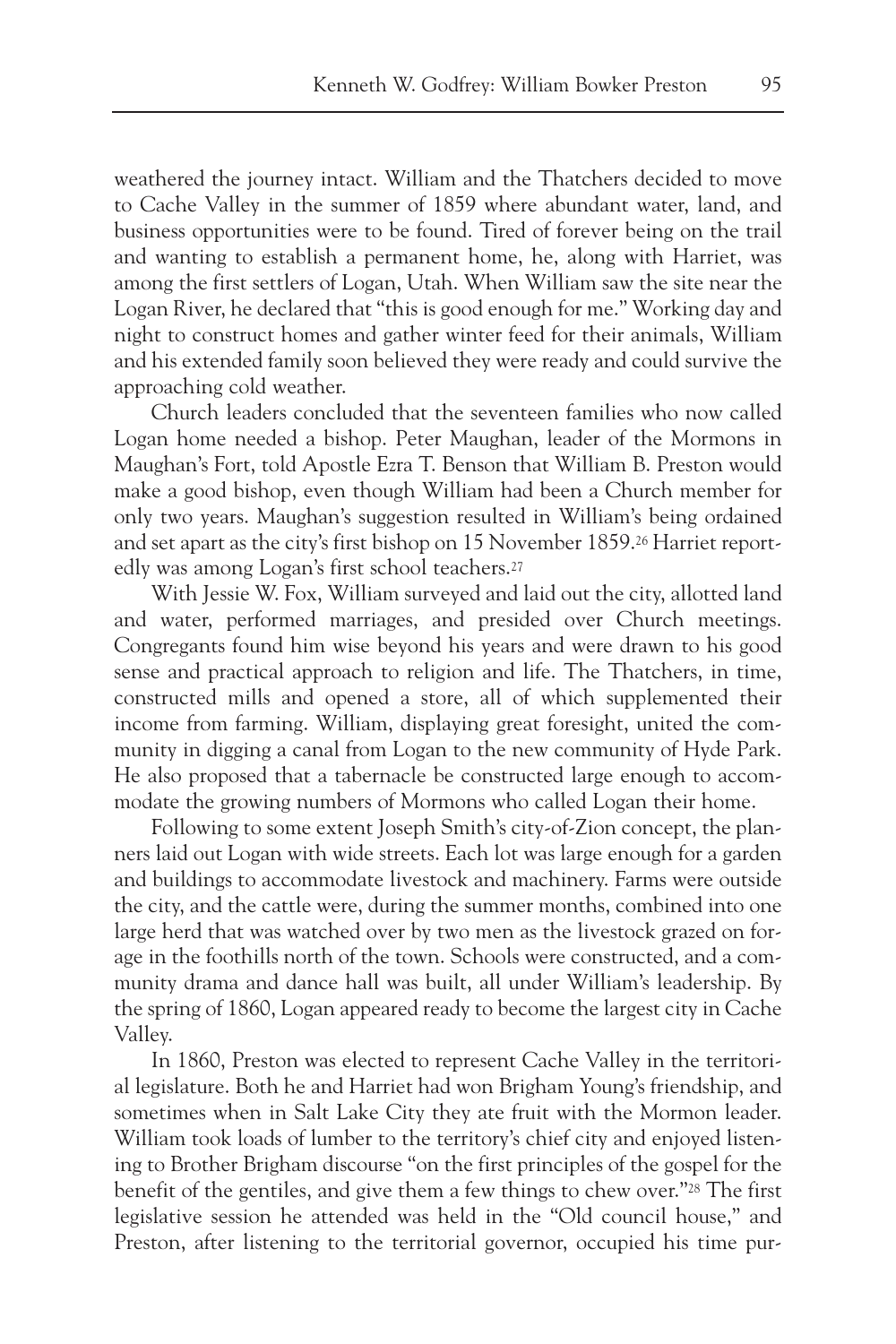chasing household items for Harriet and for several Logan friends. He also bought twenty-five cents' worth of tobacco for himself to feed an addiction he had acquired in Virginia and had not conquered when he became a Latter-day Saint.

When he returned to Logan and to Harriet, he brought with him knives, cups, saucers, and plates and discovered in his absence that Harriet had overseen the hanging of doors for their new home and the construction of a granary on their property. In the spring, he planted a large garden, which included apples and peach trees, currant bushes, and other fruits. Just as he had in California, William raised wheat, barley, and hay. Livestock included sheep, cattle, hogs, and chickens. Two men, John the Dane and John Smith, were hired to take care of things while William was in Salt Lake for legislative sessions.

Harriet, an excellent seamstress, made him an extraordinarily warm winter coat that was the envy of all his friends. Typically, he left Logan late in December and traveled by wagon to Salt Lake City, often in bitter cold. The January journey usually included an overnight stop in Wellsville and then another night in either Ogden or Farmington before William traveled on and reached the city on the third day. While in Salt Lake, he sometimes lodged with his brother-in-law, George W. Thatcher, whose wife Luna was the daughter of Brigham Young. Thatcher managed a theater in the state's largest city. Living in Salt Lake close to the telegraph line, William was able to follow the progress of the Civil War. Clearly, his loyalties were with the Confederacy, and he felt confident that the South would be victorious.29

At the time of the Church's April general conference, the legislature was still in session, and William went to all the conference meetings. He was pleased when Brigham Young, who had never looked better, said that the South was not whipped "and that old Abe wasn't able to do it." All Young wanted was for the Lord to hold the North together long enough for the Mormon emigrants to pass through "and then let them rip." William also attended the theater, where he found the place small and the seats only the size of a hand and no room for leg stretching. The scenery, a garden and a forest, was first rate. When he wrote to Harriet on 9 April 1862, only four days remained in the legislative session. He told her he would be on his way home to plant the fruit trees he had sent earlier and to feast on the light breakfast rolls of her creation that he had so much missed.

William's experiences in the legislature were a mixed bag of boredom, listening to "a regular old fool," Governor Hardy, who treated the delegates like "Jack Asses" and insulted the citizens of the territory. Through most of the session, William felt lonesome and homesick.30The lack of things to do left him free to continue following the Civil War, and in a letter home, he described the battle of Fredericksburg and the Northern defeats at Vicksburg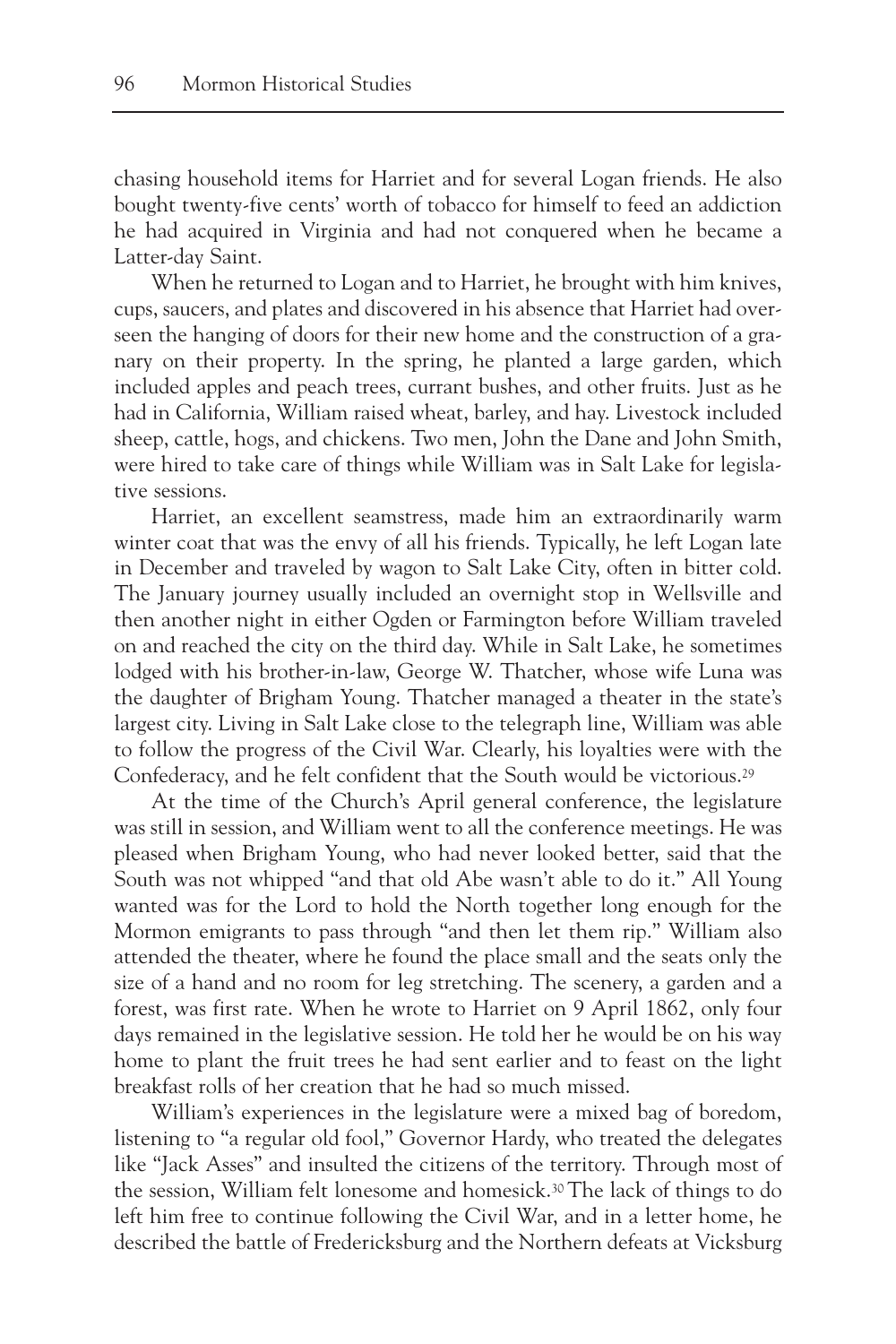and Galveston and stated his belief that the Yankees would be "whipped well in North Carolina."31 Again he expressed his joy that the South seemed to be winning and wrote, "Hurrah for Jeff and Stonewall." Though he wrote about the Civil War, his missives contain nothing about legislation passed or the content of debates; instead, he advised Harriet to purchase some good whiskey and some eggs so she could make a fine Christmas eggnog.

When the legislative session concluded, William expected to spend the summer at home with his family—farming and looking after his business interests. Brigham Young, however, had other ideas. At the Church's general conference, William was called to command a wagon train composed of Cache Valley men and to travel to Florence, Nebraska. There he would meet emigrants from Europe and transport them safely to Utah. In letters William wrote to Harriet while on the trail, he spoke of overturned wagons, broken wagon tongues, lame horses, hostile Indians, dusty roads, and the passing of fourteen hundred wagons that followed the afternoon sun. He had become a fine trail cook who was tired of eating beans and of washing his own clothes "to get out the sweat." Reaching Florence, he found a "miserable looking place" of four stores, five whiskey shops, a part of a stable, and an old bridge. Prices were high, but he was able to have his picture taken so Harriet could see "how rough and tough" he looked.32

William led a large group of Danish converts from Florence to Salt Lake City. Near Wood River Center, Nels Nelson, whose home was in Hyde Park, while examining the cap of his pistol one evening, accidentally shot a fifteen-year-old girl. The bullet entered the upper part of her shoulder. William obtained the services of a doctor traveling in another wagon train fifteen miles behind the one he led. While waiting for the physician's arrival, the camp was engulfed in gloom; and Nelson, William wrote, "seemed to feel as bad as the girl if possible." The doctor came and removed the bullet, and the girl recovered.

The wagon train arrived safely back in Utah, and William expressed pride that all the emigrants were well, that only two animals had been lost less than any other train, and that no wagons were broken. Presiding Bishop Edward Hunter told Preston that his was the best wagon train, with the best animals he had ever seen. William counted it a blessing, too, that the group he led traveled free of contentions. "This makes me feel well," he wrote, "and proud of our Cache Valley home and the good people who live there."33

Each April, William attended the Church general conference and spent the summers of 1863 and 1864 on the plains as a wagon-train captain. He was recognized among the best frontiersmen in the Church because of the care he took of animals and equipment and because of his ability to lead both men and women. He did have to rely on donated stock; and, in1864, some of the animals were described as weak and poor. In a letter to Harriet,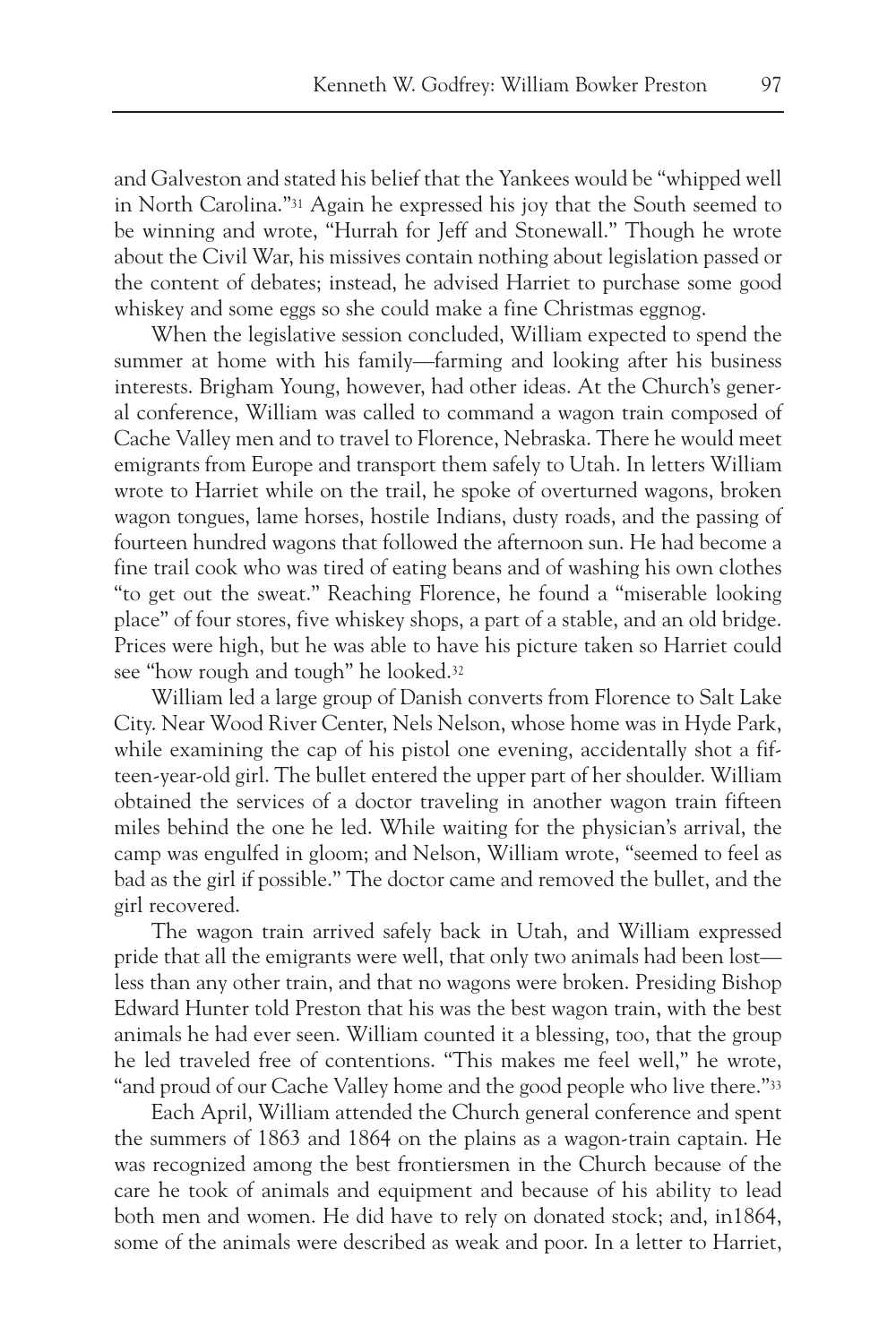he wrote, "I wish the men that sent them was here and tied to their tails and not permitted to camp till they could bring the cattle in." Still, he was able to strengthen the stock he had been given and reach the Missouri River. While on the trail eating beans and bread, he envied Harriet who was at home consuming new peas, potatoes, currants, and strawberries and playing with Allie. William and his neighbor, Peter Maughan, each summer engaged in a friendly garden-growing contest, and William vowed in 1864 that his pie plant would beat Maughan's at the county fair. He also hoped that his trees would outgrow those of Maughan. Because William was gone so much, Harriet had to do the work that accompanied his wagers with Maughan.

Harriet did not take well to William's four-month absences every summer and sometimes complained.34 She once threatened to give Brigham Young a good talking to. In the summer of 1866 when the Mormon leader came to Logan, he called on Harriet first and gave her a ride in his carriage. This special attention and recognition greatly pleased her and somewhat assuaged her resentment. When she wrote to William detailing her experience, he wrote back, "I guess you gave him that blowing up you promised him last spring, didn't you?"35 knowing full well she had not. Then, he told her he was bringing home a new pump for the well, a table, window shades, a washboard, pitchers, and cloths and would very much like to eat some new potatoes, peas, and strawberries and cream.36 In his own subtle way, he made Harriet aware that she was not the only one making sacrifices at the request of Brigham Young.

While camped at Cottonwood Springs in the summer of 1864, William wrote, "Some passengers are sick, several have died, ran over one woman by way of variety, but didn't hurt her much." Everyone, it seemed, sacrificed for the cause of Zion. He also wrote of having beans for dinner and the next morning for breakfast as well. While on the trail, William further developed his leadership skills and became more confident in his abilities to influence people and to unify those with differing backgrounds into a cohesive whole. Using his faith, his humor, and his ability to tell well a tale, he drew people to him and to the Church as well. His reputation as a wagon master extended beyond his Logan home and won him the confidence of Brigham Young and other Mormon leaders.

Participating in the 1864–65 legislature, William complained that he had little to do and no money to spend to help him pass away the time.<sup>37</sup>On Christmas day, Harriet, with William in Salt Lake City, spent her time at home alone. No one came to call, and she welcomed night's darkness, feeling "low and blue." "I wonder," she wrote in a letter to William, "if it is always to be our lot to be separated from each other. I cannot give you up for months and even years without regret like some of my more fortunate sisters. I have not as yet been able to arrive at that degree of perfection."38 William,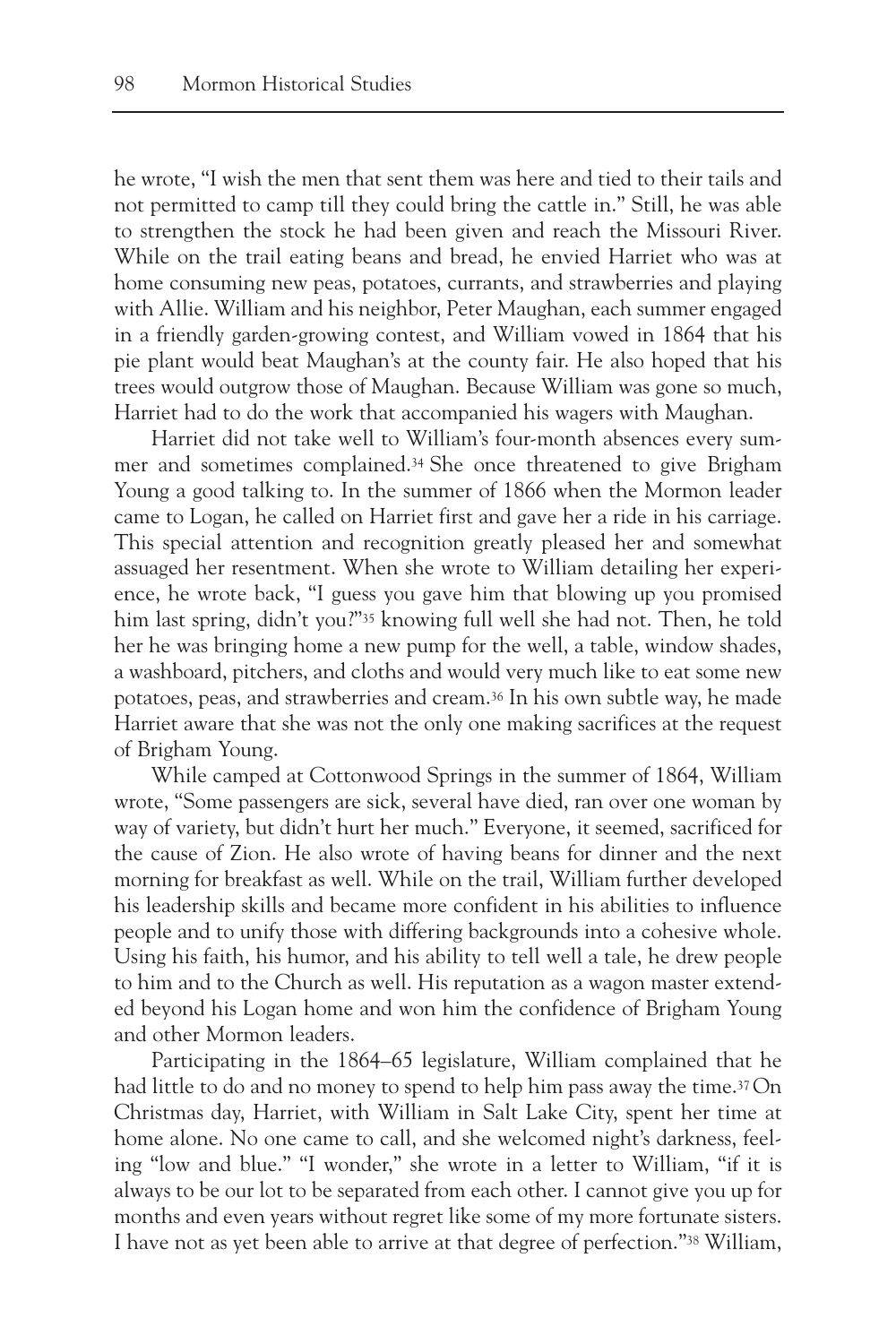too, harbored feelings of loneliness and avoided parties, partly because he "never fails to get disgusted with the vanity and false desire for show and display of fine dress and great display of personal charms to attract the attention of the gaping velvet lipped sycophants that disgrace (if possible) the name of the honest and virtuous." The theater that he sometimes attended had become a "rather muddled affair," and Brigham Young refused to attend because the manager "engaged Pauncefort [George] as the would-be star."39 After writing a somewhat preachy missive to Harriet shortly after the 1865 New Year's Day, William told her there would be no teams sent east in



*Harriet Ann Thatcher Preston. Photograph courtesy of David Jonsson.*

the spring, so they could look forward to spending a summer at home together, their first in three years.40

William and Harriet's dream of a summer together was shattered when he, while attending the April 1865 general conference, was called on a mission along with forty-six others. Moreover, he was appointed captain of the group and charged with delivering them safely to New York City and booking their passage to Europe. Harriet, not fully reconciled to making yet another sacrifice for the Church, was left behind to care for their children, Allie and William. She taught school, managed the household and two hired men, and improved living conditions by enlarging and painting their home. In every way, she proved to be an astute businesswoman.

William left the territory in May 1865 and, blessed with good teams and wagons, quickly moved through Wyoming and Nebraska, leading his fellow missionaries in evening devotionals as they often fought battles with mosquitoes and saw, still dangling from ropes, Indians who had been hanged almost a week prior to the arrival of William's company. Traveling from Omaha to New York City, first by boat and then by train, William obtained lodging in the Star Hotel. After securing passage for the men he led, he traveled south and spent three weeks visiting his family, whom he had not seen in thirteen years. At home with his family, he learned that his youngest brother, Alfred, had been killed in the Civil War and that a boyhood friend had spent four months in a Yankee prison camp. William saw firsthand the destruction and pain engendered by the conflict. In an eighteen-page letter to Harriet, he described in great detail his experiences with his father, who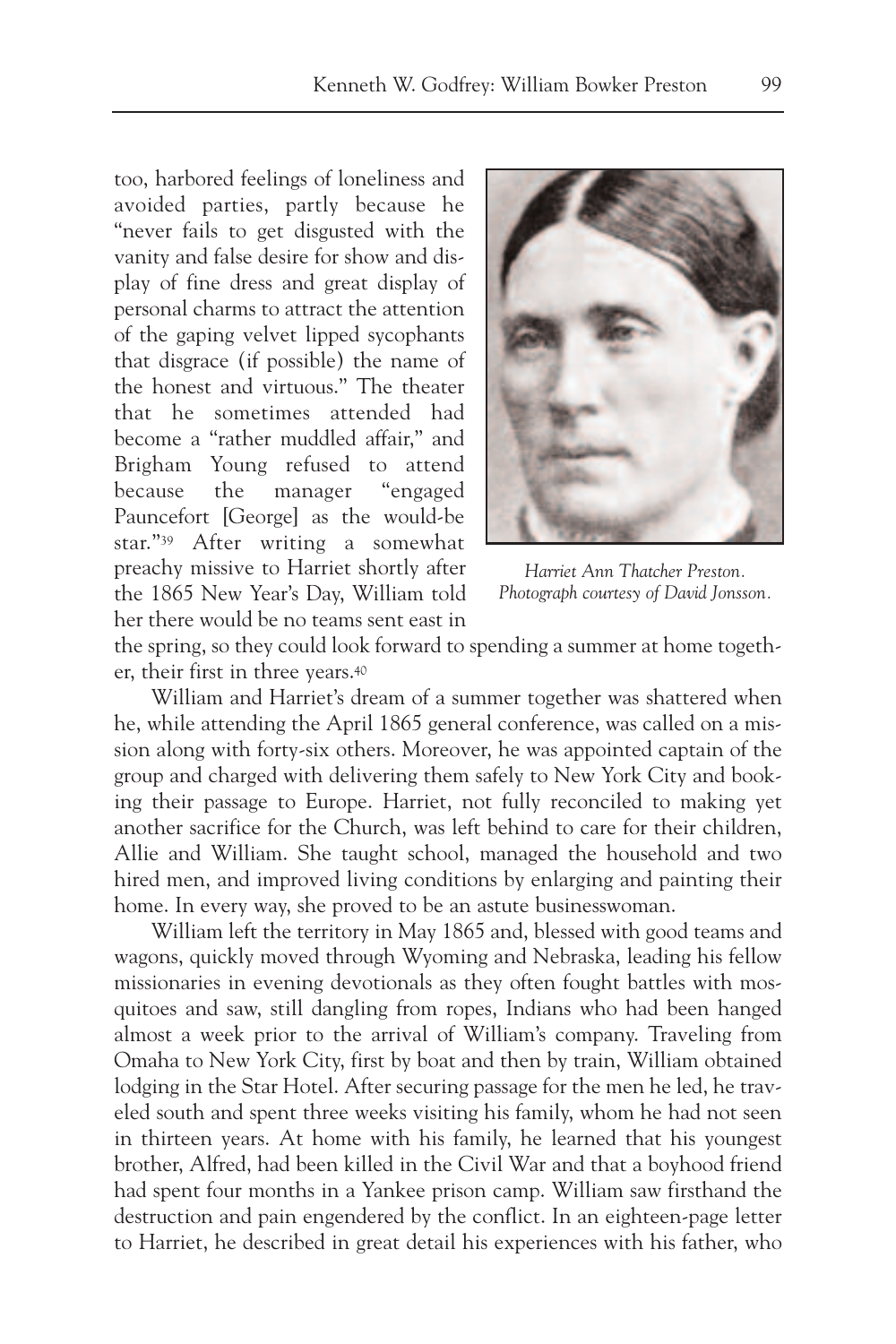was suffering memory loss, and with his mother, sisters, brother, and old friends. Though his family did not understand his Mormonism, especially plural marriage, he was warmly accepted, and his letter clearly depicts the deep love the Prestons shared and the quality of their relationships. His parents and siblings wished Harriet and the children had come with him. His mother, after hearing him describe Harriet, said, "She loves you as though she has known you, that you write such good kind letters and send so much love." The Virginia Prestons, it is clear from William's letter, were a fully functional family, and many of his own good qualities were rooted in the way he was brought up.41

As he prepared to leave and said his goodbyes, William told his father that he "would not exchange places if they would give me ten miles square of Virginia under the Yankee yoke that they now have to bear." His mother, he confided to Harriet, was not as good a cook as he remembered. Harriet surpassed her.42 After taking a last look at the school of his youth, the tree in which he used to play, the tobacco barn, and the black servants Perry and Sofa, William departed for New York City. The train on which he rode was hit by a freight train, forcing him to travel by stage to the Potomac River. After having his bag taken by a thief, he finally arrived in New York City. His visit home had taken twenty-two days.43

# **The British Mission**

The missionaries he shepherded from Salt Lake City to New York City were already on the high seas when William paid his \$35 and alone boarded the *City of Dublin.* Not knowing anyone on the ship, he bore the brunt of his seasickness alone but managed to write in his diary, "My belly has gone to my back for protection."44After pills calmed his stomach, he had a rather pleasant voyage, playing quoits and fox and geese and throwing dice. As the day of his Liverpool arrival grew closer, he wrote, "I almost tremble to think of the labors that are before me."45

Perhaps he had reason to tremble because when the ship docked, William wore a dirty Scottish cap, a gift from one of the passengers, when his own had blown away.46 He was certainly not going to make a good first impression.

William's mission was somewhat atypical from the missions of other Mormon elders who had labored in England, though it began much the same, save for the soiled hat. President Daniel H. Wells, who with his wife was preparing to return home, asked William to preside over the New Castle, Tyne, and Durham Conference, one of the most challenging areas of the mission. Writing to Harriet, William confessed that "I feel very green concerning the labors that are before me, almost as much so as when I was made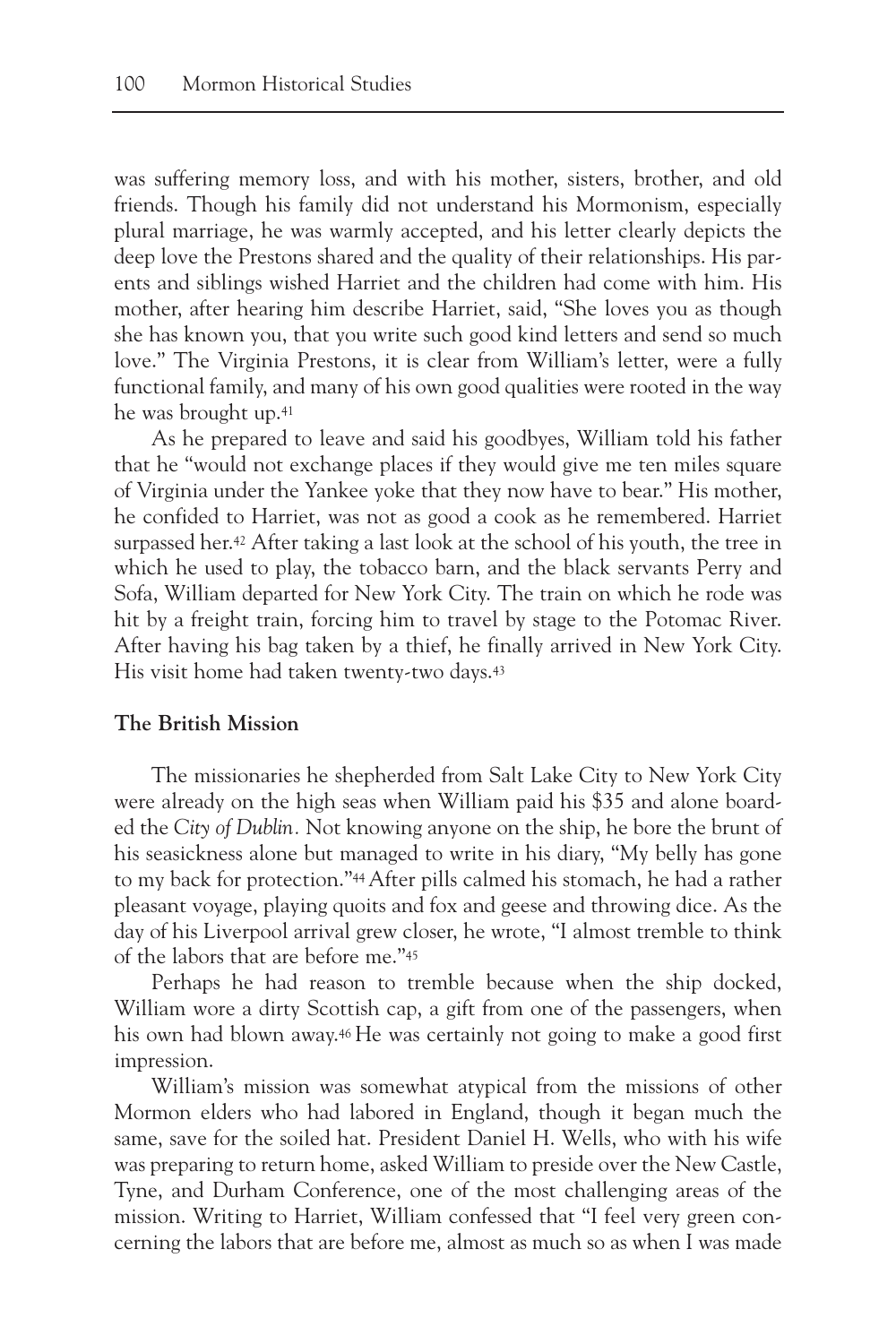bishop, or when I started across the plains with a train without knowing a foot of the road."47

William missed his family, and it usually took more than two months for a letter from Logan to arrive in England. Brigham Young told William when setting him apart to leave his family under the protection of God and to concentrate on his labors with the promise that all would be well when he returned home. William resolved to do as Brother Brigham asked. William did, on occasion, preach to Harriet, instructing her on how to raise the children, operate the farm, and maintain the proper use of their resources. "Never spend anything, till you get something to spend," he wrote in one missive; and in another, he told her not to "scold the children continually, for soon they will not do anything without it."48 Still, most of his letters are filled with good cheer, humor, and peace, designed to lift the spirits of his sometimes lonely spouse who longed for his return.

William settled into his first assignment and began fulfilling his responsibilities in an area filled with beggars and poor folks whose personal hygiene and commitment to Mormonism he found wanting. His days consisted of visiting and counseling members, conducting meetings, including Church courts, preaching three or four times each week, and overseeing the numerous branches in his conference. The golden or legendary years of the British Mission, when thousands flocked to the fold, he and other elders believed were in the past. Only hard work and a convert every now and then seemed their lot. He changed clothing and bathed once each week, and he sometimes slept in beds with bugs and fleas and other missionaries. However, he believed three elders in one bed to be too many.49 He walked long distances in shoes that did not properly fit, caught a stomachache from eating sweet and spice cake with a bowl of milk, and gave up using tea, coffee, and tobacco after being asked to do so by mission leaders.50 At first, he believed himself deficient in public-speaking skills, but before many weeks had passed, he sometimes preached for an hour and a half.

As did other missionaries, he attended the theater, visited museums, and once had his head examined. The phrenologist told him he was fond of home yet loved to travel, had to see to believe, was determined to a fault, liked good music, was no great speaker, possessed a good recollection of places, and was cool and collected in time of danger.51

Long letters written to Harriet, though at times tiring, were pleasant experiences because the letters "had a faint resemblance of conversing together."52 During his first Christmas in Great Britain, William attended a branch party where he danced three times and sang but refused to participate in the games because they all included kissing. He concluded that his evening was one of little fun.53

Only four days into the new year of 1866, William arose early and trav-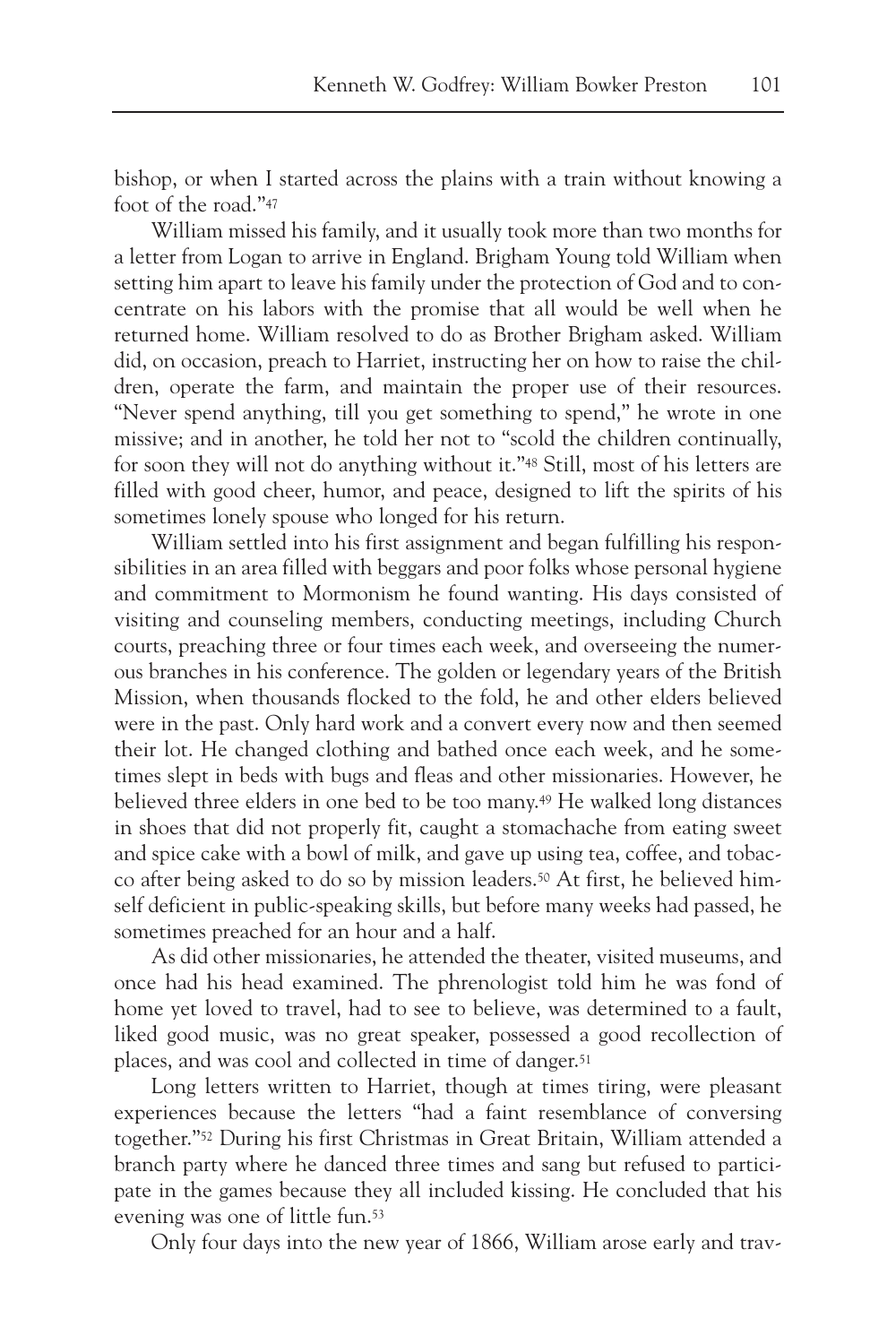

*William B. Preston. Carte-de-visite portrait taken while on European mission, 1865–1868. Photograph courtesy Special Collections and Archives, Merrill Library, Utah State University.*

eled by train to a special mission conference held in Birmingham. Ninety-five elders were present, and all bore their testimonies in the three days of meetings. As the conference drew to a close, William perceived that everyone was satisfied. At least he was, although he thought that the benches were getting hard and that meetings lasting three to five hours made " a pretty good sit for one time."54

At the Birmingham conference, he learned he had been given a new assignment; and for the rest of his mission, he worked at mission headquarters in Liverpool. Brigham Young himself told his son Brigham Jr. to use William in the office. "I will be in luck," he wrote to Harriet, telling her of his new assignment, "if I should have an easy birth for once, for ever since I have been in this church I have had seemingly one of the hardest places all the time."55 William's

fears were not ill-founded, and he sometimes felt blue and inadequate during the first days at headquarters.

His new duties included writing letters for the mission president, studying grammar, and reading the Book of Mormon. After a few days, he was "put in charge of the mission's money" and made foreman of the lower office where the books and accounts were kept. He performed his duties so well that he was then made the mission office manager. He assisted with immigration and was also involved in editing the *Millennial Star* as well as in keeping the office journal. On 2 April 1866, he wrote in his diary that he was "very busy, I have a good appetite for sleep nowadays."56 Sometimes feeling like a caged bird, he did receive an assignment to attend the London conference where he was the first speaker. He then listened to Orson Pratt deliv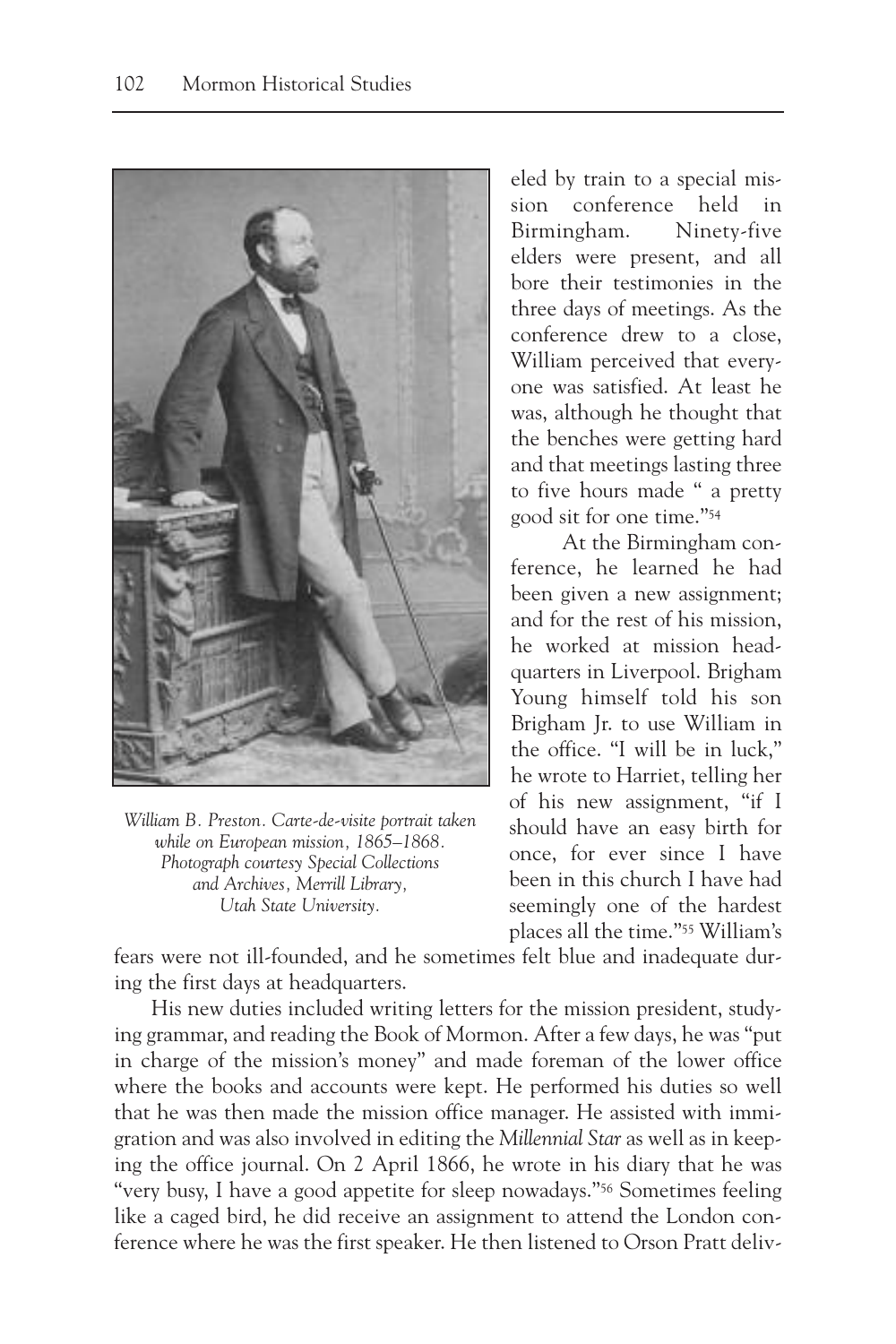er an hour and a half's sermon "on the time of the gentiles." After the meeting's conclusion, he went to the London Music Factory and ordered instruments for the Logan Brass Band.57

His major challenges as a missionary were not related to proselyting or to difficulties with members but instead were physical. Writing, keeping books, and proofreading, all done in the basement of the mission office by gaslight, affected his eyes, causing considerable suffering. He also gained weight, and a round stomach protruded over his belt, complementing, he said, his bald head. When time permitted, he visited museums, parks, and the theater and toured the world's largest steamship, the one that had laid the Atlantic cable, which William considered the greatest feat of the nineteenth century—all of which gave his eyes a most welcome rest.58

Nothing, not even sore eyes, curbed his excitement when his brotherin-law, Moses Thatcher, arrived in Liverpool on 2 August 1866. They talked about home until midnight. William was very pleased with Thatcher's performance as a missionary, his leadership skills, his speaking ability, and the way he drew people to him. After only a few months in England, Moses was asked to lead the mission's largest and perhaps most prestigious conference. Franklin D. Richards, who replaced Brigham Young Jr. as mission president, on occasion sent William to visit his brother-in-law, and they were together for the 1866 holiday season.

Important special assignments given to William included proofreading the new edition of the Doctrine and Covenants, securing the type for the Deseret alphabet, and participating in a twenty-two-day tour of the mission that included a visit to branches on the Guernsey and Jersey Islands. Even after having served for almost two years, William still believed himself inadequate as a public speaker. "I never get up now to preach, " he wrote to Harriet, "but what I feel my weakness, but I am not so bad as some."59 Although he may have felt inadequate speaking in public, he took great comfort in keeping mission rules and in doing what his leaders asked him to do. "I have done nothing I am ashamed of," he told Harriet. "Some elders will weep and mourn because of their sins," but "I have learned there is no joy, no peace, nor pleasure only in trying to do what we are told by our file leaders."60

Orson Pratt, a man he admired, taught a grammar class for those who worked in the office. "Common nouns, gender, third person singular, mood and tense and so forth, it sounds very familiar to me," he wrote to Harriet, "and Briggy [Brigham Young Jr.] makes an awkward fist of it, quite as bad as I did when I went to school to Dick Shelton in Virginia in that old log school house twenty years ago, and I am trying to reflect my mind with grammar and such like, for I have to send proof every week and make corrections where there happens to be errors and sometimes the printer makes a good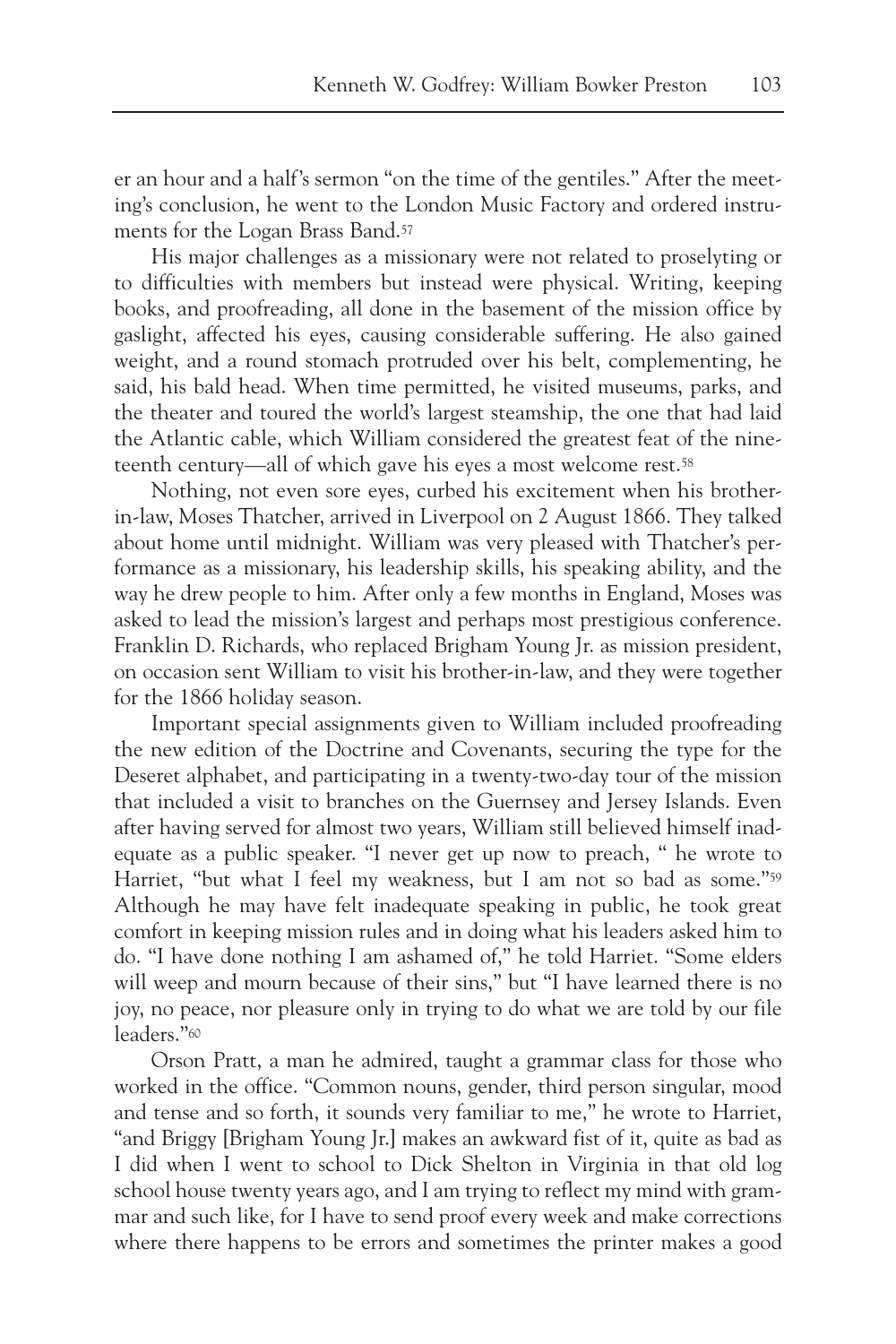many mistakes and there are all kinds of letters come here for publication, the brethren who come from home know but little about reading, writing or anything else except going to the canyon and riding. It's surprising how fast some of them learn. I hope to see the time when the elders will go to and prepare themselves for the duties that will devolve upon them in future life."61 As for himself, he also wanted to learn more history and so began purchasing books that would assist in making his dream a reality.

With the end of spring, William's workload increased as he assisted more than two thousand Latter-day Saints in their effort to leave England and settle in the Great Basin. It was his job to secure passage, pass out the tickets, pay all the debts, and help charter boats—activities that caused him to labor far into the evenings and exacerbated his eye problems. But he loved his work, gained more weight, and experienced satisfaction in not having tobacco in his mouth for four months.62 "I am vain enough to think," he told Harriet, "that leaving off the use of tobacco for a constant diet has helped me very much and then I don't drink tea nor coffee as a beverage. I have not made any covenants concerning these things but thought I would try it for awhile. So far I have done well through the help of the Lord strengthening me to overcome the temptation, for it is a great temptation now to see them take a chew of good tobacco or smoke a good cigar, but generally the tobacco here is so poor that its not much credit for a fellow to quit the use of it."63

When the last of the Mormon emigrants were safely on the high seas, William, Charles W. Penrose, and A. Miner visited the great Paris Exhibition, as did thousands of others. This missionary trio saw palaces, art galleries, and the latest advances in technology. William was impressed with Paris and admired its clean air, tidy streets, beautiful flowers, and fine gardens. He wished Harriet could have been with him.

Comfortable with his assigned duties and full of faith, he told his wife that he "often found himself dancing for joy in the blessings of the gospel."64 He liked working in the office, too, because he kept improving mentally and physically, and the office environment allowed him to keep posted on "everything pertaining to the old and new world, the Kingdom of God and Utah particularly."65

Though he was happy in the yoke of missionary service, he experienced sorrow in the transgressions of some of the missionaries. C. A. Benson's "grievous sin," probably of a sexual nature, was made public, and he was sent home. Other elders, William noted, "drank liquor, smoked, chewed tobacco, and escorted girls to and from meetings." Such behavior violated mission rules.66 He was also disappointed to find "that I am no preacher when it comes to preaching to the world for I cannot quote scripture much," and though he had been on a mission for almost two years, he believed he had not learned much. Yet he felt some satisfaction in doing his office work so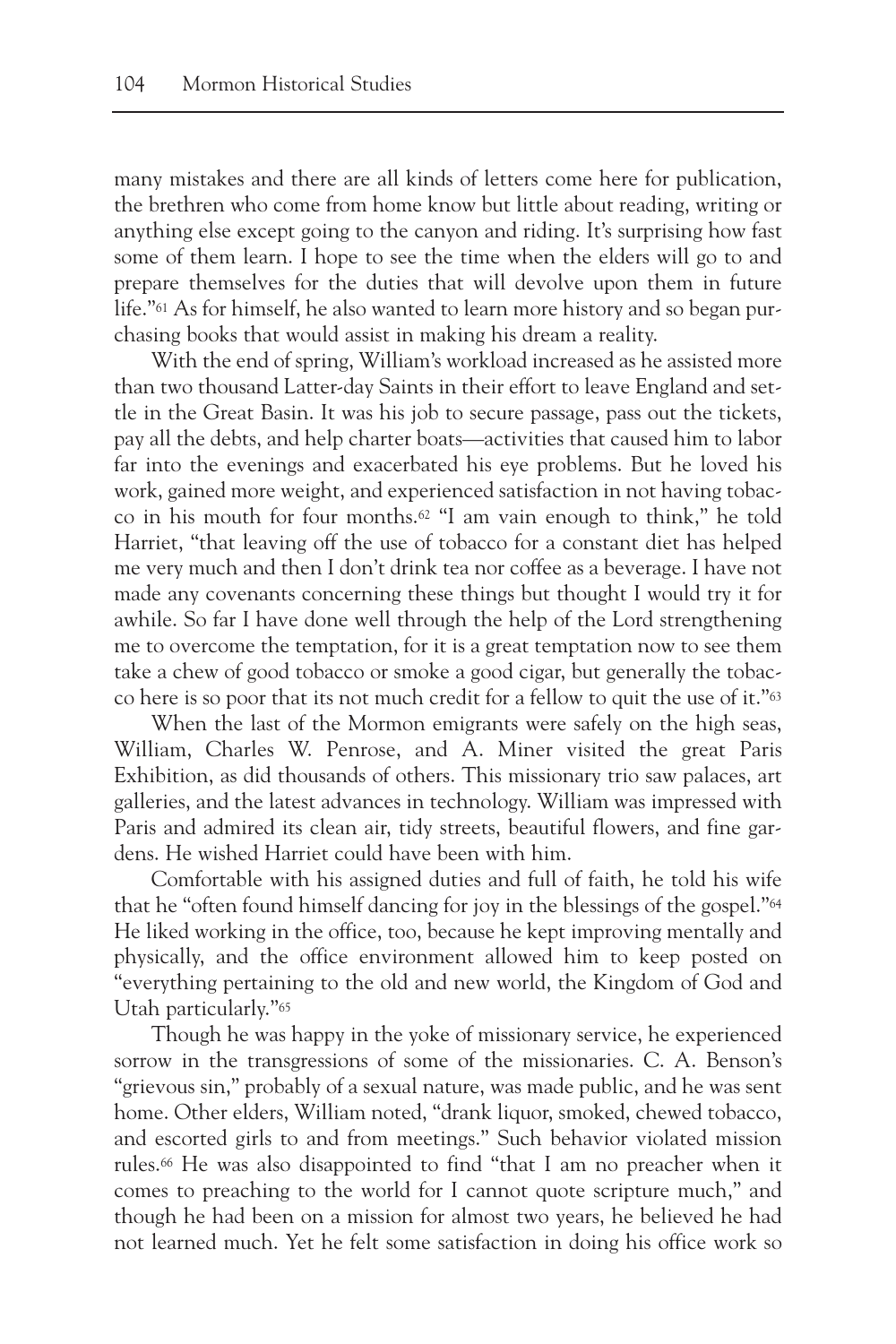well that Orson Pratt and Franklin D. Richards could go forth and preach while he remained at home attending to business.<sup>67</sup>

One letter from Harriet pleased William as he learned that Brigham Young had visited Logan, taken Harriet for a ride in his carriage, doddled the children on his knee, and sang to them. Writing to Harriet, William said he would always remember when "President and sister Young stayed with us and we made a hard pallet on the floor of the kitchen."68 Young, William believed, was a down-to-earth prophet who cared about his flock and who knew how to bring cheer and hope into the homes of women who sacrificed their husbands to full-time missionary service.

William's letters home are filled with humor, advice, and expressions of love and admiration. Lacking sufficient news to fill the pages of one missive, he provided Harriet with a rather complete room-by-room description of the mission office. His word-picture is so vivid that the reader can almost visualize the "old dingy, rickety, smoky looking inside and out, shakey floors, and warped door frames from the house settling one sided, the wall cracked from top to bottom and at one end nine inch birch walls papered inside with rusty looking paper and every hole, and there are lots of them all over, crammed with old papers, books, old *Stars*, and journals, profiles, wood and steel engravings of various elders who once figured here in the balmy days of their mission, when money was plenty, tracts without number of all sorts from various authors . . . the collection of 28 years."69 On the walls of his private office were pictures of various celebrities who figured prominently in the mission. Vivid, too, was his description of the women's indoor privy, which was kept clean and tidy, being supplied with a water spout that could be turned on and off.70

His whiskers turning grey, William sometimes cried in the night from being lonely for Harriet and the children as the last year of his three-year mission began.71 As his longing to see his family grew, so did his wisdom and judgment. President Richards sent him to a branch in the mission to repair the damage caused by a branch president who excommunicated the members when they would not do as he wanted. William was able to restore order, and he believed that there was too much "backbiting and bickering among the saints" and that only sharp talk would rectify the situation.<sup>72</sup>

William also had troubles of his own. In his letters to Harriet, he frequently dispensed advice regarding managing the farm, raising the children, teaching school, educating his family, and dealing with the hired help. He sometimes told Harriet to dress warmer, gain more weight, visit friends in Salt Lake City more, cease teaching school in the winter, and quit feeling sorry for herself. He encouraged her not to recount all the sorrowful things she had passed through, and he counseled her not to rack her brain to conjure up something sorrowful that might happen. All she has done, he wrote,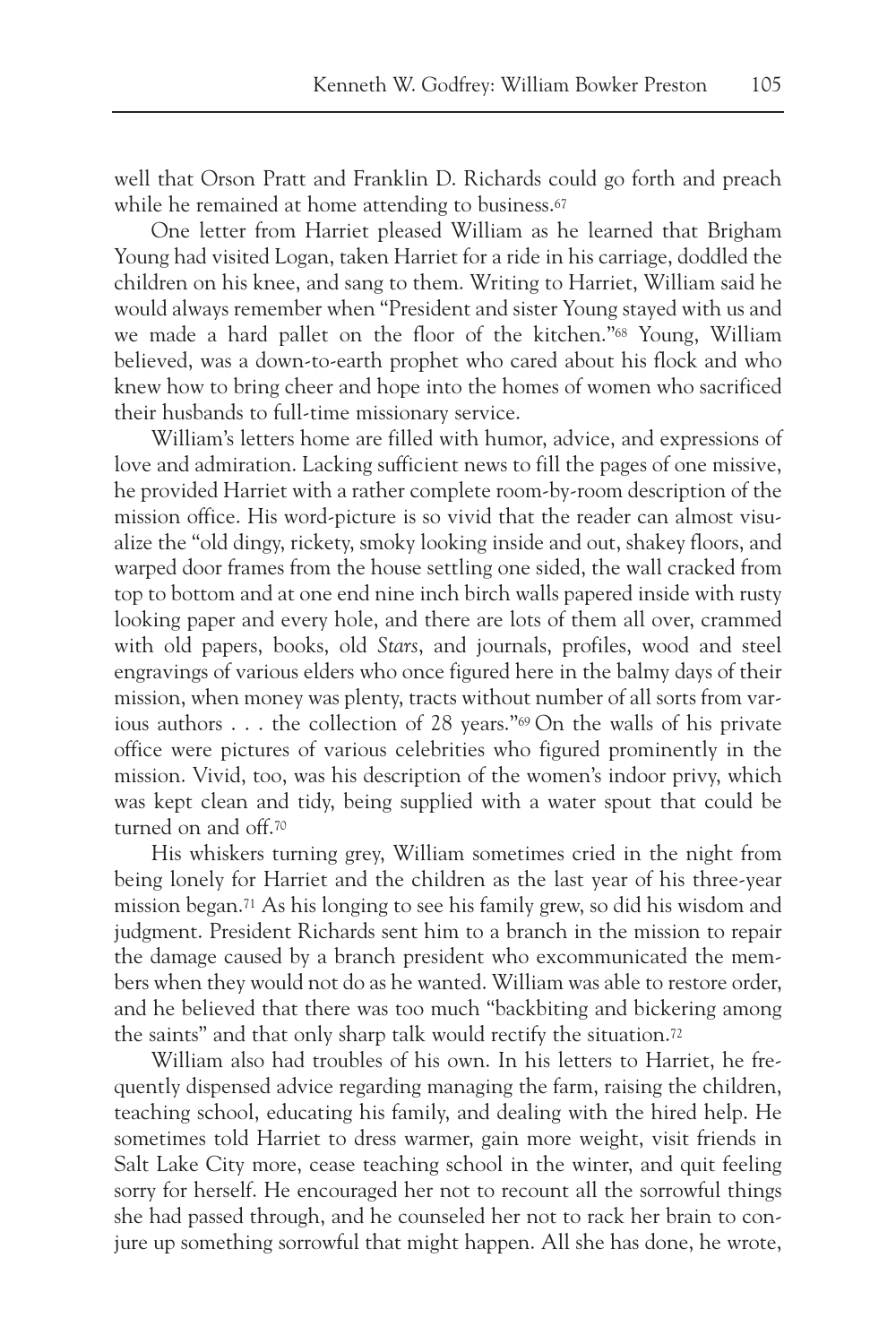"is [to be] appreciated by himself, good men, angels and God."73

Attempting to soothe her blues, assuage her anger, and assure her that she was not the only one in their marriage making sacrifices, William wrote, "Some of the brethren say I grind my teeth when I sleep, I tell them that this dry life is enough to make anyone grind their teeth."74 Fearing that when he returned home Harriet would find him the same hard case he was before leaving, he confessed that he seemed "to feel more cross and cruelty in some company to keep from being run over." However, he would come home filled with hope that under Harriet's "gentle tender care," she would find him "docile as a lamb, and unpretending as a school boy."75 He also confessed that he worried less than did his wife, especially about things he could not help.76 He failed, it appears, to fully realize that teaching school for Harriet was a way to make the time pass more quickly, to help her feel important, as well as to provide needed financial assistance. She had fifty students and was a well-liked, gifted instructor. She also studied French while William was away, and years later their French-speaking daughter, while working in an army hospital in France, praised her mother for the fine French her mother used in her letters.

The last months of his mission William wore glasses, grew gray whiskers, had little hair on the top of his head, and suffered with the itch. He kept fat without tea, coffee, or tobacco. Giving up tobacco, he told Harriet, "has been a sore trial to me. You know I loved the weed and to quit has tried all the firmness, faith and blessing from God I could muster."77 He also began collecting books and managed to ship home twenty-nine bound volumes of *The Millennial Star*, eleven volumes of *The Journal of Discourses*, books on the history of Rome and Greece, scientific dictionaries, and a number of children's books.78 He acquired enough printed material to start a rather nice library.

Early in April, he visited the Isle of Wight, the winter residence of Queen Victoria. The castle, he told Harriet, was noted for its deep well of more than 250 feet. A donkey drew the water, and William, fascinated with the animal, learned that the beast's predecessor had drawn the water for forty-nine years and, during the last twenty years of its life, had received a pension of one penny loaf a day in addition to its regular food allowance. That animal, William believed, "stands high on the pages of the history of donkeys."79

Harriet managed to save and send William \$62 to use for his journey home. For the way she had managed their affairs and for her love, William expressed his thanks and promised, "When I get home I will fold you to my embrace, and kiss away the tears till past pangs and pains bury themselves beneath the tide of oblivion and let the sunshine of joy and happiness spring up around us and our little flock, while we sing merrily the songs of Zion and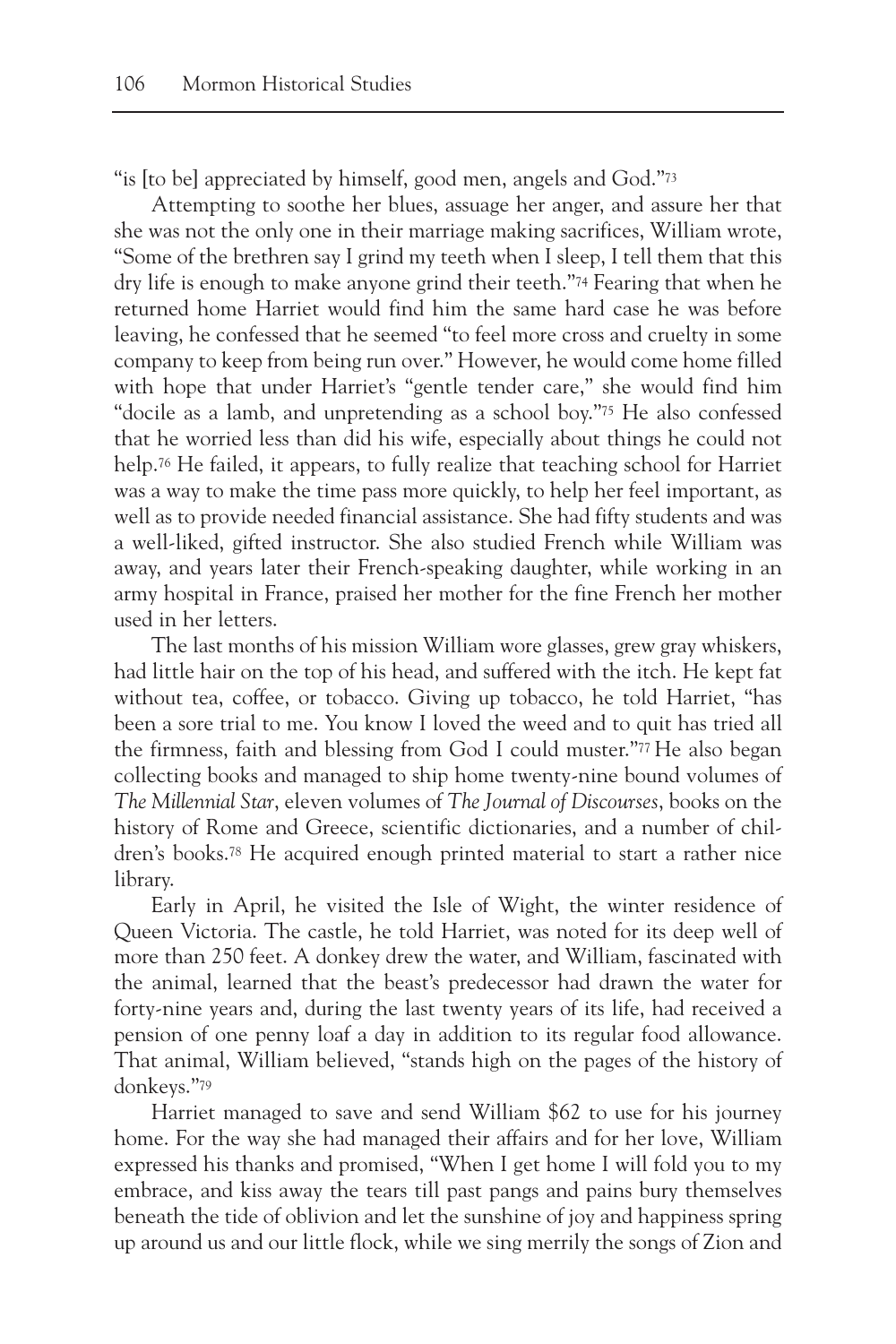look forward to a happy future."<sup>80</sup>

As he prepared to lead a large company of Latter-day Saints to the Great Basin, William worked late into the night securing passage for more than two thousand emigrants who departed on three separate sailing vessels. He and Charles Penrose managed on 10 July 1868 to have a donkey race, riding two small animals. The one Penrose rode fell down, and a laughing William won the race.81 Early in July, William and five hundred Latter-day Saints boarded the *Colorado*; and, because he was the company's leader, he traveled in the first cabin.

The journey on the sea, largely uneventful, took only a few days. After successfully winning medical clearance, William found a \$100 draft awaiting him, courtesy of Harriet. Writing to her from New York City, he expressed pleasure that he had been seasick only three days and reported that there had been "no deaths, no births, and no sicknesses among the saints he led."82 The emigrants traveled by rail to Burton, Nebraska, just west of Omaha, and found sufficient wagons had been sent from Salt Lake City to transport them to Zion. Aaron Thatcher, his brother-in-law, was among the teamsters, and they had a joyful reunion. "It almost made me jump up and haller," William wrote, "to think I will be in Logan in about a month."83

No letters survive detailing the September 1868 reunion with his wife and children. But after only a few weeks at home, William secured employment by logging in Echo Canyon. Foreman of a crew that was cutting trees to make ties for the railroad, he was paid \$15 a day, a good wage for the time in which he lived.84 When bad weather set in—too soon for his taste—he returned to Logan for a few weeks, but he was back in Salt Lake City early in 1870, having been elected to the state legislature.85

Serving as a bishop, as mayor of Logan, and in the legislature, even as he took care of his businesses and farm, left William little time for recreational activities. However, late in the autumn of 1872, he and Harriet left the oldest children, Allie and Willie, with the Thatchers and, taking baby May with them, boarded a train in Ogden and traveled east. Their companions were William D. Hooper and George Q. Cannon. William and Harriet ate from the food basket she had prepared and marveled at the ease and comfort of their journey. After taking care of business in Chicago, New York, and Washington, D.C., the Prestons traveled to Virginia to visit with William's family.

They arrived at Locust Grove on 19 December1872, and for the first time Harriet met her mother-in-law and sisters-in-law. It was love at first sight. On Christmas Eve, she wrote, "Seems just like my own home—I feel that I shall regret very much to leave it." Harriet enjoyed hearing William talk over old times with his family.86 The Prestons visited aunts and uncles, took horseback rides, went sleigh riding, feasted on fine meals, and spent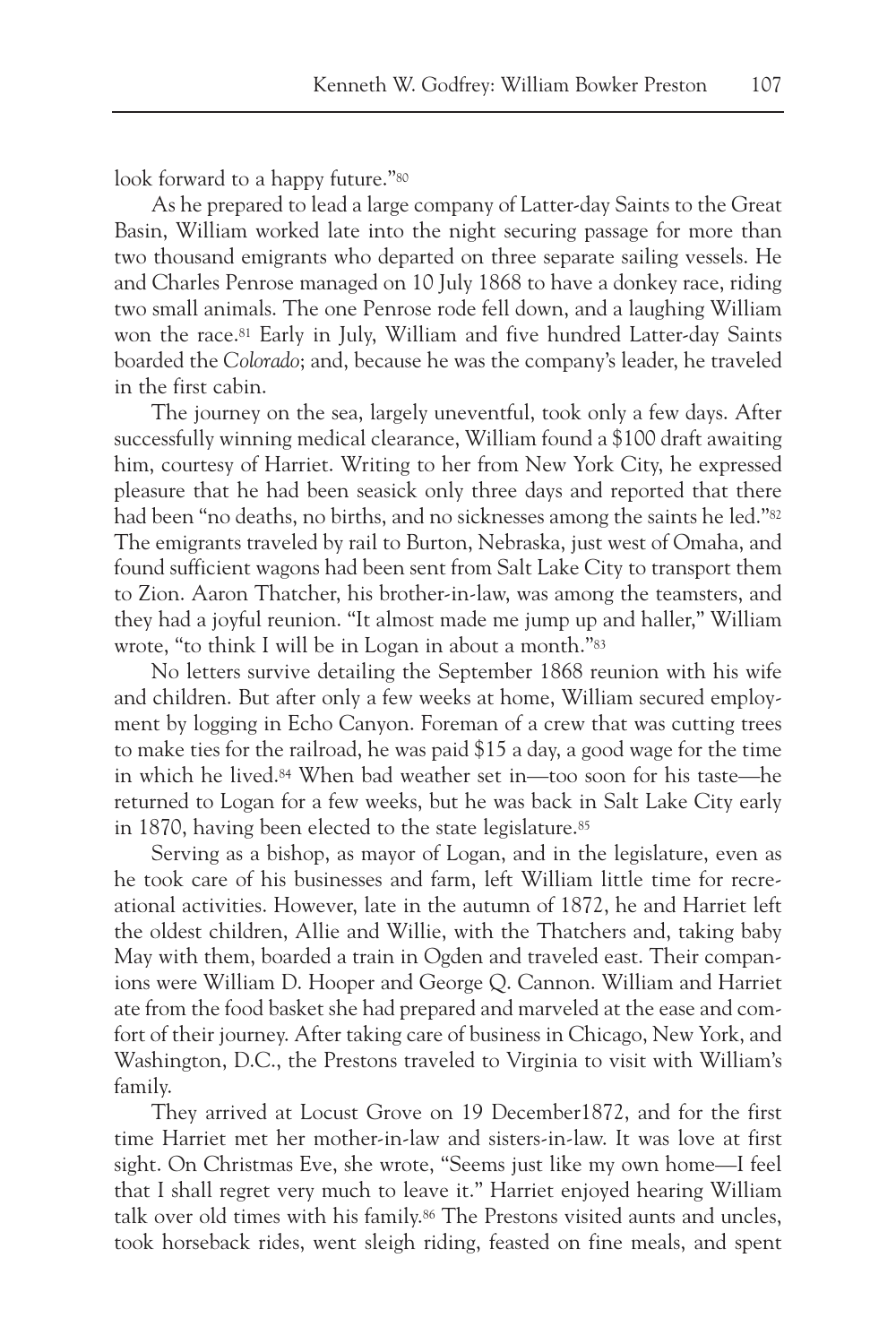many long winter evenings around the fireplace talking. Their vacation lasted until late in February, and of the farewell, Harriet wrote, "Will wept many tears at parting with his dear sisters."87 On their way back to Utah, they spent a few days in Tomahawk, West Virginia, calling on Harriet's aunts and uncles. As they returned home, the Prestons were able to ride the train all the way to Logan, the railroad having reached that city late in January of 1873.

When Peter Maughan died, Brigham Young appointed William presiding bishop of Cache Valley, a position he held for six years. Active in Church and community affairs, he pushed for the building of a larger tabernacle in Logan than was intended when the building project had begun ten years earlier.88 In 1877, when the Cache Valley Stake was organized, Moses Thatcher asked that William serve as first counselor in the stake presidency. Two years later, in 1879, when Moses was called to the Quorum of the Twelve Apostles, William was asked to serve as the stake president. The stake over which he presided stretched from Avon on the south to Rexburg, Idaho, on the north. There were twenty thousand members in thirty wards and branches for whom he was responsible. The man for whom public speaking was a chore delivered sermons at least three or four times a week. The content of his discourses reveals a practical, down-to-earth leader who was firmly rooted in Mormonism.

# **President Preston's Preaching**

Charles O. Card, who served in the stake presidency with Preston and often traveled with him to the stake's wards and branches, was a man who, for much of his life, kept a diary. His record reveals the themes as well as the content of more than three hundred of William's sermons. Those students of Mormon history who believe Latter-day Saints of those times regularly listened to talks relating to blood atonement, the Adam-God theory, the marriage of Jesus, men becoming like God, and other doctrines considered in the far corner of the left field of Mormon thought will be disappointed to learn that Preston's discourses lacked color or controversy and might be considered quite ordinary. In fact, one reader not affiliated with the Church found Card's diaries and his record of Church leaders' sermons boring. Though they might be boring, Preston's instructions to his flock reveal that Mormons, at least those who resided in northern Utah and southern Idaho, listened to preaching devoted to rather practical, mainstream Christian values suitable for everyday living.

The most common themes of Preston's sermons were paying tithes and offerings, observing the Word of Wisdom, and properly teaching children the principles of the gospel. He came down hard on those who sold liquor,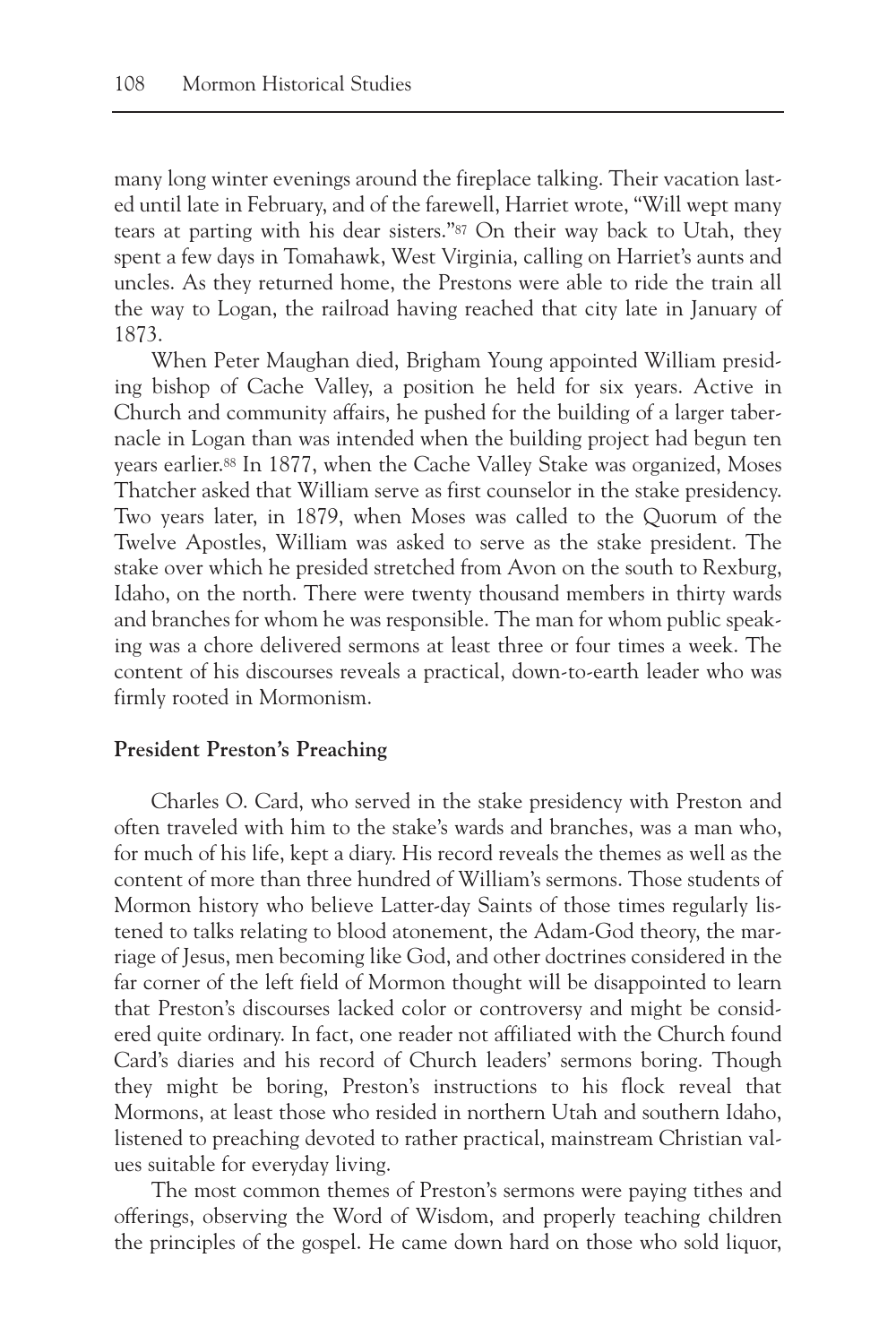often assigning them a place in hell. When a Mormon bishop, who had served nineteen years, had to be released because of his addiction to alcohol, William condemned those men in Hyrum who had tempted their leader. William believed their own salvation was in jeopardy.<sup>89</sup> William's own struggles to give up tobacco, tea, and coffee allowed him to sympathize with others who found living the Word of Wisdom challenging. Still, he believed that those who conquered their addictions experienced peace, joy, and satisfaction.

Some have mistakenly believed that before Church President Lorenzo Snow received his St. George tithing revelation, Church leaders had paid little attention to that principle. To the contrary, if William B. Preston is an accurate gauge, there were relatively few weeks when Latter-day Saints were not found listening to at least this Church leader stress the importance of giving a tenth of their increase to the Church.

He also urged wards and branches to organize their priesthood quorums properly. Teachers, he believed, should visit all Church members, ferret out iniquity, and cause the Saints to repent. Priests, he said, should use the sacrament prayers found in the Doctrine and Covenants and not make up prayers of their own when they blessed the bread and water. Furthermore, priesthood quorums should be fully functioning in each ward.

Preston, moreover, was convinced that too many Mormons made dancing their religion. To the contrary, he declared that the dance was not a gospel principle and that round dancing—that is, the waltz—was not acceptable in Church-sponsored socials. Bishops were asked to attend and oversee all dances, and those patrons who were inebriated or who engaged in round dancing were to be sent home. In many of his talks, Preston urged the people to enlarge and improve their meetinghouses, plant trees, flowers, and gardens, and beautify their surroundings and roads. They were asked to support community cooperatives, keep the Sabbath day holy, become unified, and make certain they carefully kept and preserved minutes of meetings. Furthermore, he spoke of improving teaching, arriving at meetings on time, forgiving others, and valuing education. Latter-day Saints, he said, should not be mean-spirited, should read more, should be more obedient, and should resolve to be nice. Sometimes he spoke about political issues and urged the people in Cache Valley to support the Democratic newspaper, *The Northern Light*. If his preaching mirrored the culture, then through his talks, readers can glimpse those late-nineteenth-century facets of Mormonism that needed the most attention.

The Latter-day Saints were not, if Preston's assessment is accurate, in need of more speculative theology or doctrinal theory. Instead, the practical, everyday aspects of living revealed principles challenged them the most. Only rarely did he talk about the so-called signs of the times that might indi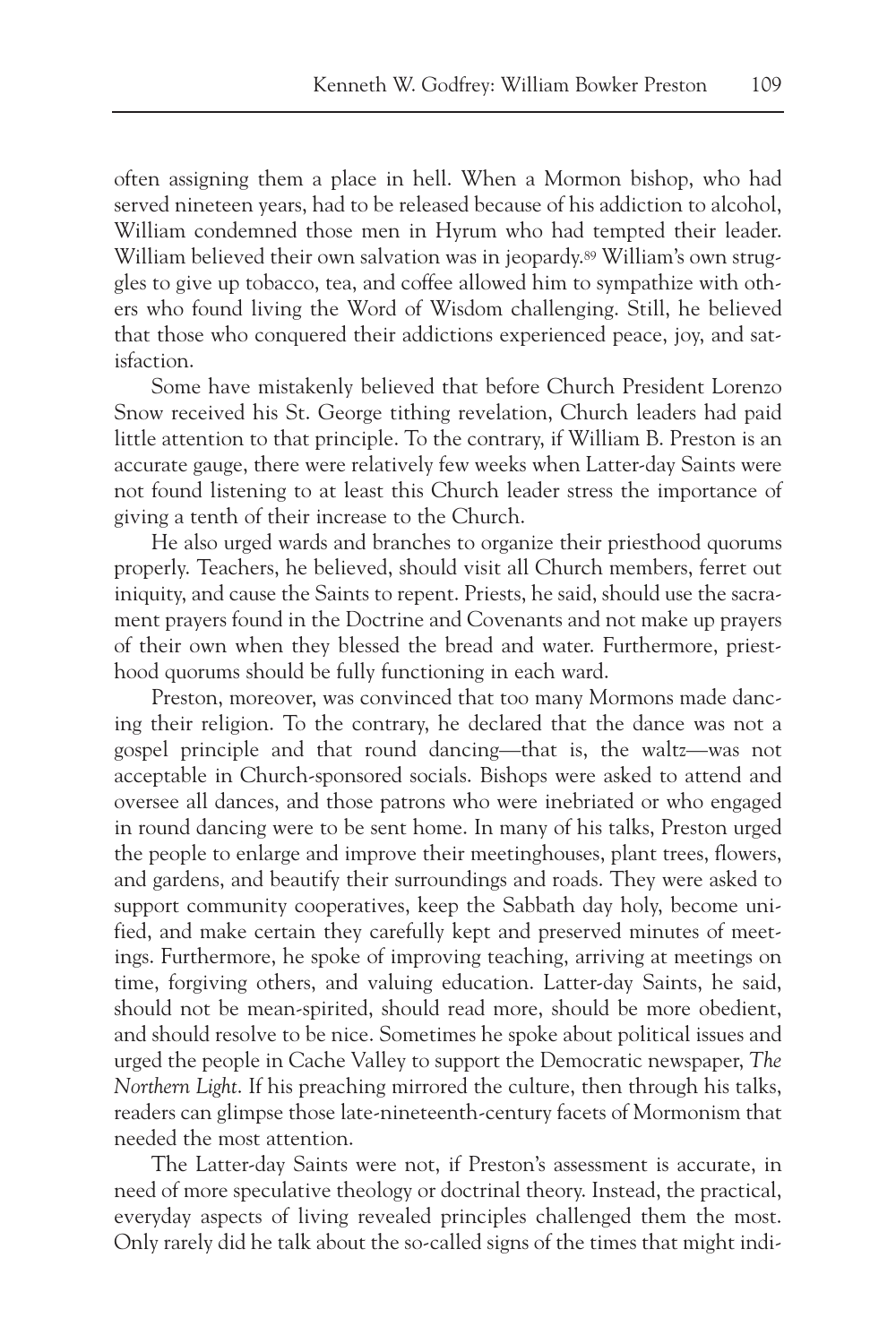cate the Second Coming of Jesus was near. Urging the members of his stake to be kind to their animals, use proper language, develop good manners, and beautify their surroundings, William's teachings reflect his feelings that Christian conduct was of infinitely greater value than knowledge of God's mysteries. On a number of occasions, he admonished parents to instruct their children relative to proper manners and proper hosting methods, and he declared that education begins on the mother's knee. When William spoke, listeners heard words that were practical and sensible and that related to daily life.

# **Humor, Wit, and Wisdom**

Preston endeared himself to friends and associates. Among his many talents was a gift for telling a good story, and he possessed a fine sense of humor and the ability to see life's bright side. Even as a child, he was known as a fine conversationalist, and his letters reveal this talent as well as his sense of humor.90

Camped on the Muddy, twelve miles from Ham's Fork, his wagon rocked by a fierce wind, William in a letter to Harriet wrote, "We had a large mess of beans yesterday and now while I write the wind rocks the wagon so badly that I was almost afraid to try to write for fear you would think I was sick. But it was not the beans that raised all this wind for there is a stronger man at the bellows out south west."91

While serving in the state legislature, he visited the Salt Lake Theater one evening and saw Shakespeare's *Richard III*, performed by Thomas A. Lyne and John T. Caine, among others. William praised Lyne and wrote of Caine's performance, "But he was J. T. Caine for all that."92 Describing his lazy, dirty housekeeper, he said, "I don't know what I should do with such a woman as she is. Guess I do give her a divorce and say I was mistaken in the critter."93

After a year of missionary service, he told Harriet, "Don't be discouraged about me getting fat and your being thin, for it is a long road that does not turn." He also, on more than one occasion, advised his wife, "Don't look for me till you see me at the gate and hear me holler."94 Not only was being absent from home and hearth a trial for William but also he missed the labor associated with farming. "I wish I could be home a few hours," he wrote in the spring of 1866, "and get good and dirty once, wear a hickory shirt, go out and feed the pigs and dig in the ground, plant some seed, farm it a little, just enough to take off the wise edge. This dressing up every day in black cloth and keeping spruced all the time is rather a tax on me and makes me feel old batchelorish or maidish or some other ish. But I guess I will learn to stand it and maybe when I come home, I'll have another cloth coat or two to sell or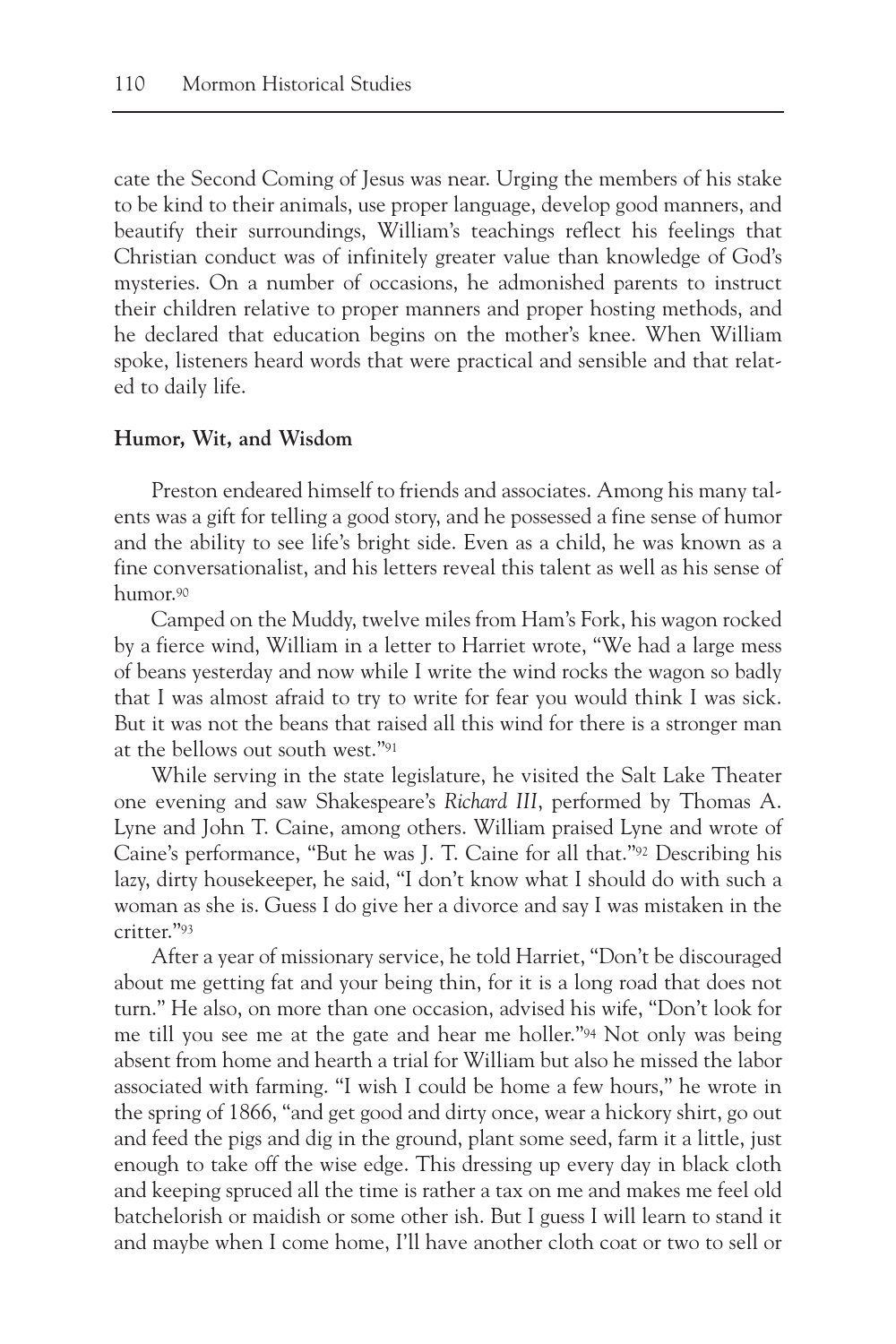perhaps may be proud enough to wear them myself."95 Still new in the mission office, he informed Harriet, "Now for myself, I am as busy as a hen with one chicken."96

William early in the summer of 1866 visited London and saw the prince and princess of Wales as well as Prince Alfred. Telling Harriet about his visit, he wrote, "I could not see that there was anything uncommon about them. They were blooded folks, I suppose, so am I. My blood is just as good as theirs. I have just as good looks, and I think a better looking wife than the Prince of Wales has and I am satisfied but he is not."97

After his brother-in-law, Moses Thatcher, arrived in England, William told Harriet that her brother's gift for language and preaching was far superior to that of other men. Then, William described his own abilities. "I find the more I speak the more perceptible is my slowness of speech compared with those who are fluent. I don't know that I am cut out for a preacher. I tell Jonney [John W. Thatcher] and Mose [Moses Thatcher] that I am going to raise Willie for an orator. Jonney says that he has voice enough to make them hear for a mile if he continues to improve."98 Concluding one of his letters, he wrote, "My dear Harriet, I am about to run ashore for news."99

William believed his hired man's wife was lazy and told Harriet that James (the hired man) "ought to get him a little house up and put her into it and tell her to root pig or starve." Then, he added, "Oh well why should I talk, I don't know anything about a lazy indolent thing for a wife. If I had one maybe I would jump up and bite my nose."100

In England's New Prince Theater, William saw his first Italian opera and described the performance as a riddle. He told Harriet about his experience. "When Miss Young [Brigham Young Jr's daughter] asked me what I thought of it, I said, it was the most magnificent thing I ever saw, I didn't understand a word of it and I saw none that I thought did. The upper crust and the American Cod fish aristocracy thought it excellent. Moses and I got our money's worth . . . [and] being squeezed for it was much crowded."101

When Brigham Young Jr. toured Mormon missions in Europe in the fall of 1866, he left Orson Pratt in charge of the British Mission. William and Orson were in each other's company much of the time in Young's absence. Of this experience, William told Harriet, "Brother Pratt is but poor company for a boy, he might be interesting to a man who could talk science and profound literature but for a plough boy raised with an ax in one hand and a whip in the other there is no use talking. Just wait till I get home and I can maybe show the philosopher how to raise potatoes and Brother Pratt thinks he can do that just as well as anybody if he was left at home long enough to try good and hard."102

In the same letter in which he commented on Orson Pratt's fetish for matters of the mind, William told Harriet, "If the children do not mind,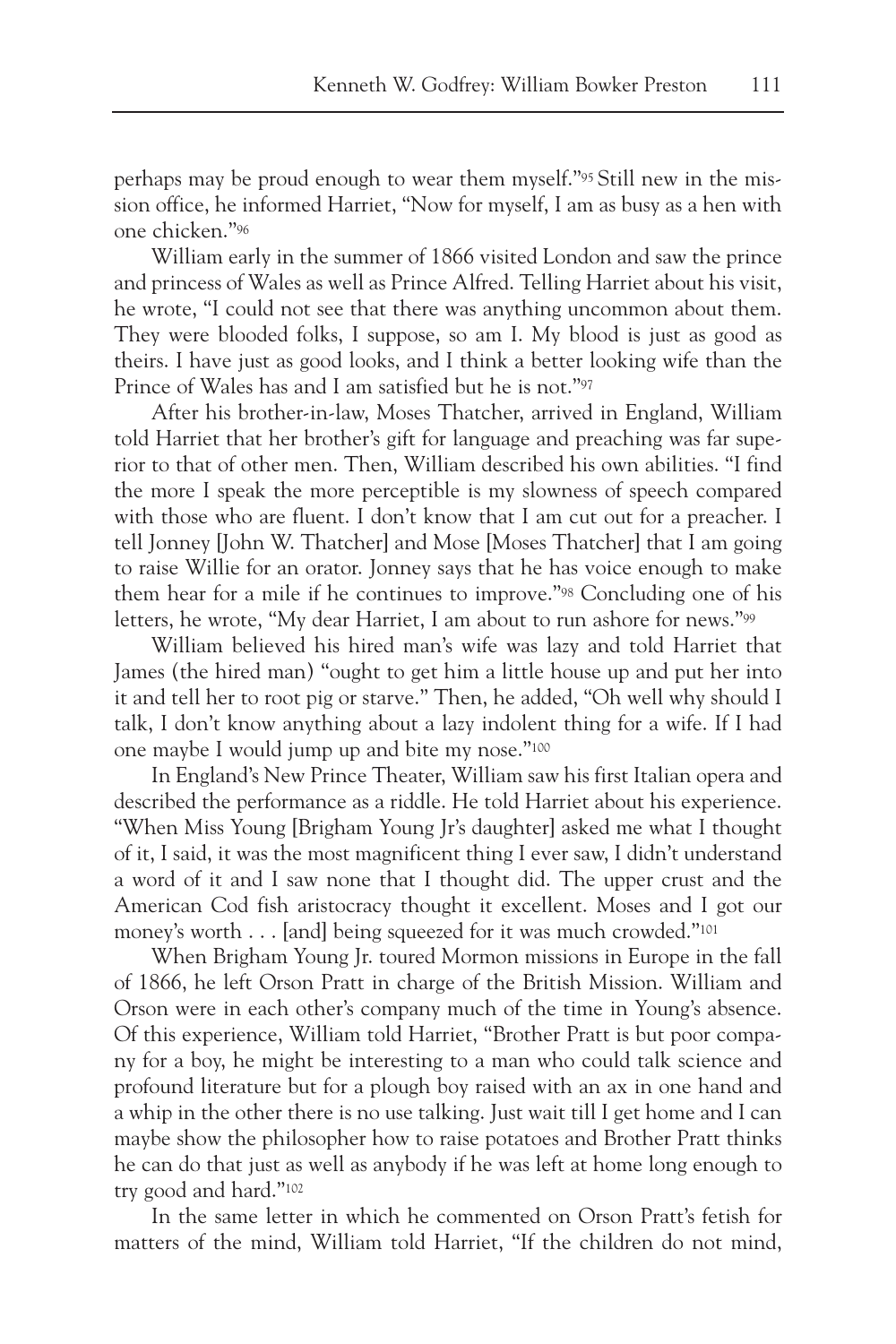Mamma must give them a little hickory oil or string soup and tie them up to the bed post."103 William had been away from home for more than a year when he read in one of his wife's letters that she intended to send him a love letter. In reply, he wrote, "I hope you do send me one, then I will know what a love letter is. I try to write you a love letter every time I write to you."104

Sometimes his sense of humor broke forth as he wrote home about England. He was afraid "to eat English sausage for fear it is filled with puppies, kittens, and cats." There had been a royal wedding, and he told Harriet, "I felt like saying throw the royalty to the dogs."105

Snippets of humor abound in a long letter dated 27 March 1867. "Here I am again," he said, "scribbling away trying to have a bit O chat with you, the man who invented writing was a genius and deserves our thanks for its mighty convenient ain't it." In answer to his wife's continued anxiety about when he might be coming home, he told her, "My dear wife you must not look for me until four or six hours after you hear of me being at Box Elder. Then when you see me coming across or around the square you may be sure I am almost there. . . .Well my dear wife, I am scratching again to fill up this letter at intervals and I fear it will not interest you much but scattered shots kills the bird and maybe I will interest you in spots if I don't all over."

Reverting to his own desire to return to home and hearth, he told Harriet, "In fact I begin to feel quite old bachelorish and expect I shall need lots of training before I get broke in to my usual want to play with children and doddle you on my knee but I flatter myself that I am not altogether enticeable and will with a little gentle care be as docile as a lamb."106 He also told her that if she were to analyze his fat, she would find it was "made up of beef, mutton, potatoes (lots) milk, water, molasses, sugar, no tea or coffee, no liquor, no tobacco." Continuing his missive, he wrote how he remembered in days of yore that he "used to gulp down two or three cups of coffee or tea, or butter milk, and then get up and ram a cud of tobacco in my mouth and commence to spit myself all away, no wonder I was poor."107

Thinking he would not be able to attend the Paris Exhibition, he told Harriet, "Never mind we will get an exhibition of our own some day and have Napoleon for the gate keeper and the prince of Wales for coach driver."108 He was also able to look on the bright side of his not having much success in bringing English citizens into the Church and seemed to enjoy the forty-two pounds he added to his frame since his feet had touched English soil. Writing home, he made the following observations: "If you saw me you would think I was in a family way. I told the brethren that with your help I could have made more good saints staying home than I have in England." Then he revealed that he and Harriet planned on having twelve children and declared that when he came home, she should plan on having twins to make up for lost time.109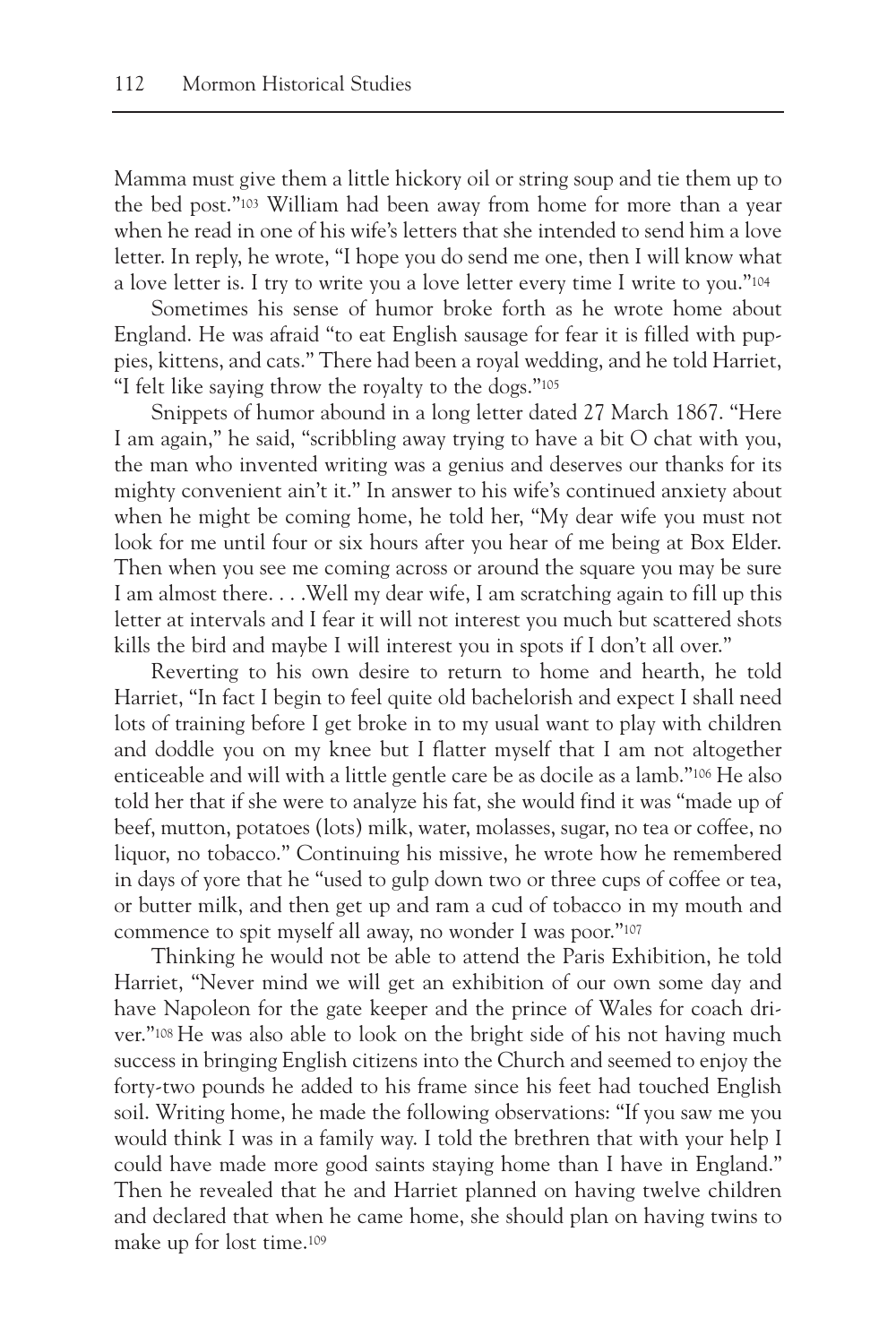Following a visit in the company of Franklin D. Richards to the Latterday Saints who worked in the iron and coal mines, he described the British people as "small, butt headed, broad shouldered, short, stubby and very ignorant, indeed." Even though he was impressed with Paris, he remarked, "People say see Paris, then die, because there is nothing in the world worth seeing after that. I say what is Paris by the side of Niagara Falls, the Natural Bridge, Monmouth Cave, the Missouri River, Twin Peaks, or Logan Canyon?" It is evident that he preferred the creations of God to those of man.110 In England, he chose another motto: "Just as well laugh as cry for spilt milk for neither will add to it."111

In honor of love and Valentine's Day, he drew a facsimile of a British banknote and wrote, "I herewith send you a bank note drawn at sight on the Bank of Love by cupid the manager—and also a little token as Valentines Day draws nigh."112 The bank of William's humor was well stocked with funds.

## **Wives and Family**

William had many happy times as he developed businesses, acquired farms, and served the Church. Only three years after his return to Logan, he, as did many Church leaders, became a polygamist. He and Harriet talked and sometimes joked about him taking another wife, and on 27 November 1871, he and Bertha Marie Anderson were married.113 Together, they had five children: Lee, Stephen (who lived only two years), Nephi (who died as an infant), Samuel, and Mary. William did not flaunt his second family or expose them to unnecessary scrutiny, and he escaped serving time in prison for violating the Edmunds Law. On 4 October 1888, Bertha, age thirty-nine, died, leaving William to raise their children, with the assistance of Harriet. The youngest child, Mary, was only three years old at her mother's passing and grew up to become an army nurse serving in the World War I. In her letters to Harriet, she calls her "Mother," and Harriet, in her missives to Mary, refers to her as her daughter. Their letters depict a close relationship.

Alfred, William and Harriet's first child, died the day he was born, but Allie (named after Harriet's mother) and William Bowker Jr. grew to maturity. William Jr. served a mission to Germany and, upon his return to Logan, married Katherine Dallinger Pyper, a young lady five years his junior. Allie met a young man while attending school, Lyman Royce Martineau, and was married 29 December 1881. She and her husband had six children.114 Lee grew to maturity, married, and ran the Preston farm in Wyoming.

William had strong opinions regarding the rearing of children; and his letters, especially those he composed in England, often contain instructions for Harriet and the children. He told his wife not to treat their children as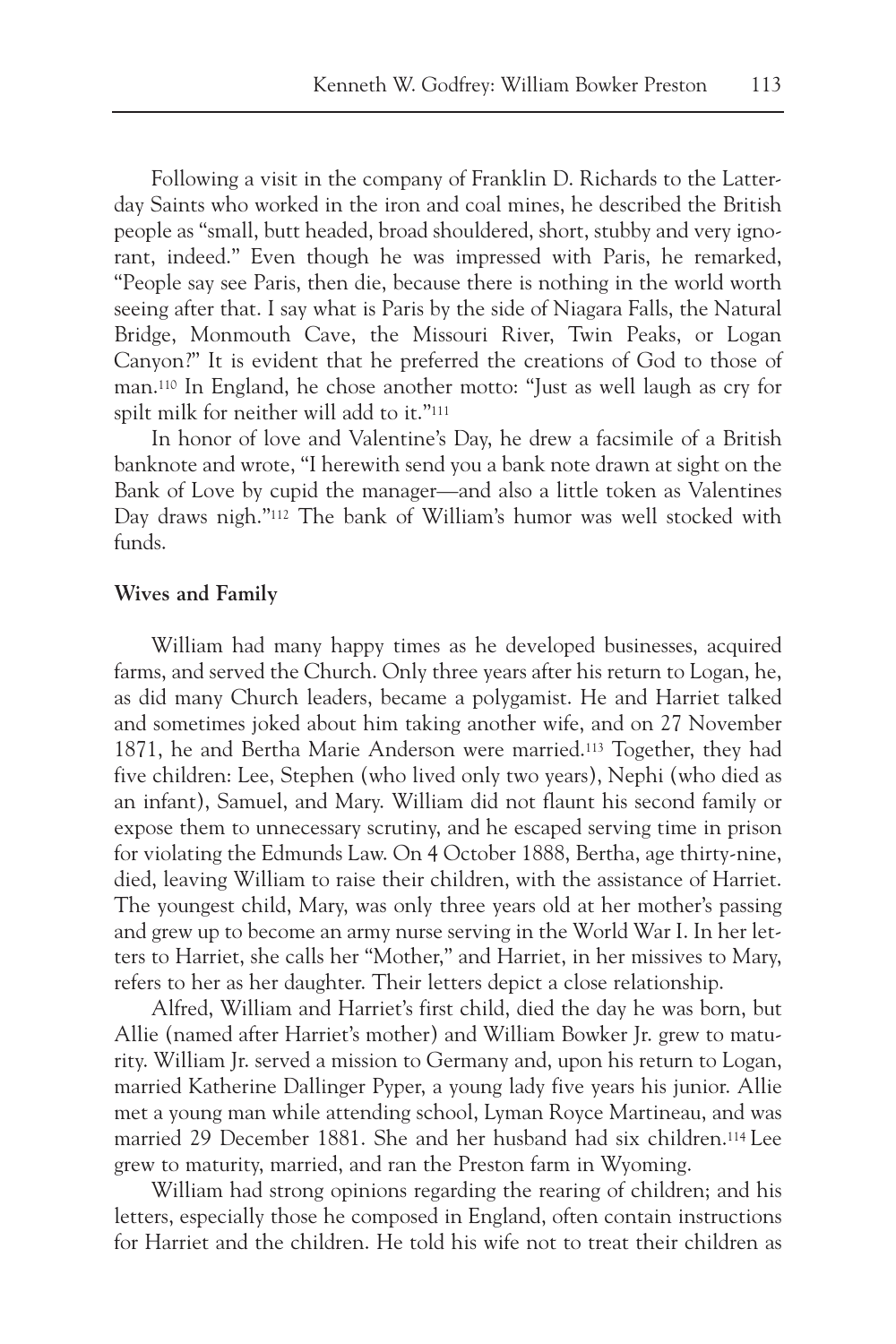dolls but to allow them to "go rough and tumble, ragged and dirty because it was better for their health." He wrote, "Now I know you don't believe it, but just remember shade plants do not grow so vigorously as those in the sun."115 Believing reading was very important, he and Harriet taught their children how to comprehend writing early in their lives. When they had grasped this fundamental academic skill, he had them read to him after the evening chores were finished.116 He also played horse with his children, allowing them to ride on his back as he took them from room to room in the house. When away from home, he purchased gifts for them and always had something for them when he returned home. Sometimes his gift was a dress or new shoes or a doll or some other toy.117

When in Omaha,



*William B. Preston with child, carte-de-viste portrait ca 1860s. Photograph courtesy Special Collections and Archives, Merrill Library, Utah State University.*

Nebraska, on 4 July 1865, he received a letter from home in which Harriet told him that his being away from home wore upon her mind. In responding to her yearnings, he wrote, "Although I can imagine to some extent your feelings, your love and the heart yearning for me, yet I cannot feel proud of it, for the very affection and love you bear me, [is] one of the greatest blessings if kept within proper channels, but let it wear upon the mind and overwork the system and paralyze it, to that extent, you destroy the very foundation of happiness, your powers of doing good to yourself, your children, your husband, and friends."118 He noted that pining out one's life drop by drop does not change or "make the matter better one iota, and so one might as well cheer up and get on with life. Do not fret over possibilities," he told her; "instead be thankful that God has been so kind."119 "Always look on the bright side of everything, because the dark side will show itself quite enough.120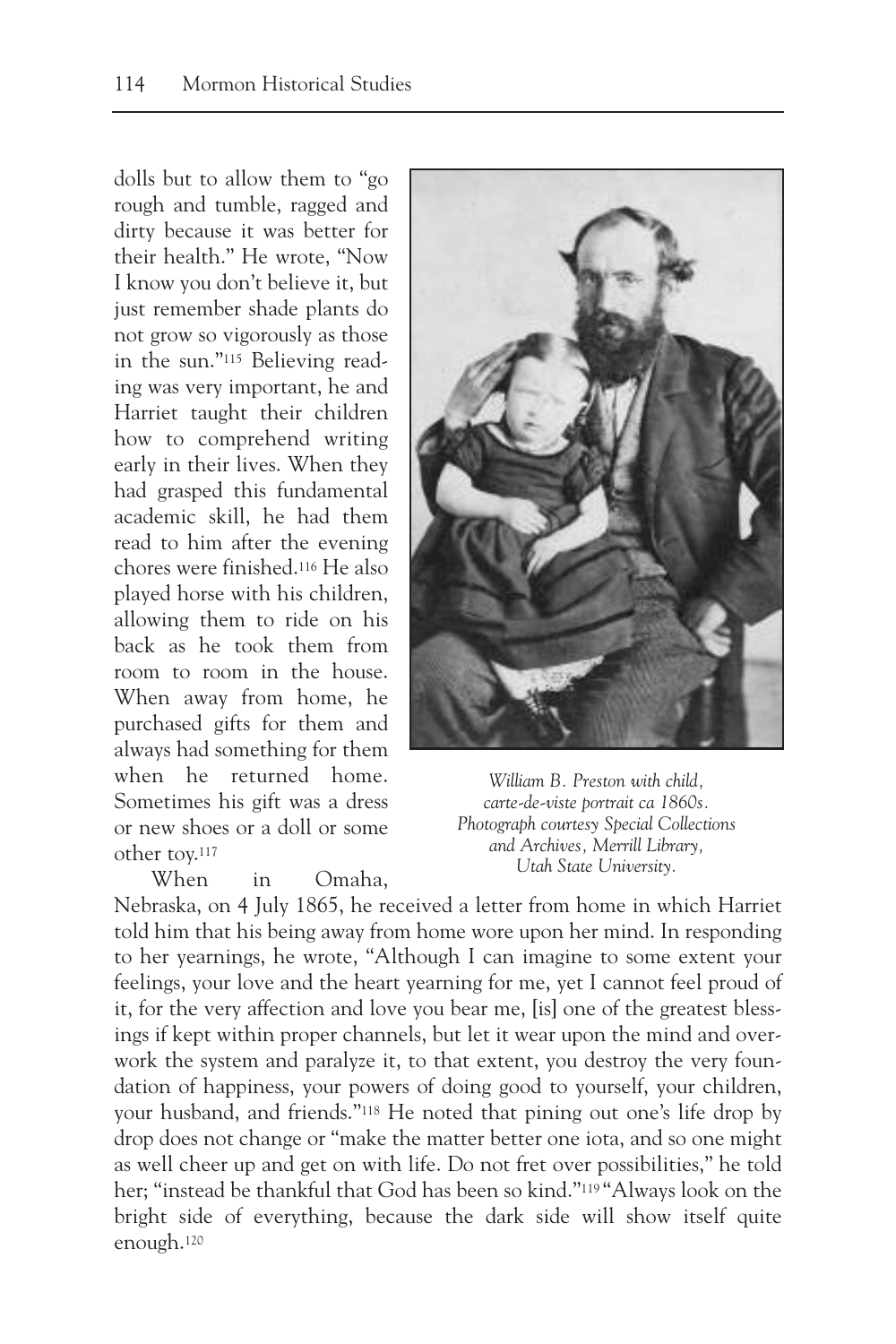After being in England for only a few weeks, he told Harriet that he could not raise a potato for her, nor be with her, nor counsel her in all her little home affairs, nor was she to worry and be anxious to please him for chances are he would never know.121 She, if he had his way, would never do her own washing and would wear warm clothes and thicksoled shoes that would protect her from the cold.122He warned her not to succumb to modern fashions in women's wear and to be sure to conserve her health by not overworking.123 "People live longer," he believed, "who take life easier."124

Often, his letters were filled with praise and expressions of appreciation for all the things Harriet had done, such as calcimining the rooms of



*William B. Preston and child, tintype 1890s. Photograph courtesy Special Collections and Archives, Merrill Library, Utah State University.*

their home, painting the house, taking care of the animals, and exhibiting her ability to handle money wisely. But he did urge her never to spend money until she had it. There were times when he believed that she was doing better at home without him.

"Keep a pretty tight reign over Willie," he wrote, "because children should be made to be obedient." Further, he said, "Bend the twig when young because when it gets old you can't." Continuing his child-raising philosophy, he declared that "those who scold and mock children the most always have the worst ones. . . . You might have to whip them to make them know that you mean what you say." It was better, he believed, to give the children the switch once in awhile than to scold them too much.

Reflecting the social mores of his time, he had definite ideas for raising his children. He urged Harriet to teach Willie how to speak correctly so Willie could become a fine missionary. The gift he brought home for his son was a knife. Allie, he hoped, would be taught how to cook, sew, and weave. Her present was a doll.125 He also purchased a number of children's books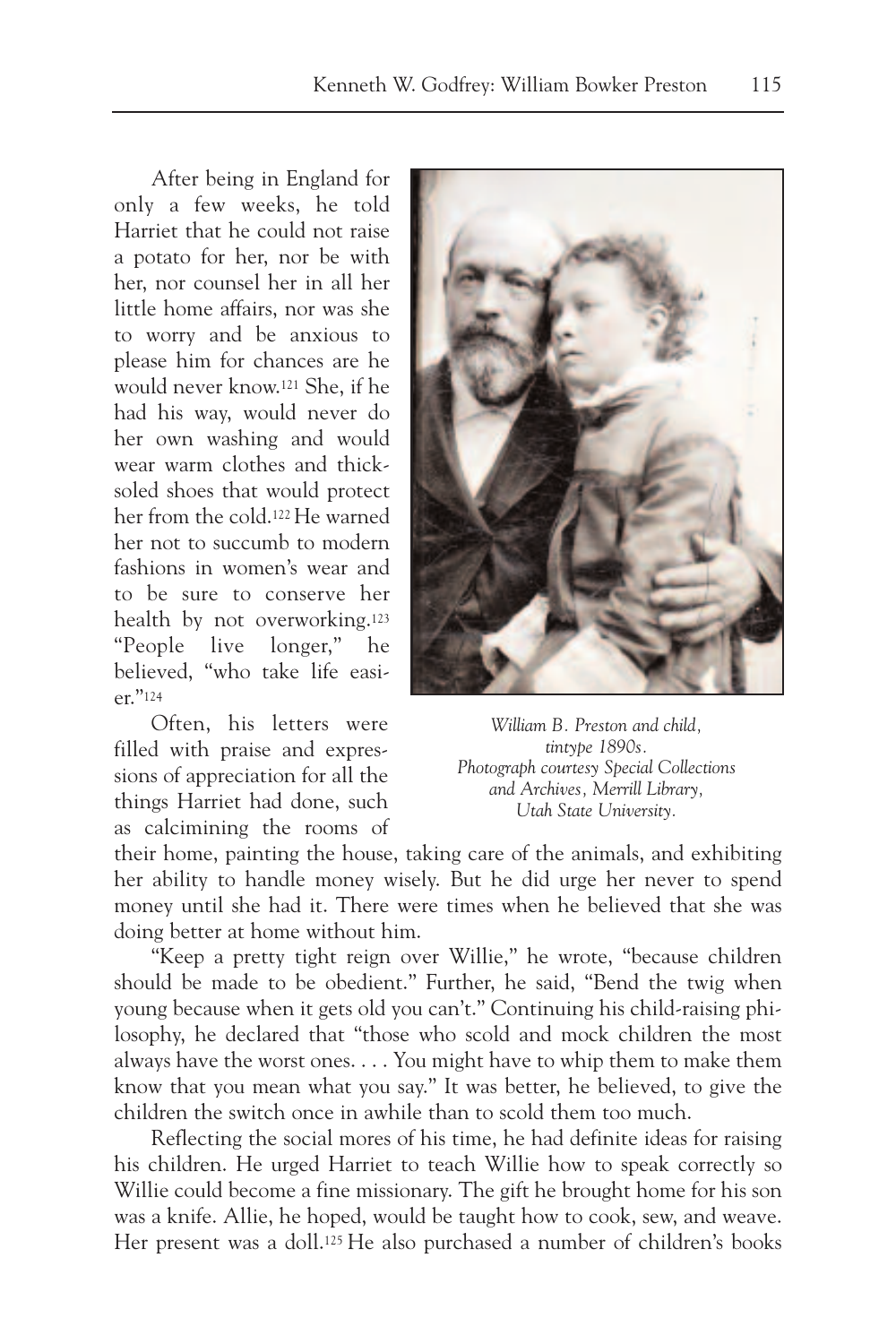while in England and brought them home with him so his offspring would have ample reading material.<sup>126</sup> He wanted his children to learn so they would not have to blunder through life in ignorance. William was very pleased that while he was away, Harriet studied French and English grammar and became a fine schoolteacher as well.127

When he learned that Allie was "white as a Lily," he told Harriet to see that Allie exercised and exposed herself to the sun, and he encouraged her to play outside and participate in sports. He did not believe that women should be thin and frail. "Let the children go outside and become dirty," he advised, and "feed them milk, potatoes, cornbread, mush and bread and milk for supper. Rise early, go to bed early, drink no tea or coffee and from five to twenty years will be added to their lives."128

Often in his letters he asked that Harriet tell the children they must be "good and kind to mama and do everything she tells them." He noted that if they do so he would "love them and be glad to see them. But if they are naughty [I] won't love them at all."129

There were occasions when he believed Harriet sacrificed too much and worked too hard. In fact, they had a disagreement over these issues in the fall of 1867. William had written that he disliked the portrait Harriet had sent. He thought she looked pale and thin. Feeling discouraged, blue, and unappreciated, Harriet wrote that she had not attended conference as he had suggested because her clothes were plain and not good enough. Furthermore, she had not had a new dress since he left home. She was also living a dull life and had nothing interesting of which to write about while he traveled all over England and France and always composed fascinating letters. Therefore, she had concluded to write only every six weeks—if that often. Furthermore, she did not much like the photograph of himself that he had mailed to her. She resented, too, that he had allowed Franklin D. Richards to read one of her letters.

Her reflections wounded his feelings "worst of anything. I have scarce been out of my mind," he wrote in reply. Then, he told her to purchase more than one new dress and said that her letters were wonderful and to please write more often, not less. The reason his photograph was so poor, he said, was because it was taken just after his arrival in England and because he had been seasick for a dozen days. Further, he allowed Richards to read her letter to him only because William's eyes were too sore to read it himself. Finally, he wrote that she was to take a willow to Willie if he refused to mind and that she was not to make herself a martyr to such an idea as economy.130

William, Harriet, and Bertha were able to raise a good family—but not without experiencing sorrow. As has been noted, three of their children died while young. Then, on 15 August 1907, forty-four-year-old William Jr. took a ride on the Bear River in a gasoline launch with four friends. The boat,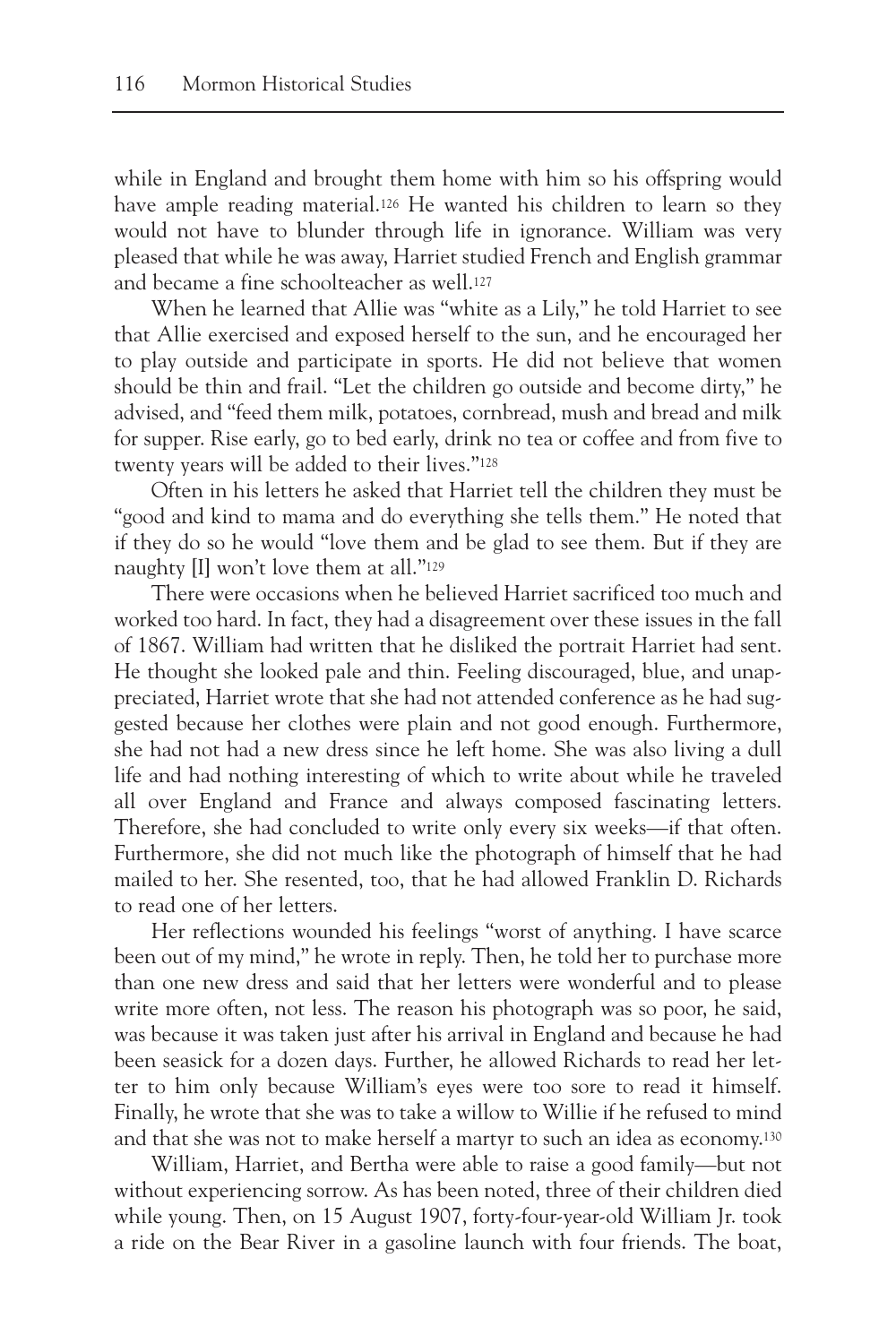traveling at a high rate of speed, hit a pike near Cache Junction and overturned, and William Jr. and C. A. Gowans, a doctor, were drowned. Four months later, Allie, age forty-five, as she prepared breakfast for her husband and six children, fell into the arms of her son and died from a cerebral embolism.131 The family mourned, but members were somewhat comforted by a letter they received from Church President Joseph F. Smith in which he expressed his deepest sympathy and wished he could write something "to relieve the burdens of their aching hearts."132 Knowing that he cared enough to write seemed to provide some of the relief he sought to cast their way.

# **The Final Years**

Active in railroad building, banking, mining, and farming and effectively discharging his duties as northern Utah's chief ecclesiastical officer, in the summer of 1883, William was called to accompany his brother-in-law, Apostle Moses Thatcher, on a visit to the newly baptized Indians who resided on the Wind River Reservation in Wyoming. After taking care of some railroad business in Salt Lake City, William joined the other missionaries, including Junnius M. Wells, the Church's Young Men's president, Lorin Farr, William Apperly, Amos Wright, and James Brown, a Native American, at Beaver Canyon, Idaho. The men passed through Henry's Lake, Targhee Pass, and Yellowstone Park, traveling in light spring wagons. They lived on deer, sage hens, and an occasional buffalo. William, in charge of the horses, kept them shod and fit. Meetings with Washakie and his Shoshone band went well, and the travelers returned to Logan, beating the winter  $snow<sub>133</sub>$ 

After serving five years as the president of the Cache Valley Stake, William received an assignment change. Presiding Bishop Edward Hunter passed away, and in the April 1884 general conference, President John Taylor announced that William B. Preston had been called as the new presiding bishop. Church members sustained this action, and William once again entered a new and challenging phase of life. Harriet, who served as the president of the Young Women in Cache Valley, was extended an honorable release; and the Prestons moved to Salt Lake City. A reporter in the local newspaper said of William, "Brother Preston has earned for himself here during nearly a quarter of a century the name of being a good leader and a faithful worker for the benefit of God's people; they feel that while they suffer a great loss the exaltation to which their guide has been called will be for the benefit of the whole church, and hence are more inclined to acquiesce in the call."134

William chose to retain the two men, Leonard Wilford Hardy and Robert Taylor Burton, who had served with Hunter as his counselors.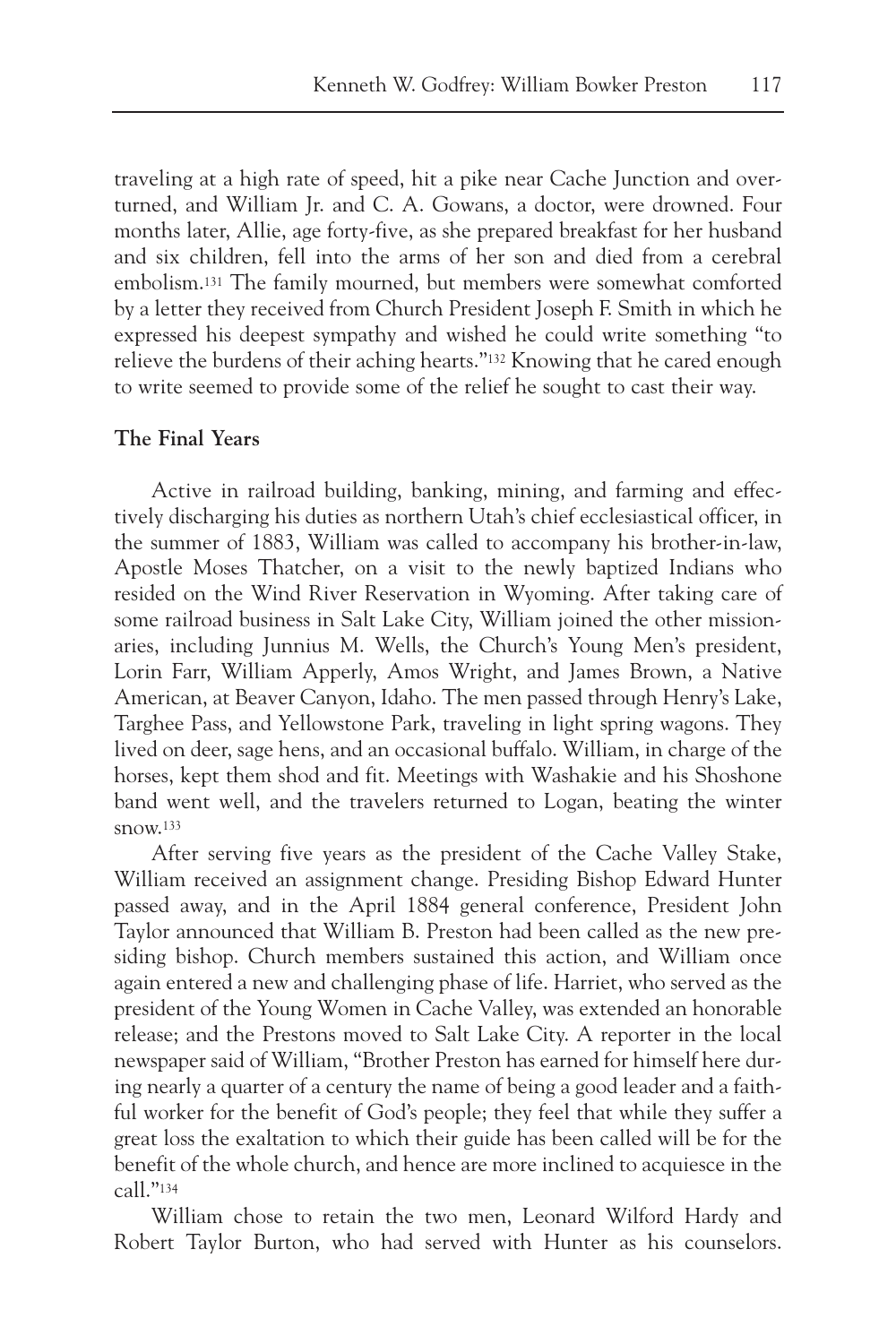However, Hardy lived only four months after William became Presiding Bishop, and in the October 1884 general conference, Burton took his place as first counselor, and John Quayle Cannon replaced Burton as second counselor. This call, historian Ronald W. Walker writes, "did not seem to hold much attraction for" Cannon. He enjoyed cigars, strong drink, billiards, and gambling. To sustain his bad habits, he removed \$11,000 from the Church's general and temple accounts. Furthermore, he involved himself with a young woman, and after serving for only a year and a half in the Presiding Bishopric, he was excommunicated from the Church at the regular weekly Sunday service in the Tabernacle.135 John R. Winder replaced Cannon as one of William's counselors. Years later, at Preston's funeral, Winder said that he was never happier than when serving as William's counselor.136

Only weeks after his call as the Church's premier bishop, William attended the dedication of the Logan Temple. He had played a pivotal role in the building's construction and took no small satisfaction in the dedication ceremonies.

Serving as Mormonism's Presiding Bishop, William oversaw the Church's temporal affairs. He led a movement that decreased the amount of tithing paid in kind and that increased cash contributions. Presiding over the Aaronic Priesthood, he continued to espouse the proper organization of the lesser priesthood, advocating the use of young men to fill deacons, teachers, and priest quorums. One of his major assignments was moving along the construction of the Salt Lake Temple, and he was pleased when it was dedicated by Wilford Woodruff on 6 April 1893. William received credit for planting the first flowers and grass on Temple Square and for beautifying Church headquarters.

While William served in the Presiding Bishopric, he was also active in his own business ventures. He was an officer in the Utah and Northern Railroad Company, the Thatcher Brothers Bank, and the Bullion-Beck Mining Company. He operated farms in Cache Valley and one in Wyoming, promoted the sugar-beet industry and electric power, and served on the board of trustees of Logan, Utah's Brigham Young College. And he held leadership positions with the State Bank of Utah, Utah Woolen Mills, the Nevada Land and Livestock Company, and Industrial Bureau. Furthermore, he published a genealogy book detailing his ancestry and served on the board of the Utah Genealogical Society. On 25 July 1864, William received his patriarchal blessing and was told that he would perform a great work for the redemption of the dead and assist in the redemption of the center stake of Zion. His devotion to genealogy, he hoped, helped fulfill this blessing.137

He assisted in planning Utah's exhibit at the World's Fair held in Chicago in 1893, and his daughter Mary worked at the fair's Utah building.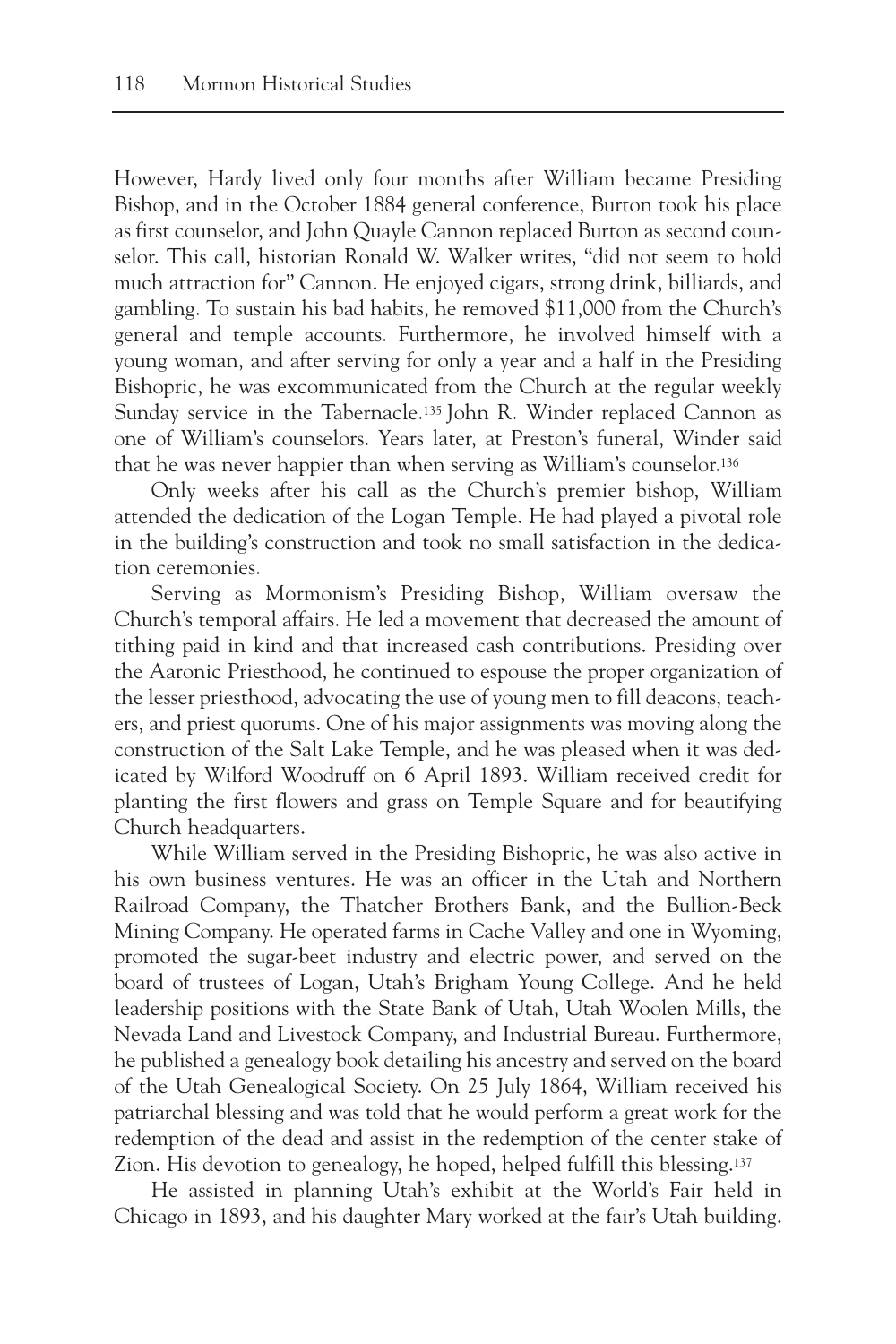

*Home of William B. and Harriet Ann Preston on 74 West North Temple, Salt Lake City, Utah. Salt Lake Temple is under construction in the background. Picture taken ca 1887. William was presiding Bishop of the LDS Church from 1884 until his death in 1908. Photograph courtesy Special Collections & Archives, Merrill Library, Utah State University.*

Harriet and William traveled by train to Chicago late in October 1893 to see the fair and their daughter. They ate from a lunch basket their daughter had prepared, slept in one berth, and spent a nickel now and then for a cup of coffee.138 William also attended a fair in San Francisco in the spring of 1894.

In 1897, William was given the responsibility under a new reorganization plan for all of the Church's money. He held the purse strings. At that time, he also constructed a new wing on the Church's tithing office and established a meat market.139 He could be blunt and reach a point quickly. He wrote one bishop that the bishop had sent in the worst lot of scraps and trimmings of pork that William had ever seen and instructed him never to do it again.140

William was, furthermore, given credit for promoting organ recitals in the Tabernacle.

As they grew older, Harriet spent time in Logan raising a fine garden, and she oversaw the farm and the hired help as she had done when she and William were first married. Grandchildren lived with her from time to time,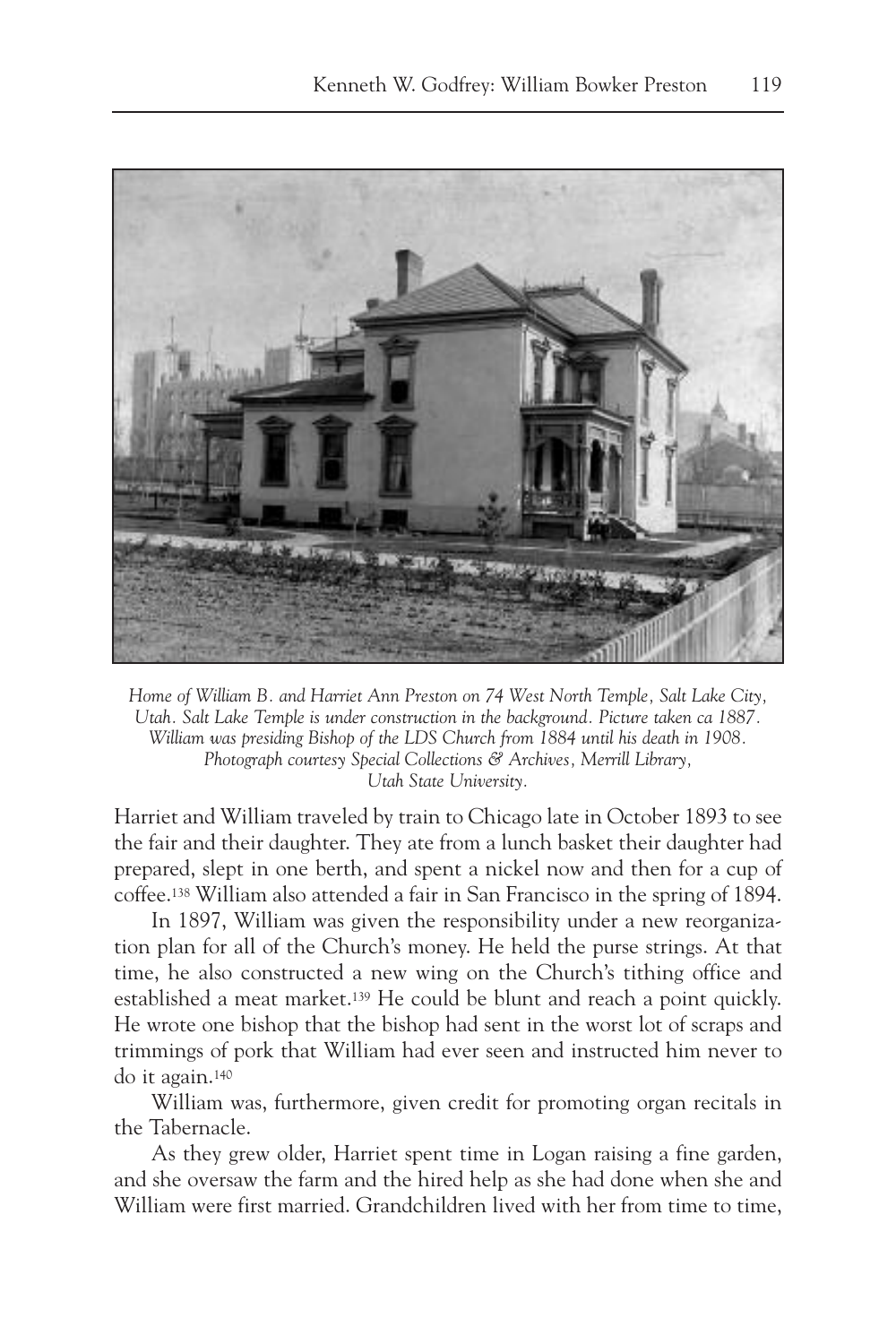and she coddled and loved them. She taught them manners, etiquette, and gardening, as well as moral values, and she encouraged them to choose the right.141

At the dawn of the twentieth century, William, acting for the board of trustees of Brigham Young College, attempted to convince John A. Widtsoe, a graduate who held a PhD from a German university, to serve as president of Brigham Young College. Widtsoe, instead, chose to accept the position of director of the Agricultural College's Experiment Station.142

Well known in Utah and among eastern businessmen, William was described as "a strong man, resourceful, active and capable of getting through a lot of work. He was a practical man rather than a dreamer, and he always had the respect of those affiliated with him in ecclesiastical or secular activities. A patriot, William was intensely proud of his country and his native state of Virginia."143 But being active in so many facets of business and Church affairs caused him to have his share of enemies and those who spoke ill of him. William believed that it was more important to know who your enemies were than the fact that you had foes. His enemies, for the most part, were the same men and women who disliked Mormonism.

William, as his life drew to a close, experienced a personality change and became forgetful and difficult to manage. Family members worried about the stress Harriet experienced. Earlier in his life, camped in the Portneuf Valley in Idaho, he had led one of his mares to water. The animal became frightened and kicked William's head and hand. The force of the blow threw him about ten feet and lodged him against the fence with his head between two poles. Stunned and knocked unconscious for a few minutes, he revived and traveled on to Garden Creek where he preached an evening sermon.144 Perhaps this blow to the head had a belated impact on his personality and memory. On 4 December 1907, after serving twenty-three years as the Church's Presiding Bishop, William was released for reasons of ill health. His release seemed to have a positive effect on his mind, and he became much easier to get along with, giving Harriet some rest.145 Then, he began suffering from jaundice, came down with a bad cold, and had a sunstroke. He died 2 August 1908.

Speakers at the Salt Lake City services in his honor held in the Assembly Hall on 5 August 1908 included Apostles Orson F. Whitney and Francis M. Lyman, as well as John R. Winder, first counselor in the First Presidency, and Church President Joseph F. Smith. A second funeral was held in the Logan Tabernacle where Moses Thatcher spoke, as did Franklin D. Richards, Charles W. Nibley, who succeeded William as the Presiding Bishop, O. W. Miller, Francis M. Lyman, and Joseph F. Smith. William was buried in the Logan Cemetery. Harriet, his wife of fifty years, lived another decade, dying in 1920.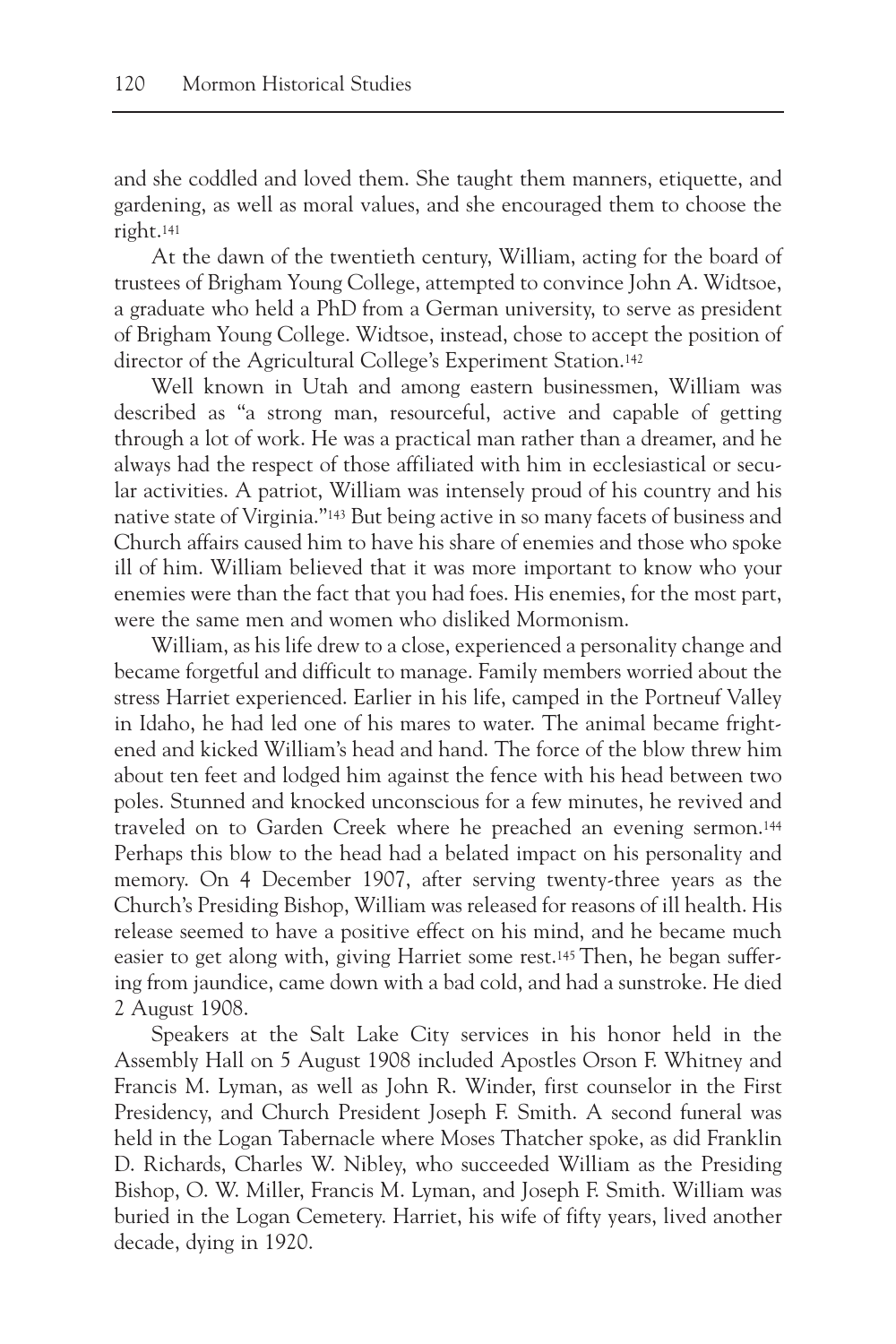# **Conclusion**

Though he was born into a family wealthy enough to own a few slaves, William Bowker Preston was, in many ways, self-made. He received a good elementary school education and good religious training, and he was raised in a Christian home with loving parents. Yet he left Virginia behind in 1852 and traveled alone to California where he was introduced to and accepted the faith of the Latter-day Saints. The Hezekiah Thatcher family won his admiration, and their daughter Harriet won his love.

In Logan, he became a man of influence, a leader, and a community



*William B. and Harriet Ann T. Preston Family Marker, Logan, Utah Cemetery. Photograph by Alexander L. Baugh.*

builder. The Logan-Hyde Park Canal, a product of his vision, brought needed water to thirsty soil, which in turn became productive farms. His love of flowers, grass, and tidiness enhanced the city, and his ecclesiastical callings spread his influence throughout northern Utah and southern Idaho. He instructed Church members to plant trees and gardens, clean up their yards, enlarge their schools and meetinghouses, and make their communities beautiful. The building of railroads, roads, and public utilities did not escape his attention, nor did the weighter matters of the law, such as forgiveness, faith, kindness, patience, and love.

His civic service included twelve years as Logan's mayor and more than a decade in the territorial legislature. He was never defeated in an election, and the people knew that he could be trusted and that his actions would reflect community values. More than twenty years as a General Authority placed him in the company of the great men and women of Utah, who considered him a peer.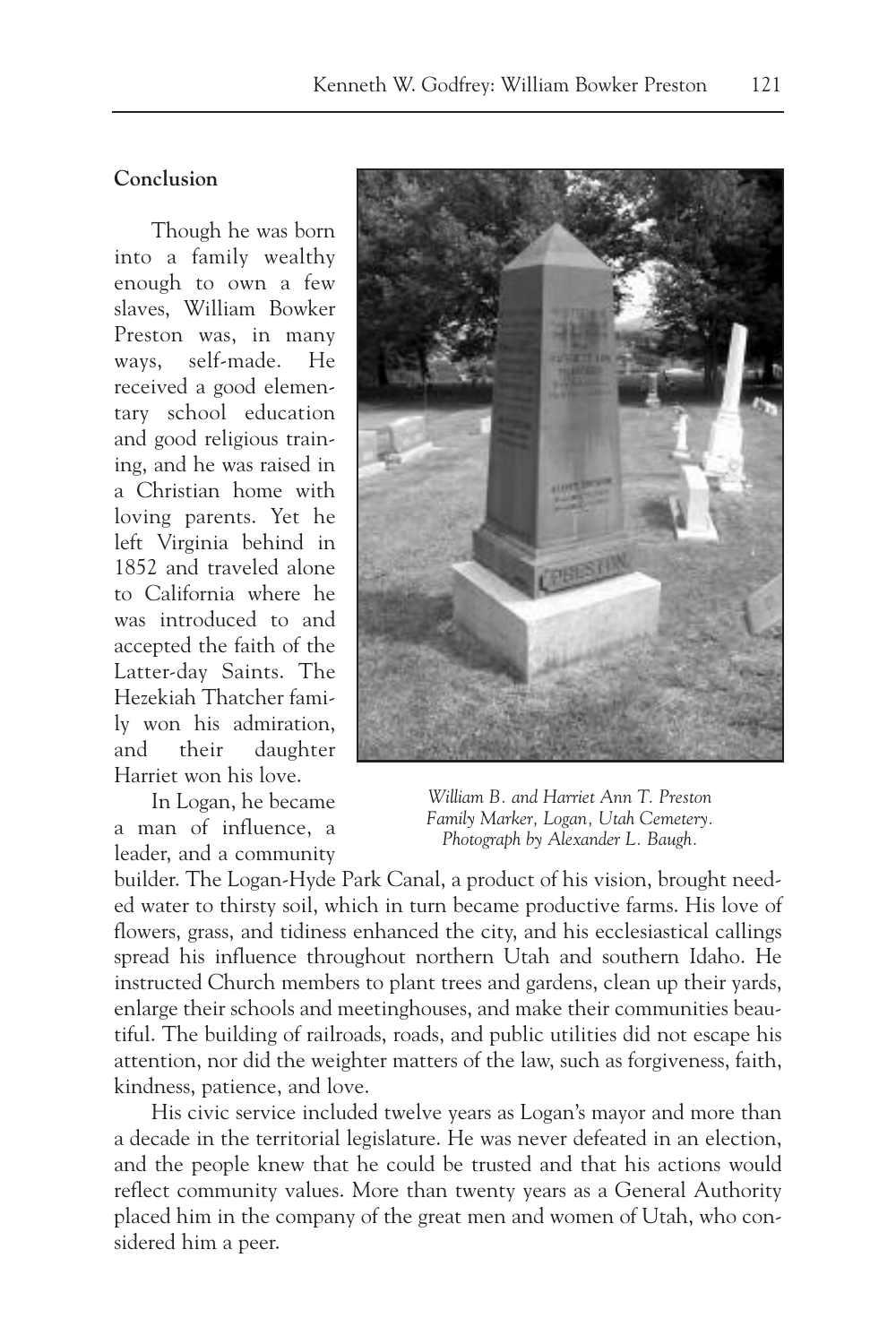Perhaps his letters reveal that he was even more impressive as a man of humor, a doting husband, and a caring father than he was as businessman and cleric. His writings reveal, too, his willingness to sacrifice home and hearth as he responded to a plethora of calls from men he believed were prophets and seers. Sacrifice, consecration, and obedience are revealed over and over again as he played out his life.

He was a man who valued education and assisted in founding two colleges, a high school, and more than a few elementary schools. He valued music, the theater, and good books as well as fine horses, purebred cattle, and good stories. Comfortable buildings that accommodated community needs and that bear the mark of his foresight are still a prominent feature of Logan's landscape.

Though he lived much of his life on Utah's center stage, he is today largely forgotten. Yet those who call Cache Valley home are the beneficiaries of his realized dreams, his hopes, his vision, and his works. Probably more than most of his contemporaries, he is entitled to be remembered.

# **Notes**

1. *The Journal* (Logan, Utah), 8 August 1908, 1; and *The Deseret Evening News* (Salt Lake City, Utah), 3 August 1908, 1.

2. *The Journal* (Logan, Utah), 8 August 1908, 1.

3. Frank Esshom, *Pioneers and Prominent Men of Utah* (Salt Lake City: Utah Pioneers Book Publishing Company, 1913), 1115, indicates Preston was born in Staunton, Augusta, County. However, Orson F. Whitney, *History of Utah*, 4 vols. (Salt Lake City: George Q. Cannon and Sons, 1892–1904), 4:237; Edward Tullidge, *Tullidge's Histories* (Salt Lake City: *Juvenile Instructor*, 1889), 2:49–54; and Lawrence R. Flake, *Mighty Men of Zion* (Salt Lake City: Karl D. Butler, 1974), 481–82, indicate that Preston was born in Franklin County. Mary Jane Woodger, "William B. Preston," in Michael K. Winder, comp., *Presiding Bishops* (Salt Lake City: Eborn Books, 2003), 70, states that he was born in Haleford, Franklin County.

4. William B. Preston to Harriet Thatcher Preston, 6 May 1867, Special Collections, Milton R. Merrill Library, Utah State University, Logan, Utah. All letters noted in this paper are found in the Special Collections Library at Utah State University.

5. William B. Preston to Harriet Thatcher Preston, 9 August 1857.

6. William B. Preston to Harriet Thatcher Preston, 27 November 1865.

7. William B. Preston to Harriet Thatcher Preston, 27 November 1865.

8. William B. Preston to George W. Thatcher, 9 August 1865.

9. William B. Preston to Harriet Thatcher Preston, 27 November 1865.

10. Donald W. Parry, Daniel C. Peterson, and Stephen D. Ricks, eds., *Revelation, Reason, and Faith: Essays in Honor of Truman G. Madsen* (Provo: Foundation for Ancient Research and Mormon Studies, Brigham Young University, 2002), 5.

11. David McCullough, *Brave Companions* (New York: Simon and Schuster, 1992), 91.

12. Woodger, "William B. Preston," 70.

13. Some accounts read that his farm was 320 acres, suggesting he possibly added to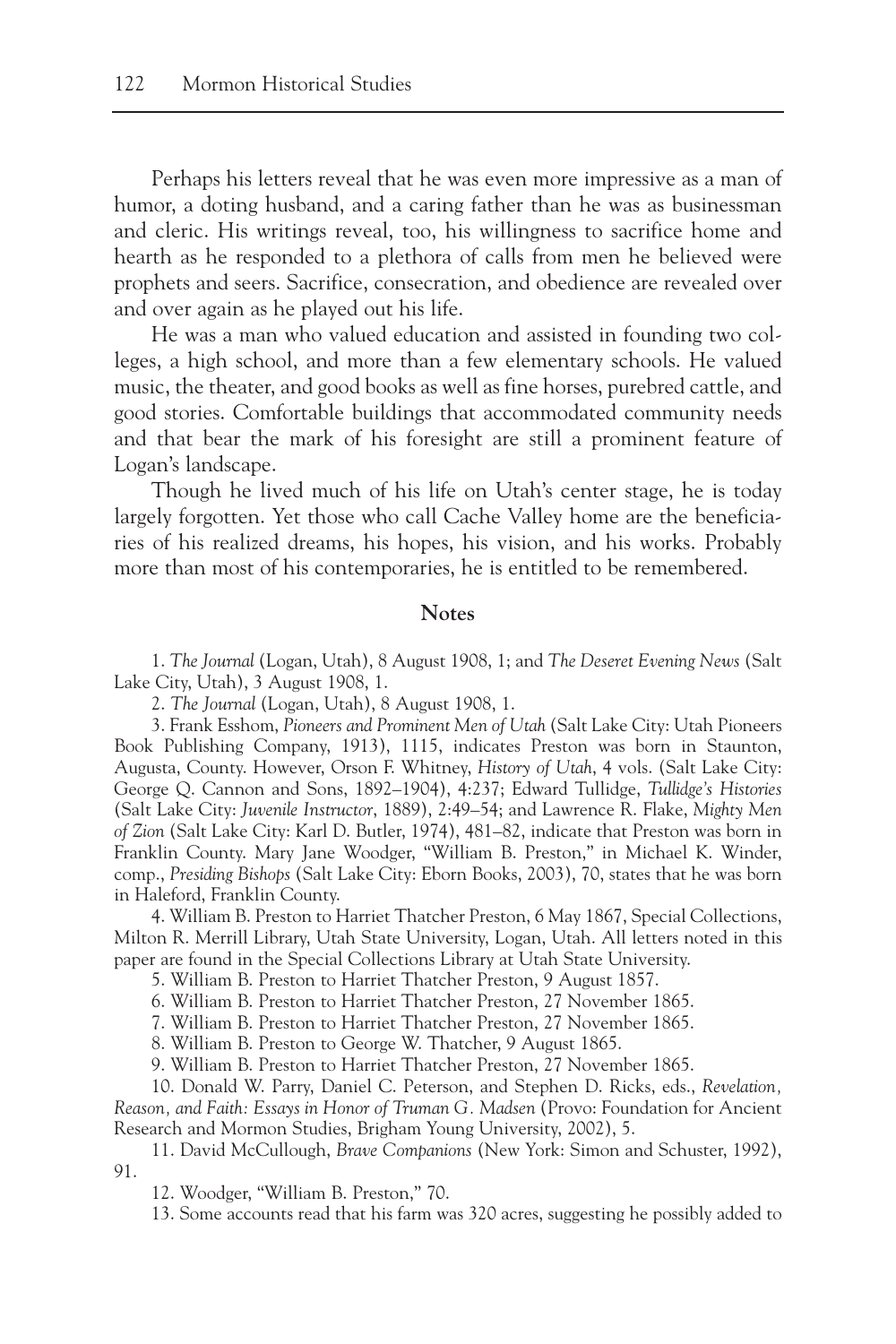his holdings over the years. See Woodger, "William B. Preston," 71.

14. David Vaught, "After the Gold Rush: Replicating the Rural Midwest in the Sacramento Valley," *The Western Historical Quarterly* 34, no. 4 (winter 2003): 447.

15. Linda Thatcher, "The Thatcher Family: A Case Study in Community and Family Interaction," 3, unpublished paper in possession of the author.

16. William B. Preston to Harriet Thatcher, 13 July 1857.

17. William B. Preston to Harriet Thatcher, 13 July 1857.

18. William B. Preston to Harriet Thatcher, 26 July 1857.

19. Harriet Thatcher to William B. Preston, 5 August 1857.

20. Harriet Thatcher to William B. Preston, 5 August 1857.

21. William B. Preston to Harriet Thatcher, 9 August 1857.

22. William B. Preston to Harriet Thatcher, 23 August 1857.

23. Whitney, *History of Utah*, 4:238–39.

24. Tullidge, *Tullidge's Histories*, 2:50.

25. William B. Preston to Harriet Thatcher Preston, 3 March 1859.

26. On one occasion, Wilford Woodruff gave William a blessing in which he said, "The Fulness of the bishopric was awaiting thee in Zion while thou wast on the way to California though thou knew it not. Thou wilt be numbered in that quorum in the morning of the resurrection. Great will be thy reward." See Woodger, "William B. Preston," 70.

27. Thatcher, "The Thatcher Family," 5.

28. William B. Preston to Harriet Preston, 1 September 1860.

29. William B. Preston to Harriet Thatcher Preston, 6 January 1862.

30. William B. Preston to Harriet Thatcher Preston, 15 December 1862.

31. William B. Preston to Harriet Thatcher Preston, 13 January 1862.

32. William B. Preston to Harriet Thatcher Preston, 4 May 1863; 13 June 1863; 2 July 1863; and 30 July 1863.

33. William B. Preston to Harriet Thatcher Preston, 4 May 1863.

34. William B. Preston to Harriet Thatcher Preston, 25 July 1866.

35. William B. Preston to Harriet Thatcher Preston, 25 July 1866.

36. William B. Preston to Harriet Thatcher Preston, 1 July 1864; and 25 July 1866.

37. William B. Preston to Harriet Thatcher Preston, 12 December 1864.

38. Harriet Thatcher Preston to William B. Preston, 25 December 1864.

39. William B. Preston to Harriet Thatcher Preston, 30 December 1865.

40. William B. Preston to Harriet Thatcher Preston, 4 January 1865.

41. William B. Preston to Harriet Thatcher Preston, 27 August 1865.

42. William B. Preston to Harriet Thatcher Preston, 8 August 1865; and 27 August 1865.

43. William B. Preston, Diary, 7 August 1865, Special Collections, Milton R. Merrill Library, Utah State University, Logan, Utah.

44. Preston, Diary, 9 August 1865.

45. Preston, Diary, 19 August 1865.

46. Preston, Diary, 25 August 1865.

47. William B. Preston to Harriet Thatcher Preston, 27 August 1865.

48. William B. Preston to Harriet Thatcher Preston, 27 December 1865.

49. Preston, Diary, 27 October 1865.

50. Preston, Diary, 4 January 1866.

51. Preston, Diary, 5 December 1865.

52. Preston, Diary, 27 December 1865.

53. William B. Preston to Harriet Thatcher Preston, 27 December 1865; and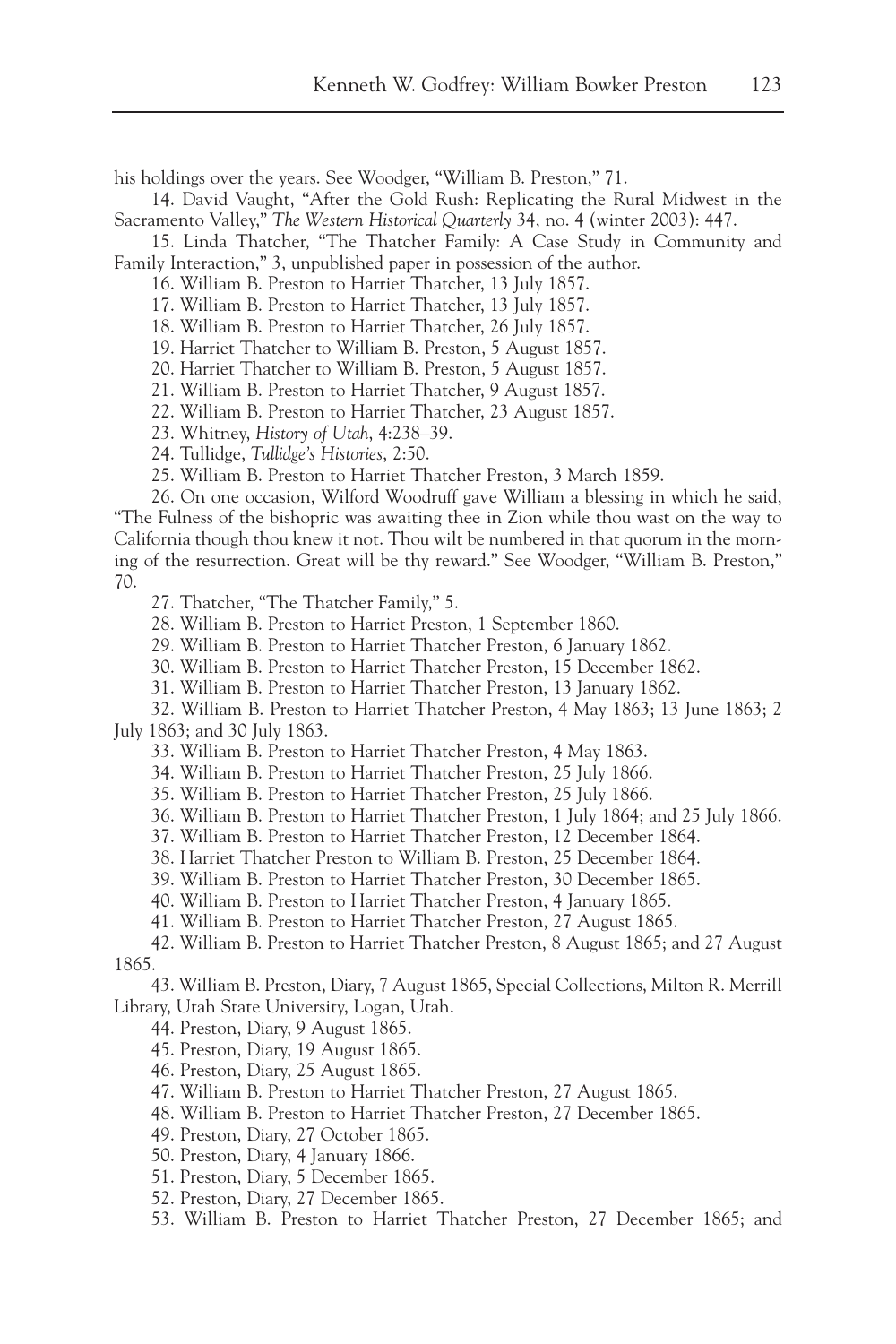Preston, Diary, 25 December1865. 54. Preston, Diary, 9 January 1866. 55. William B. Preston to Harriet Thatcher Preston, 17 January 1866. 56. Preston, Diary, 2 April 1866. 57. Preston, Diary, 16 April 1866. 58. Preston, Diary, 15 October 1866. 59. William B. Preston to Harriet Thatcher Preston, 17 January 1866. 60. William B. Preston to Harriet Thatcher Preston, 17 January 1866. 61. William B. Preston to Harriet Thatcher Preston, 15 February 1866. 62. William B. Preston to Harriet Thatcher Preston, 22 April 1866. 63. William B. Preston to Harriet Thatcher Preston, 10 July 1866. 64. William B. Preston to Harriet Thatcher Preston, 14 September 1866. 65. William B. Preston to Harriet Thatcher Preston, 14 September 1866. 66. William B. Preston to Harriet Thatcher Preston, 6 October 1866. 67. William B. Preston to Harriet Thatcher Preston, 6 October 1866. 68. William B. Preston to Harriet Thatcher Preston, 16 November 1866. 69. William B. Preston to Harriet Thatcher Preston, 18 January 1867. 70. William B. Preston to Harriet Thatcher Preston, 18 January 1867. 71. William B. Preston to Harriet Thatcher Preston, 23 July 1867. 72. William B. Preston to Harriet Thatcher Preston, 23 July 1867. 73. William B. Preston to Harriet Thatcher Preston, 23 July 1867. 74. William B. Preston to Harriet Thatcher Preston, 13 November 1867. 75. William B. Preston to Harriet Thatcher Preston, 13 November 1867. 76. William B. Preston to Harriet Thatcher Preston, 27 December 1867. 77. William B. Preston to Harriet Thatcher Preston, 17 January 1868. 78. William B. Preston to Harriet Thatcher Preston, 7 February 1868. 79. William B. Preston to Harriet Thatcher Preston, 4 April 1868. 80. William B. Preston to Harriet Thatcher Preston, 10 June 1868; and Harriet Thatcher Preston to William B. Preston, 17 May 1868. 81. William B. Preston to Harriet Thatcher Preston, 10 June 1868. 82. William B. Preston to Harriet Thatcher Preston, 28 July 1868. 83. William B. Preston to Harriet Thatcher Preston, 11 August 1868. 84. William B. Preston to Harriet Thatcher Preston, 22 October 1868. 85. William B. Preston to Harriet Thatcher Preston, 5 February 1870. 86. Harriet Thatcher Preston, Diary, 19 December 1872, L. Tom Perry Special Collections, Harold B. Lee Library, Brigham Young University, Provo, Utah. 87. Harriet Thatcher Preston, Diary, 21 February 1873. 88. Woodger incorrectly states that Preston was Logan's first mayor. See Woodger, "William B. Preston," 75. However, that honor goes to Alvin Crockett, who served as the city's leader from 1866–1870 when Preston was elected. 89. Charles O. Card, Diary, 10 November 1880, copy in possession of author. 90. Warren J. Richards, "Pathway to Promise," unpublished paper, 1974, Special Collections, Utah State University, Logan, Utah. 91. William B. Preston to Harriet Thatcher Preston, 3 May 1864. 92. William B. Preston to Harriet Thatcher Preston, 12 December 1864. 93. William B. Preston, Diary, 2 December 1865. 94. William B. Preston to Harriet Thatcher Preston, 11 March 1866. 95. William B. Preston to Harriet Thatcher Preston, 22 April 1866. 96. William B. Preston to Harriet Thatcher Preston, 22 April 1866. 97. William B. Preston to Harriet Thatcher Preston, 3 June 1866.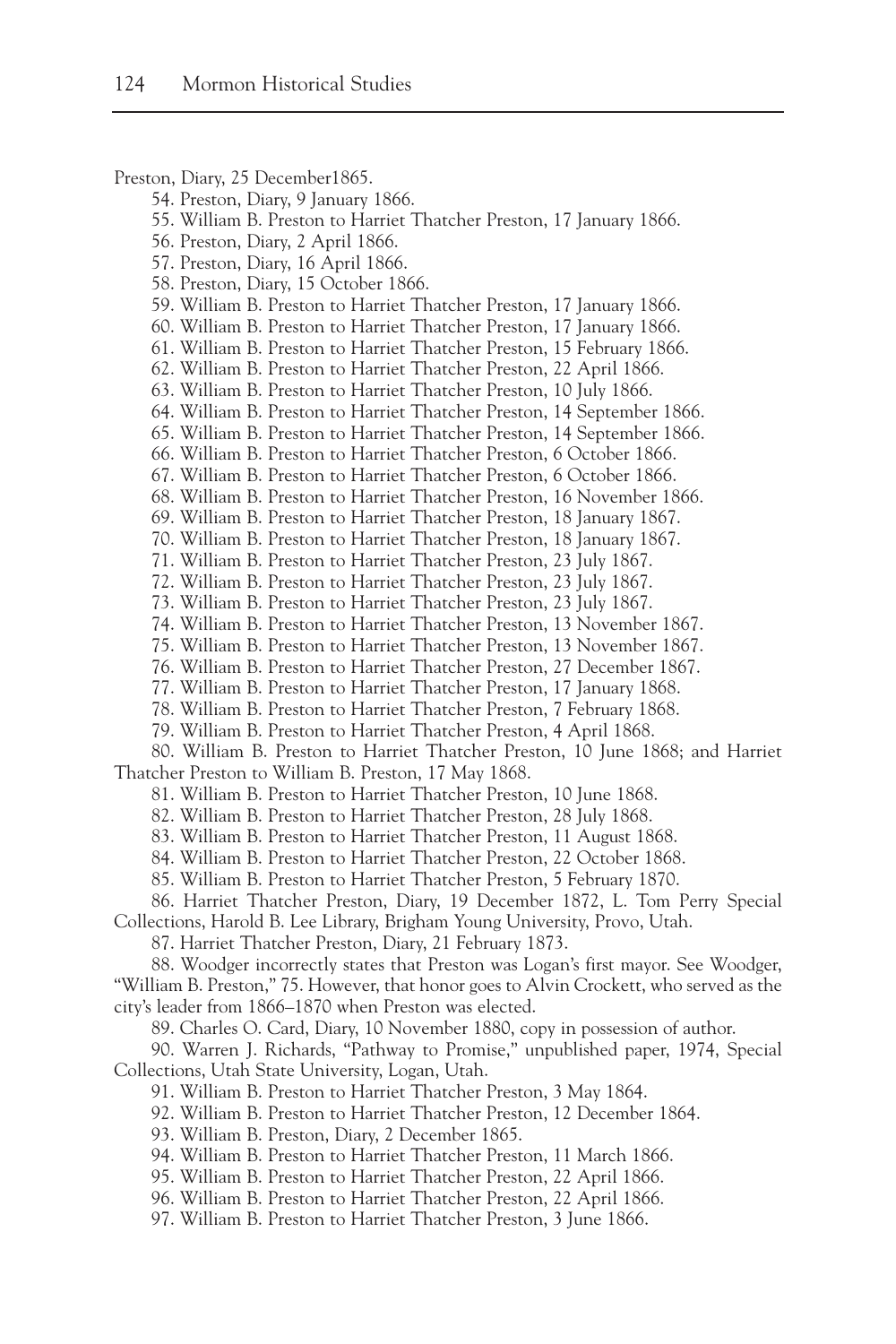98. William B. Preston to Harriet Thatcher Preston, 5 August 1866.

99. William B. Preston to Harriet Thatcher Preston, 5 August 1866.

100. William B. Preston to Harriet Thatcher Preston, 6 October 1866.

101. William B. Preston to Harriet Thatcher Preston, 26 October 1866.

102. William B. Preston to Harriet Thatcher Preston, 26 October 1866.

103. William B. Preston to Harriet Thatcher Preston, 26 October 1866.

104. William B. Preston to Harriet Thatcher Preston, 11 February 1867. 105. William B. Preston to Harriet Thatcher Preston, 6 December 1866.

106. William B. Preston to Harriet Thatcher Preston, 29 March 1867.

107. William B. Preston to Harriet Thatcher Preston, 29 March 1867.

108. William B. Preston to Harriet Thatcher Preston, 29 June 1867.

109. William B. Preston to Harriet Thatcher Preston, 13 July 1867.

110. William B. Preston to Harriet Thatcher Preston, 13 August 1867.

111. William B. Preston to Harriet Thatcher Preston, 4 October 1867.

112. William B. Preston to Harriet Thatcher Preston, 7 February 1868.

113. Luna Young Thatcher found this marriage strange because William, in her opinion, could hardly support the family he already had. Thatcher, "The Thatcher Family," 12.

114. *The Journal* (Logan, Utah), 18 December 1907.

115. William B. Preston to Harriet Thatcher Preston, 3 July 1863.

116. William B. Preston to Harriet Thatcher Preston, 8 June 1864.

117. William B. Preston to Harriet Thatcher Preston, 8 July 1864.

118. William B. Preston to Harriet Thatcher Preston, 4 July 1865.

119. William B. Preston to Harriet Thatcher Preston, 7 July 1865.

120. William B. Preston to Harriet Thatcher Preston, 27 November 1865.

121. William B. Preston to Harriet Thatcher Preston, 27 November 1865.

122. William B. Preston to Harriet Thatcher Preston, 27 December 1865.

123. William B. Preston to Harriet Thatcher Preston, 11 March 1866.

124. William B. Preston to Harriet Thatcher Preston, 3 June 1866.

125. William B. Preston to Harriet Thatcher Preston, 22 April 1866.

126. William B. Preston to Harriet Thatcher Preston, 25 December 1866.

127. William B. Preston to Harriet Thatcher Preston, 4 October 1867.

128. William B. Preston to Harriet Thatcher Preston, 9 March 1867.

129. William B. Preston to Harriet Thatcher Preston, 13 August 1867.

130. William B. Preston to Harriet Thatcher Preston, 14 October 1867.

131. *The Herald Journal* (Logan, Utah), 15 August 1907, 1; and *Deseret News* (Salt Lake City, Utah), 17 December 1907.

132. Joseph F. Smith to William B. and Harriet Preston, 12 January 1908.

133. "Moses Thatcher's mission to the Wind River Indian Reservation," unpublished manuscript, Marriott Library, University of Utah, Salt Lake City, Utah.

134. *The Journal* (Logan, Utah), 9 April 1884, 3.

135. Ronald W. Walker, "Qualities That Count," *BYU Studies* 43, no. 1 (2004):105–6.

136. *Deseret News 1989–1990 Church Almanac* (Salt Lake City: *Deseret News*, 1989), 66–67.

137. Woodger, "William B. Preston," 84.

138. William B. Preston to Allie Preston, 19 October 1893.

139. Woodger, "William B. Preston," 80.

140. Woodger, "William B. Preston," 81–82.

141. Harriet Thatcher Preston to Mary Preston, 14 April 1891.